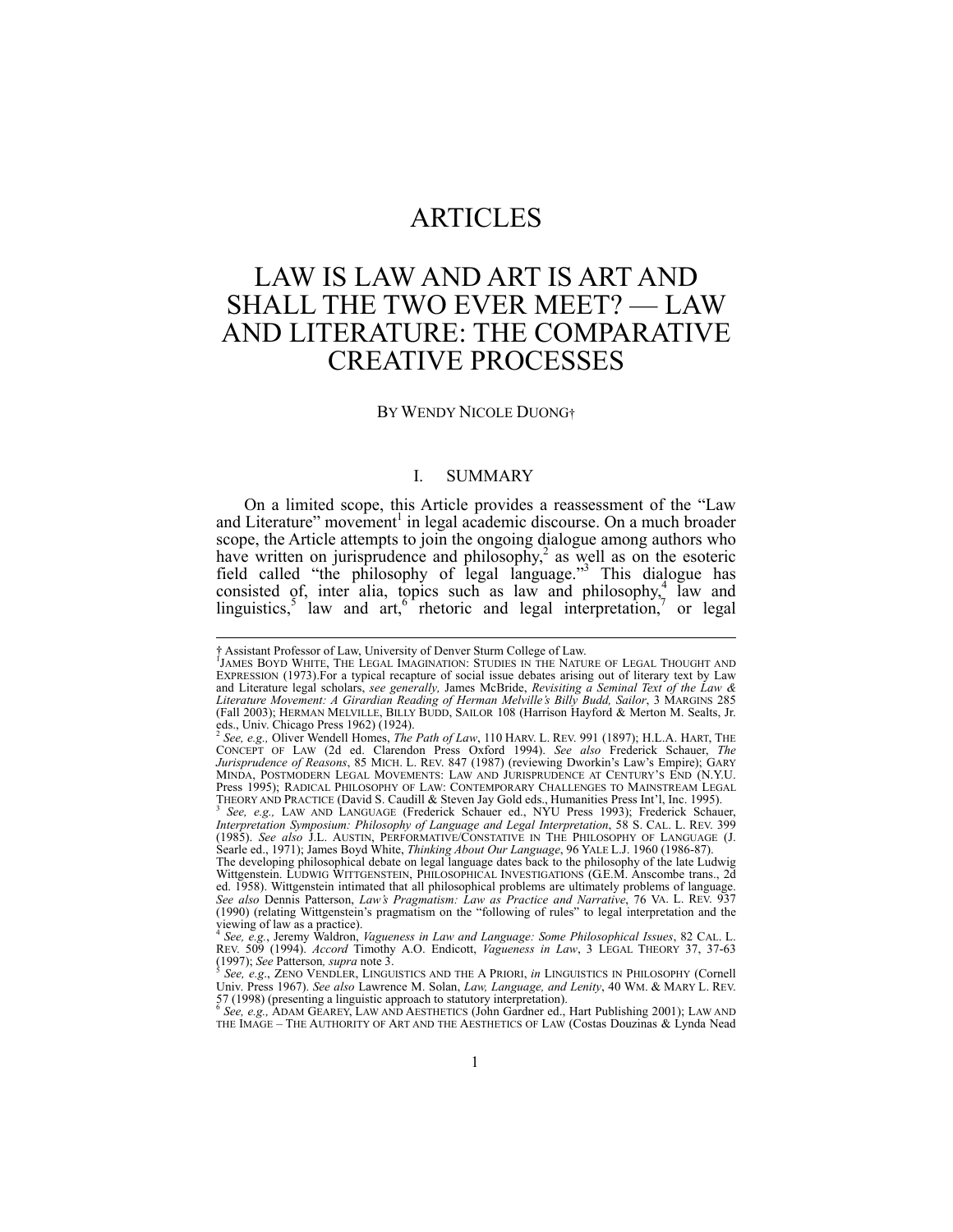*hermeneutics* — a school of legal scholarship said to be needed to improve the understanding of *law as interpretation*. 8 The "speaking to authors" or "joining the broader dialogue," however, is done solely to support my hypothesis regarding the interplay between law and literature, rather than to comment directly on arguments already raised by jurisprudence theorists or legal language philosophers.

In the following pages, I seek to establish the following *six*  propositions:

1. As disciplines, law and the literary art share commonalities. For example, both disciplines depend and thrive on the artful use of language. Both disciplines can, and have, become effective tools for advocacy and social reform. Law can benefit from the craft of the literary art, and can borrow therefrom. Conversely, the drama of the law practice and notions of jurisprudence can, and have, become a rich source of material for the literary artist to explore human nature and society.

2. Yet, in my view, these two disciplines remain divergent and incompatible in *three* core aspects: (i) the mental process of creation and the utilization of facilities, (ii) the work product or output, and (iii) the *raison d'etre* of law versus art. For example, the mental process and utilization of facilities inherent in law has little to offer the creation of art, and the two creative processes are antagonistic and hence should not intermingle or be treated as the same. In fact, the rationality and logic properties of law — the objective of rendering *certainty* to future outcomes that are *uncertain* in order to maintain order — will interfere with, and can even destroy, the creation of art.

3. Notwithstanding the incompatibility between law and the literary art, the two disciplines do meet in one domain: the use and study of rhetoric. It is in rhetoric that the craft of the literary art is exercised, and law can benefit from such craft. Rhetoric has been, and should always be, an essential part of lawyering. When used in the context of law, the art and craft of persuasion inherent in the study and use of rhetoric helps produce and stimulate social activism, which is undoubtedly an integral function of

JURISPRUDENCE (Patrick Nerhot ed., Kluwer Academic Publishers 1990).

eds., Univ. Chicago Press 1999). *See also* Roger Berkowitz, *Rriedrich Nietzsche, The Code of Manu, and The Art of Legislation*, 24 CARDOZO L. REV. 1131 (2003) (discussing artistic creation in the context of analyzing Nietzsche's art of legislation); J.M. Balkin & Sanford Levinson, *Interpreting Law and Music: Performance Notes on the 'Banjo Serenader' and 'The Lying Crowd of Jews'*, 20 CARDOZO L. REV. 1513 (1999) (discussing and comparing law and music); Jonathan Turley, *Art and the Constitution: The Supreme Court and the Rise of the Impressionist School of Constitutional Interpretation*, 2004 CATO SUP. 69 (2004) (using various schools of the visual art to discuss constitutional theories).

<sup>7</sup> *See, e.g.*, LAW'S STORIES – NARRATIVE AND RHETORIC IN LAW (Peter Brooks & Paul Gerwirtz eds., Yale Univ. Press 1996); Oliver Wendell Holmes, *The Theory of Legal Interpretation*, 12 HARV. L. REV. 417 (1899); DONALD DAVIDSON, INQUIRIES INTO TRUTH AND INTERPRETATION (Clarendon Press Oxford 1984). *See also, e.g., Patterson, supra note 3; Neil MacCormick, Argumentation and Interpretation in Law, 6-1 RATIO JURIS 16 (1993); Dworkin, Interpretive Concepts, in LAW'S EMPIRE<br>(Harvard Univ. Press 1986); LAW A* Marmor ed., Clarendon Press London 1995); Delia B. Conti, *Narrative Theory and the Law: A Rhetorician's Invitation to the Legal Academy*, 39 DUQ. L. REV. 457 (2001). 8 *See, e.g.*, LAW, INTERPRETATION AND REALITY – ESSAYS IN EPISTEMOLOGY, HERMENEUTICS AND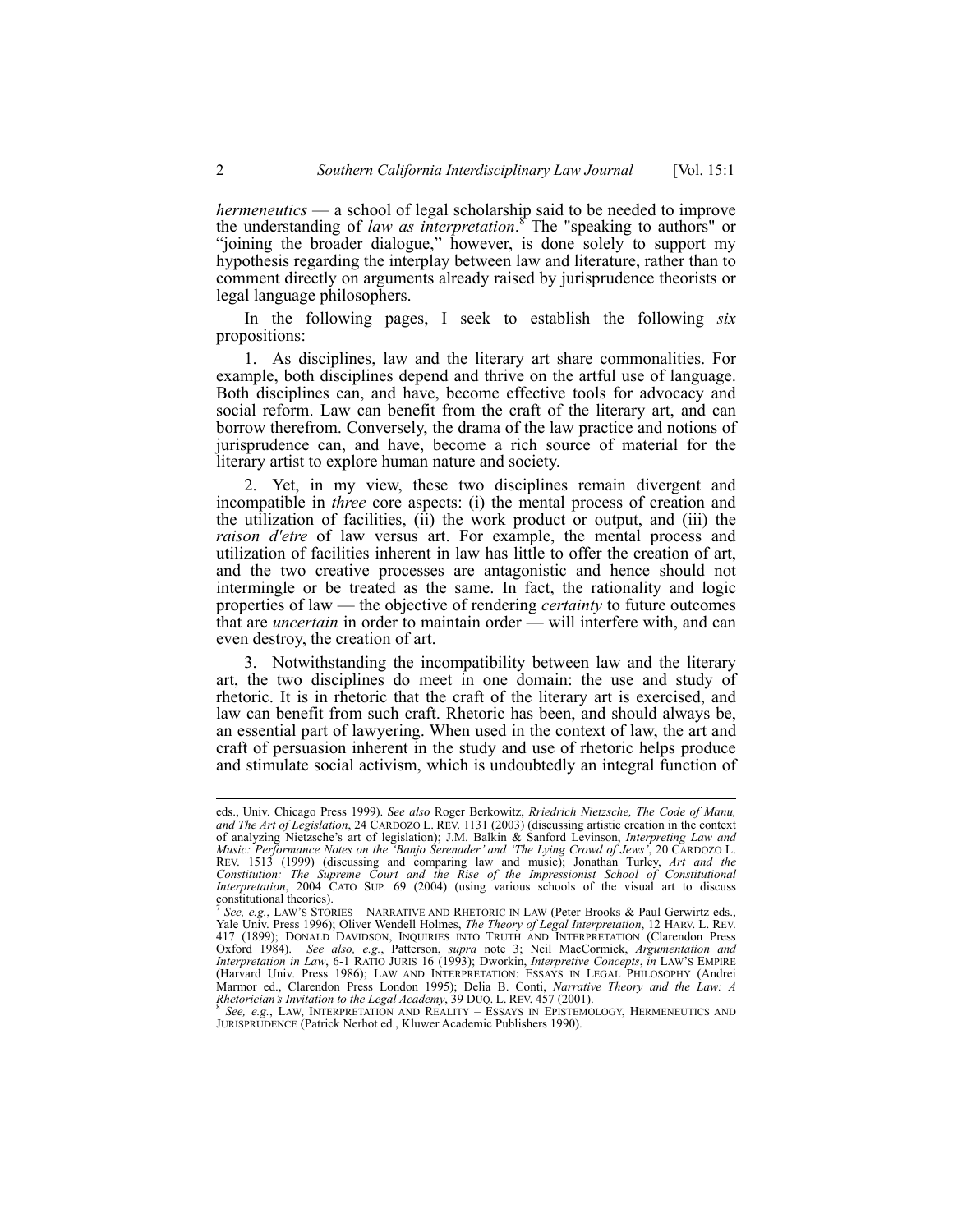law. The art of persuasion and its natural product — social activism — help influence judicial officers and legislators, who are the principal and official drafters of legal language. In that sense, the elements and attributes of the literary art have their place in law.

4. Notwithstanding the obvious social utility of the literary craft when it is used as part of law, the creative process involved in each discipline remains antagonistic to each other. This notion should ring a note of caution for the responsible lawyer, drafter, and user of legal language. In this regard, the Law and Literature (L&L) movement of the past decades has not done justice to the scholarly discourse. Nor has it enhanced the understanding of practitioners in either field — law or art. (By practitioners, I mean those who must engage in the relevant creative process; I do not mean just the legal practitioners of the law profession.) The reason for this shortcoming is explained in my fifth proposition below.

5. Although scholars in the L&L movement recognize the differences and similarities between law and art, they all stand in the shoes of the readers and speak from the perspective of interpretation. They neglect the perspective of the artist, the nature of the artistic creative process, and the incompatibility inherent in legal creation versus artistic creation. This oversight is due, inter alia*,* to the fact that L&L scholars are all thinkers, lawyers, readers, even literary critics or connoisseurs of art, but they probably don't live their lives as creative artists. Missing from the debate is the voice of the serious creative artist who actively and on a daily basis becomes involved in the creation of art as the essence of existence. The L&L scholars should recognize and examine these two antagonistic creative processes because they add to the understanding of interpretation and help set constraints when law borrows the craft of the literary art for advocacy and persuasion.

6. Gradual changes and the expansion of legal scholarships in past decades have created new dimensions for the interplay between law and the literary art. The art of storytelling — the cornerstone of fables, folklores, mythologies, and fiction — is making its way into the "narrative" form of legal scholarships as this form emerges under great scrutiny, suspicion, and controversial debates. But in order to gain and retain acceptance, the "narrative" form must be done extremely well, with dignity, responsibility, and the kind of ethical constraint that typifies the role of a jurist. At the same time, the narrative must be well-crafted to create the sense of "suspended disbelief" expected of the audience of the arts. This remains the most complex challenge for the "narrative" advocate and practitioner because the two antagonistic creative processes — law versus art — must somehow be reconciled and harmonized into a final product that represents the relative quest for truth (characteristic of law), rather than the freedom of imagination (characteristic of novelistic writing). Hence, the marriage between law and art in the "narrative" form is indeed a paradox. Nonetheless, the narrative legal writer must undertake this internally

<sup>-&</sup>lt;br>9 <sup>9</sup> Jack L. Sammons, *The Radical Ethics of Legal Rhetoricians*, 32 VAL. U. L. REV. 93 (1997).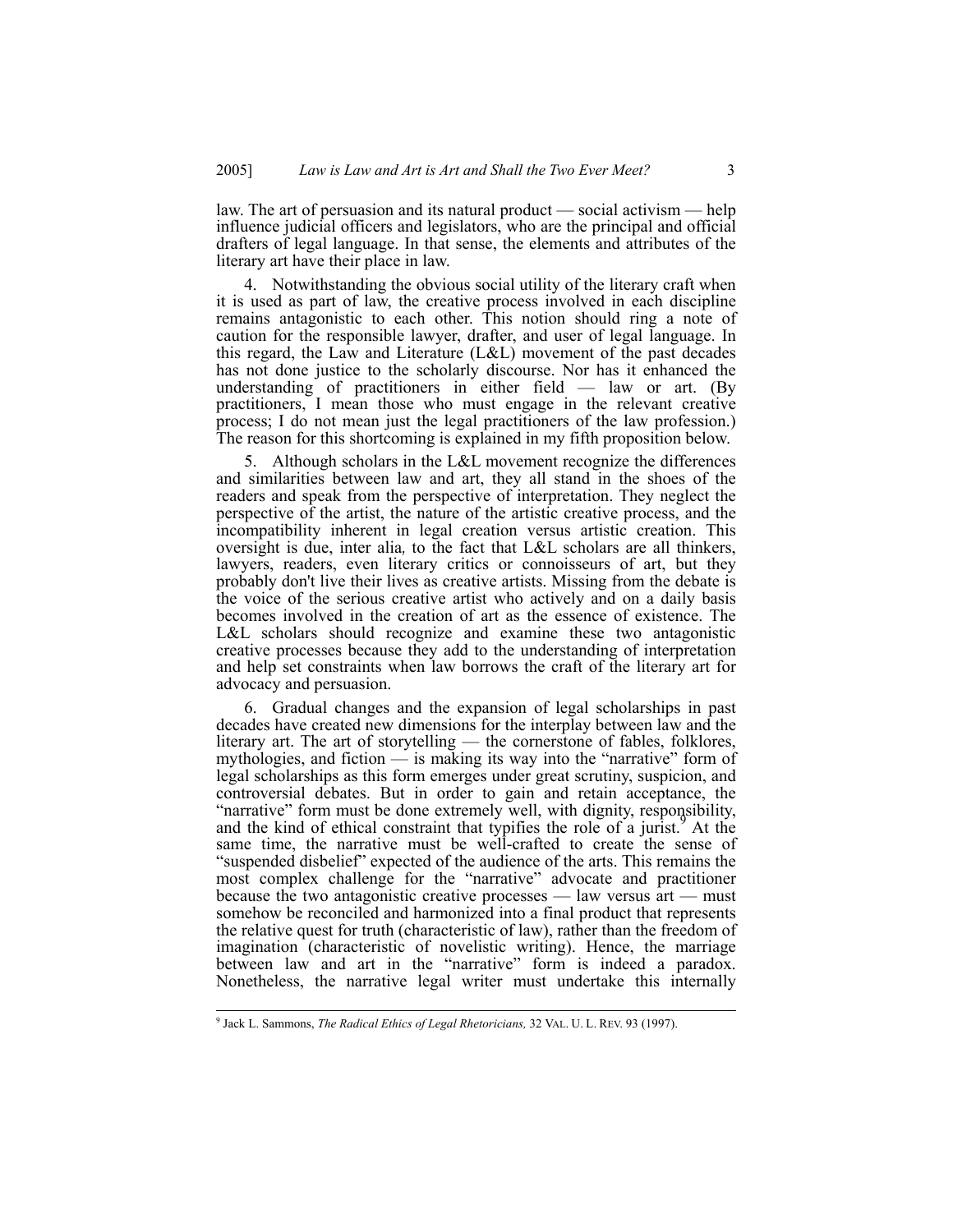paradoxical challenge, because legal writing is not about what seems interesting to the free spirit of the writer. It is about examination, reexamination, thinking, rethinking, reforming, and re-reforming a societal structure via the use of rationality and balance, rather than the sensationalism of emotional appeal.

Consequently, in the decades to come, if the L&L movement is to flourish into a "renaissance" *tour de force*, it needs to focus on the study of the antagonistic creative processes that separate the lawyer from the literary artist, in such a way that concrete suggestions can be made to the future generation of legal writers who utilize the "narrative" form to present, explain, and interpret an exceedingly complex world inside, as well as outside, the judicial system and the ivory tower. More specifically, the L&L movement of the 21st century should act to lend credence, texture, suggestions, value and dignity to the narrative form as a new species of legal scholarship, and to harmonize and render systematic the understanding of, as well as the interplay between, law and the literary art.

My Article explores, explains, and advocates for the above six propositions.

#### II. SOME INTRODUCTORY NOTIONS: ART, LAW, LANGUAGE, INTERPRETATION, AND THE CREATIVE PROCESS

In the Langdell Library of Harvard Law School, hidden and separate from the somber and monotonous rows of hard-bound U.S. Reports, there lies, inconspicuously on a bottom shelf, a modest book with a dull red cover. The thin, compact volume lists some one hundred and twenty written works that were once censored or banned due to their contents. Among the reasons given for censorship were the "cheapening of female virtues" and societal standards of decency. The list includes a number of literary giants: Leo Tolstoy, Vladimir Nabokov, Charles Baudelaire, Guillaume Appollinaire, James Joyce, Jean Jacques Rousseau, Honoré de Balzac, Gustave Flaubert, William Faulkner, D. H. Lawrence, Henry Miller, and our own contemporary, Toni Morrison.<sup>10</sup>

The list of banned books illustrates one concrete consequence of *text interpretation*. Interpretation necessarily includes, and is tempered by, the emotional reaction of readers based on their existing system of beliefs.<sup>11</sup> If it were not for the interpretation made by the authority, there would not be any issue or necessity for censorship or ban. The authority construed the text to constitute some threat of destruction to existing norms. One cannot help but ask: What transpires in the interpretation of text that can exude such fear of harm and attribute such power to words? What is involved in

 <sup>10</sup> *See* DAWN B. SOVA, BANNED BOOKS: LITERATURE SUPPRESSED ON SEXUAL GROUNDS (Ken Wachsberger ed., Facts On File, Inc. 1998).

<sup>11</sup> *See* DONALD DAVIDSON, *Belief and the Basis of Meaning*, *in* INQUIRIES INTO TRUTH AND INTERPRETATION 141-54, 183-98, 245-64 (Clarendon Press Oxford 1984); Donald Davidson, *A Nice Derangement of Epitaphs*, *reprinted in* TRUTH AND INTERPRETATION: PERSPECTIVES ON THE PHILOSOPHY OF DONALD DAVIDSON 433-446 (Ernest LePore ed., Basil Blackwell Ltd. 1984).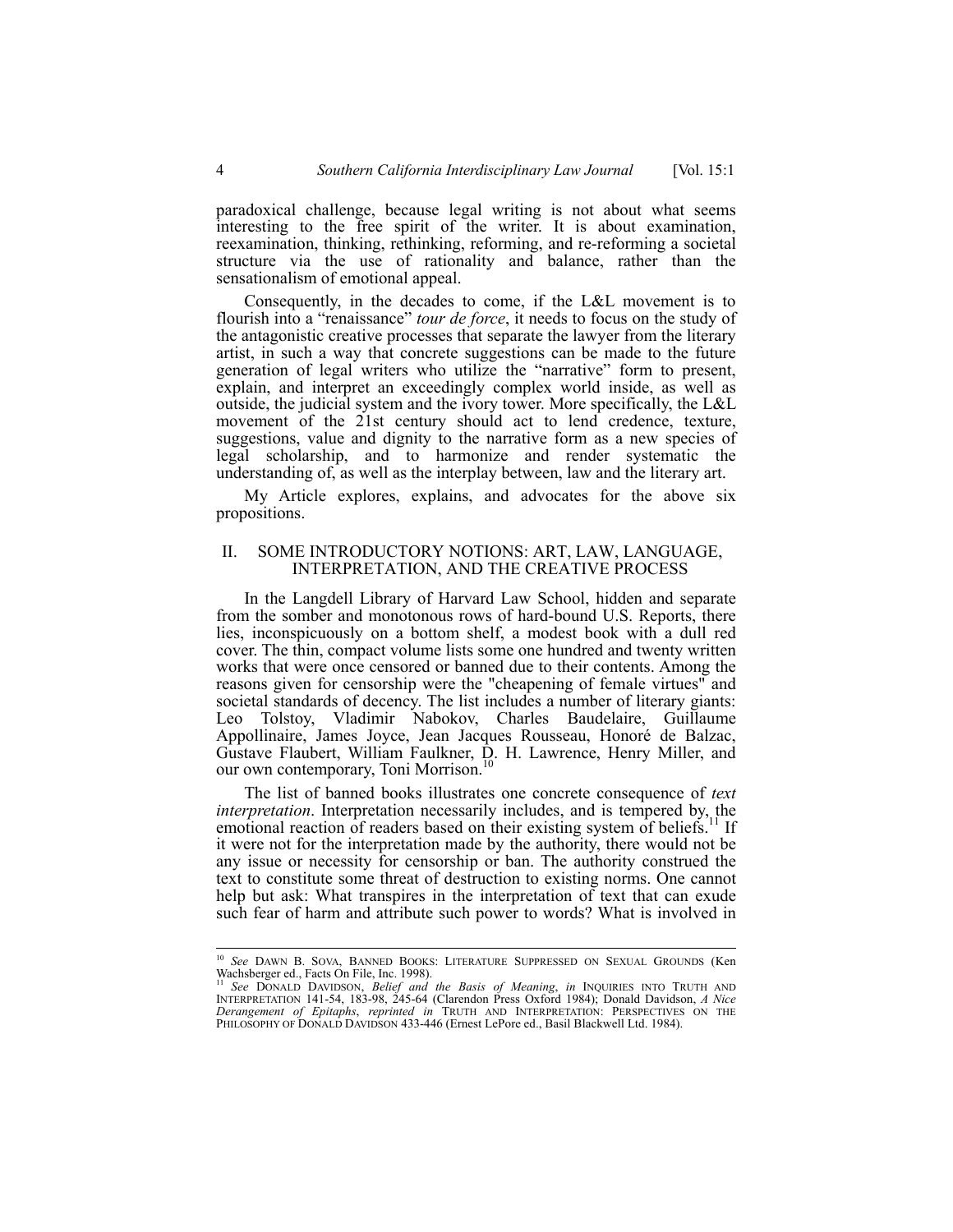the artistic creative process that prompts artists to stretch limits, blind themselves against moral norms, and explore or articulate social and political taboos at tremendous risk?

The list also strikes a note of discordance between law and art, portraying literary artists as breakers of norms and defiants of culture those exhibitionists who disrobe the human soul and lay bare its nakedness. On the other hand, law is seen as the gloved hand: that well-groomed, uniform-clad social agent who suppresses artistic expressions and molds human conduct. Artists are deviants; lawyers, conformists, and judges speak the voice that dictates behavior. At the same time, the United Nations Universal Declaration of Human Rights  $(UDHR)^{12}$  speaks of freedom and liberty for all humankind, by declaring the unequivocal space the state must preserve as inviolate for the universal human (the UDHR's concept of right universalizes what a human *can* do, and what the state *cannot* do). So, where is the declaration and invite of freedom? Law or art?

In the 1970s, James Boyd White's *The Legal Imagination* appeared to mark the birth of the Law and Literature  $(L&L)$  movement,<sup>13</sup> initiating, perhaps, the scholarly debate on the divergence, analogies, and similarities between the two disciplines. Concurrently, there has been a breed of lawyers–turned–novelists, of which Harvard Law School supplied its share of the species (Richard Henry Dana, James Russell Lowell, Henry James, Owen Wister, Arthur Train, Archibald MacLeish, Scott Turow, J. Osborne, James Alan McPherson). But long before these phenomena, Cardozo's *Law*  and Literature<sup>14</sup> had already analyzed the literary properties of judicial opinions, and Wigmore had already declared that lawyers should learn from great literary works to understand human nature.<sup>15</sup> The interplay between law and literature in Anglo-Saxon society has historical roots dating back to depictions of the legal system by Shakespeare and Dickens.

This "coming together" of law and literature reminds me of the cliché saying, "*Tous les chemins se mènent a Rome*" (all routes lead to Roma). I think of words, or *language,* as one such "Roma capital" for the two disciplines — the meeting point of law and the literary  $\arct{at}$ .<sup>16</sup> Language and the author's function become the common domain for law and  $art<sup>17</sup>$ . In

<sup>&</sup>lt;sup>12</sup> Universal Declaration of Human Rights, G.A. Res. 217A (III), U.N. Doc A/810 (Dec. 10, 1948). <sup>13</sup> JAMES BOYD WHITE, THE LEGAL IMAGINATION: STUDIES IN THE NATURE OF LEGAL THOUGHT AND EXPRESSION (Little Brown & Company 1973). Other distinguished contributors to the movement are Richard A. Posner and Richard Weisberg. *See, e.g.*, RICHARD POSNER, LAW AND LITERATURE: A MISUNDERSTOOD RELATION (Harvard Univ. Press 1988); RICHARD POSNER, LAW AND LITERATURE (1998); Richard A. Posner, *Law And Literature: A Relation Reargued*, 72 VA. L. REV. 1351 (1986); Richard A. Posner, *Judges' Writing Styles (And Do They Matter?)*, 62 U. CHI. L. REV. 1421 (1995); RICHARD WEISBERG, POETHICS AND OTHER STRATEGIES OF LAW AND LITERATURE (Columbia Univ.

Press 1992).<br><sup>14</sup> Benjamin N. Cardozo, *Law and Literature*, *in* Law and Literature and Other Essays and ADDRESSES 3 (1931).<br>
15 JOHN WIGMORE, INTRODUCTION TO JOHN MARSHALL GEST, LAWYERS IN LITERATURE vii (1913).<br>
<sup>16</sup> I distinguish between "visual art" (where a medium like paint/canvas becomes the tool of expression),

<sup>&</sup>quot;performing art" (where the artist's body and physical facilities become the tool of expression), and "literary art" (where words become the tool of expression). Although the tools are different, in the purest form of artistic creation, they should all serve the same function. 17 Piyel Haldar, *Literature Within the Law*, 32 NEW FORMATIONS 183 (1997).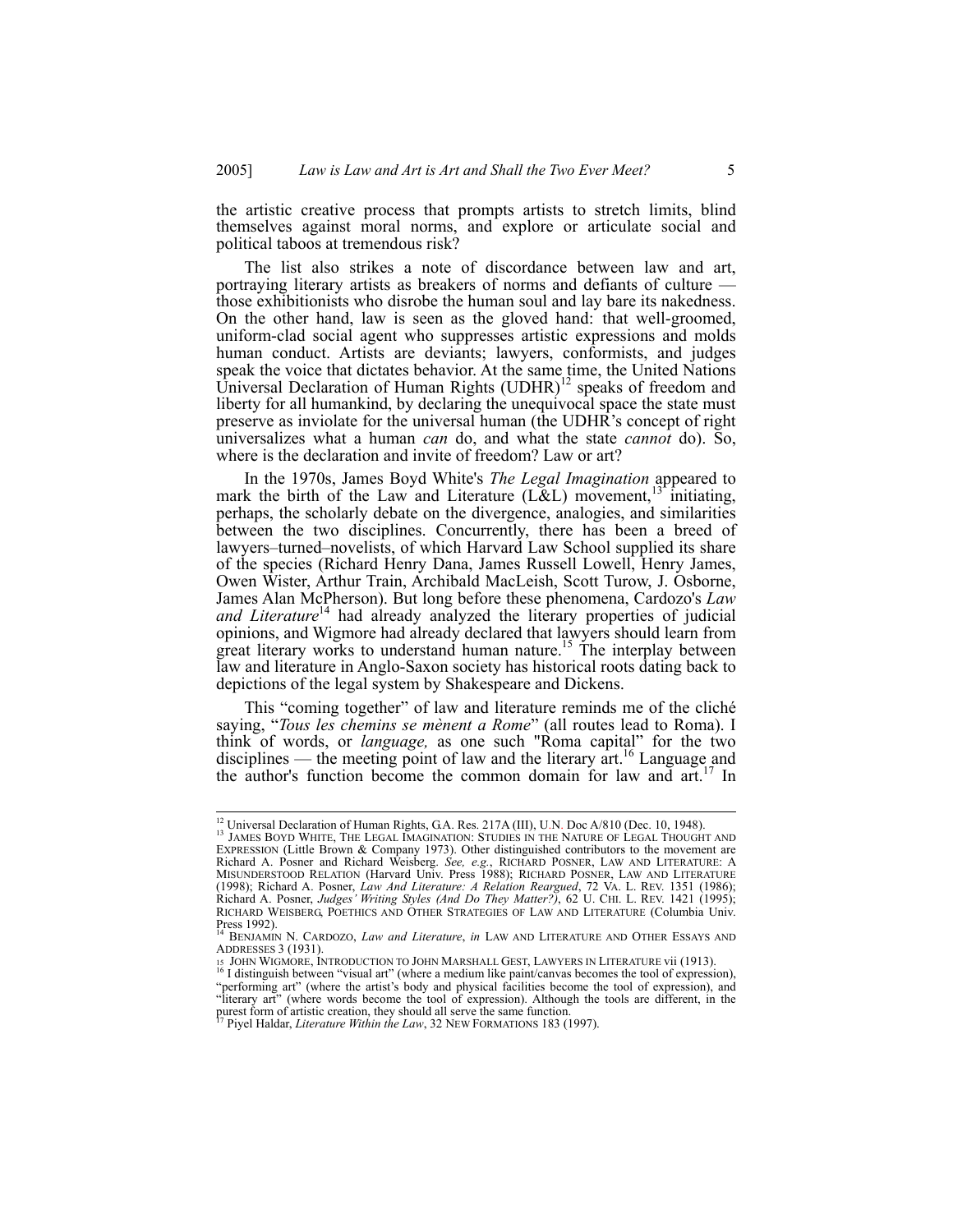language, the artist and the lawyer meet, where they are greeted by the philosopher, who raises questions such as whether the normative rules of language should be imported substantively into law beyond grammar and syntax, $18$  or whether law inherits the indeterminacy of language and hence the open-endedness of interpretation.<sup>19</sup> But just because they can all find and share Roma, does this mean that they can be friends? In some ways, yes. (In fact, they have borrowed crafts, techniques, and material from each other.) In other ways, I suggest no. This is because in the process of creating their work products, lawyers and philosophers travel courses that are different and even counter-productive to the creative process of the artist — whose journey can also do havoc to law and philosophy when applied there.

Another "Roma capital" exists for law and literature. It is in (i) the domain of the reader or interpreter of text — the receiving end of the work product; and in (ii) the task of advocacy or persuasion — that which will influence and shape the end result, produce consequences, impact and prompt the reader or interpreter to action, or induce a change of belief. As law professor Wetlaufer points out, *rhetoric* is the art (as per Aristotle) or craft (as per Plato) of *persuasion*, which has been treated as synonymous with lawyering.<sup>20</sup> Here, I agree with Richard Posner, the judge and law professor whose book, *Law and Literature*, brought the L&L movement into focus.<sup>21</sup> Posner thinks that the study of literature has very little to contribute to the interpretation of constitutions and statutes. Yet, it can contribute to the understanding, improvement, shaping, and hence, interpretation of judicial opinions. But just because the study of literature can be relevant in the shaping of judicial opinions, does it mean the creative process is the same for judges, who write opinions, as it is for literary artists, who write fiction? I submit, no. I would even venture to say, absolutely not, because these two creative processes are mutually exclusive and antagonistic to each other.

<sup>&</sup>lt;sup>18</sup> *See generally* KENT GREENWALT, LAW AND OBJECTIVITY (Oxford Univ. Press 1992). <sup>19</sup> *See, e.g.*, Linda Ross Meyer, *When Reasonable Minds Differ*, 71 N.Y.U. L. REV. 1467 (1967) (examining legal indeterminacy via the use of language and meaning of Rule 11 and the qualified<br>immunity doctrine). See also LAW AND INTERPRETATION: ESSAYS IN LEGAL PHILOSOPHY, supra note 7. Gerald Wetlaufer, *Rhetoric and its Denial in Legal Discourse*, 76 VA. L. REV. 1545 (1990). Wetlaufer

teaches law at the University of Iowa, known as the nation's best training ground for creative writers. The University of Iowa initiated the Project on the Rhetoric of Inquiry. *See also* THE REPUBLIC OF PLATO (A.D. Lindsey trans., 1950) (In the allegory of the cave, Socrates used light and dark to discuss the physical and the intellectual. Fiction was used to develop an argument, and storytelling was used to create one of the best known stories of classical philosophy). 21 Interestingly, Posner wrote not only about law and literature, but also law and economics. *See, e.g*.,

RICHARD A. POSNER, ECONOMIC ANALYSIS OF LAW (2003); RICHARD A. POSNER, THE ECONOMICS OF JUSTICE (1981). As Wetlaufer correctly points out, Posner's work was from the perspective of the reader of literature. *See* Wetlaufer, *supra* note 20, at 1564 n.50. Posner did not compare literature to law from the standpoint of the creator, although he recognized some differences in the creative processes between law and art. *See generally*, RICHARD POSNER, LAW AND LITERATURE: A MISUNDERSTOOD RELATION, *supra* note 13; RICHARD POSNER, LAW AND LITERATURE, *supra* note 13.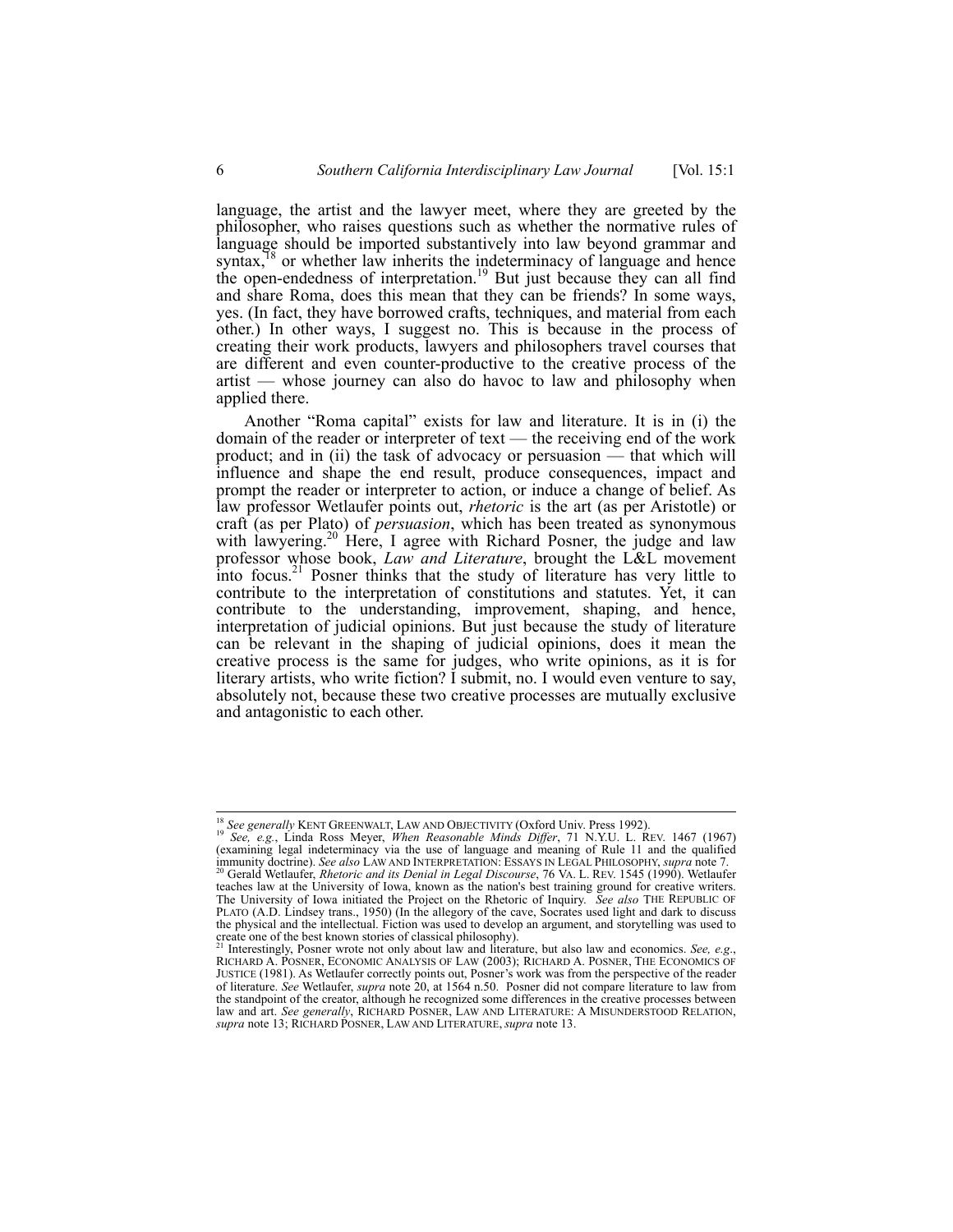#### III. DEFINITION AND CONCEPTUAL FRAMEWORK

But before I can defend my hypothesis, I must first do what I believe my modest and embryonic understanding of analytical philosophy has taught me to do: engage in the raising and asking of questions and the setting of parameters. According to Moravcsik, analytical philosophy is the raising of questions within a discourse.<sup>22</sup> *Knowledge*? What is meant by knowledge? *Art*? What is meant by art? And the same inquiry can be raised for law or rhetoric. Outside the context of philosophy, and within the narrow, mundane, yet systematic focus of a lawyer, this means the listing of defined terms and the setting forth of a common understanding of key concepts that underlie the construct of my hypothesis.<sup>23</sup>

### A. LAW, THE RHETORIC OF LAW, AND THE PARAMETERS OF LEGAL DECISION MAKING

Law in this Article refers to the legal system as a whole (and not just the legal profession, the practice of law, legal authority/precedents, legal concepts, or legal documents). Law is viewed by Wetlaufer as a "serious business . . . conducted on a field of 'pain or death.'<sup>124</sup> Thinking like lawyers, therefore, is important to the legal pedagogue, as the process may reinforce the legitimacy and dignity of the legal system itself. So, argues Wetlaufer, the rhetoric often chosen for the law profession is the anti-rhetoric!<sup>25</sup>

On the other hand, the text that matters to law often encompasses more than just legal precedents. Quite often, in the congested court docket, the winning brief provides the roadmap of legal authorities and supplies the persuasion force for the judicial opinion to sustain appellate review and to aid public understanding. Judges (as human beings with passion, emotions and prejudices, living in a multi-faceted society), also read and hear other things besides legal precedents. They listen to the voices of social movements, and bring their total experience and beliefs into the bench — a "synthetic" model of judicial decision-making confirmed by the pragmatist school of thought in language philosophy. According to Holmes, the life of law has not been logic; it has been experience.<sup>26</sup> The Anglo-American legal

 <sup>22</sup> *See* Julius M. Moravcsik, *Art and "Art," in* MIDWEST STUDIES IN PHILOSOPHY VOL. XVI: PHILOSOPHY AND THE ARTS 302 (Peter French, Theodore Uehling, Jr. & Howard Wettstein eds., Univ. of Notre Dame Press 1991).<br><sup>23</sup> Definitions may be the beginning point for the drafter of a complex commercial contract, which often

includes a "definition of terms" section, and even for an appellate lawyer handling a complex litigation and a massive record (an appellate brief may also contain "defined terms.") Definitions, however, are of little concern to the artist, who leaves the job of defining and labeling her vision to readers.<br>According to Barthes, the "death" of the author is the "birth" of the reader; the "evaporation" of<br>meaning as textual matt ROLAND BARTHES, *The Death of the Author, in* IMAGE-MUSIC-TEXT 142-148 (Stephen Heath trans.,

<sup>1977).</sup>  <sup>24</sup> *See* Wetlaufer, *supra* note 20, at 1545 (quoting Robert Cover, *Violence and the Word*, 95 YALE L.J.  $\frac{1601}{25}$  (1986)).

<sup>25</sup> *See id.* <sup>26</sup> *See* OLIVER WENDELL HOLMES, JR., THE COMMON LAW 5 (Mark DeWolfe Howe ed., 1982) (1963); Oliver Wendell Holmes, Jr., *The Theory of Legal Interpretation*, 12 HARV. L. REV. 417 (1899).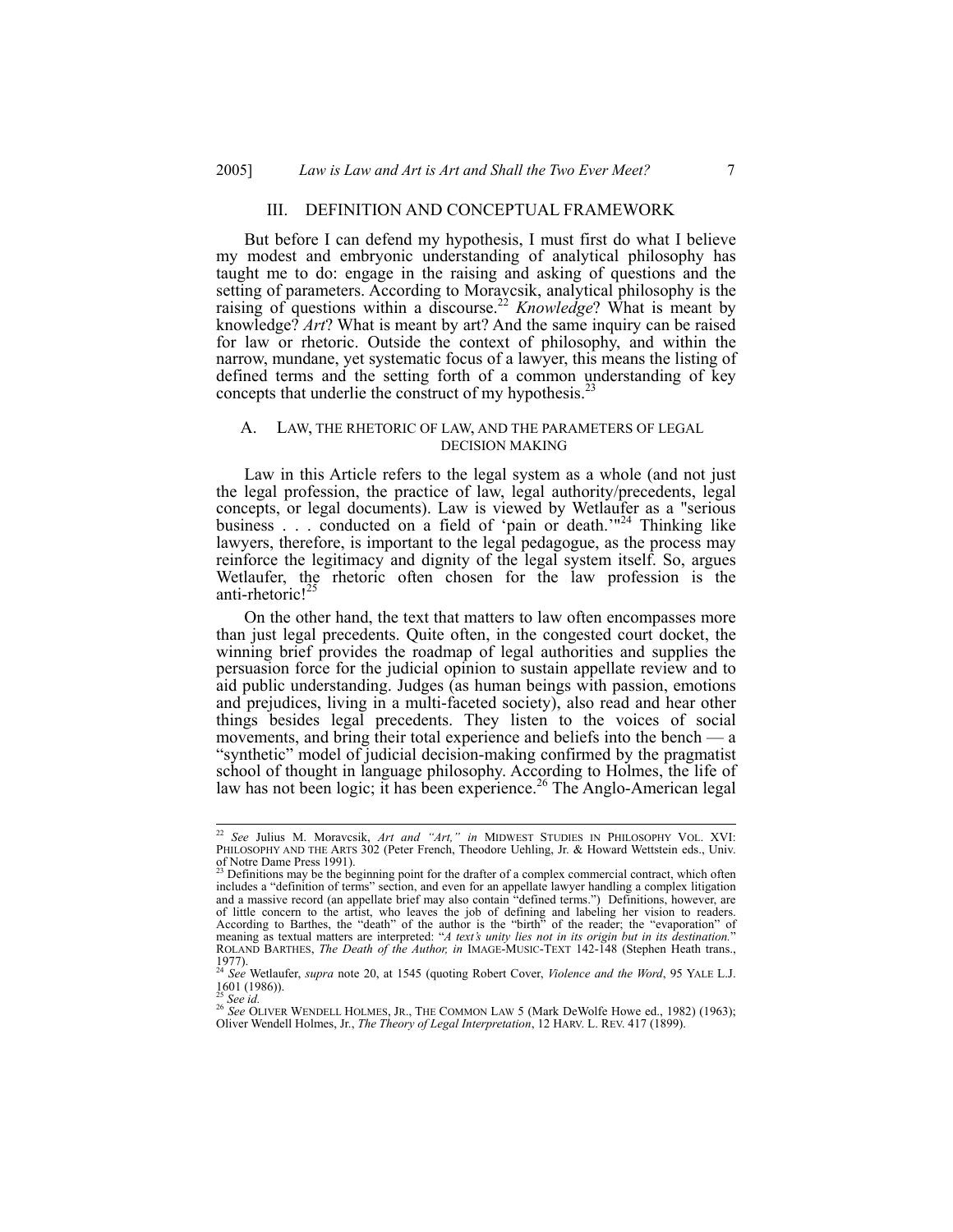system allows room for the judge's "synthetic" decision-making — under various legal standards of appellate review, the discretion of trial judges is not reviewable in the absence of abuse. In such a sacred zone of judicial discretion, judges can bring their notion of morality into decision-making: Moral judgment can place constraint upon legal interpretation and a moral end can be part of law itself.<sup>27</sup> Accordingly, social activism, the rhetoric of language, and the emotional enticement of ideals, can all legitimately be injected, directly as well as indirectly, into legal decision-making.

## B. "ART," "ART," AND "ART"

Proponents of the L&L movement advocate the incorporation of certain attributes of the literary art into law,  $28$  concluding that art and law overlap at least minimally through the use of rhetoric. The argument, while sound in practice, can be criticized as intellectually sloppy, because it marginalizes the distinction between *art* and *craft* in the use of language. The distinction, however, is far from clear, because (as in the case of a dancer inseparable from her dance) both *art* and *craft* manifest themselves in the same medium: *words*. Further, when something is so well-crafted or done, and delivered with so much finesse, aesthetic style, and distinction, it becomes an art. Hence, we have in our daily lives, for example, all kinds of *art (lowercase)* from the art of French cooking or the art of ballroom dancing, to the art of conversation or discourse.<sup>29</sup>

It is possible, therefore, to have *the art of law,* independent of the rhetoric use of language, and hence to achieve aesthetic beauty in judicial opinions without compromising the purpose and function of law. (Wetlaufer illustrates this point in his "anti-rhetoric" theory by identifying the restrained *rhetoric of law,* which can be broadened and abstracted into the *art of law*, rather than the pure, commonly labeled "rhetorical" style, which includes, but is not limited to, the colorful, action-packed, or emotion-based language borrowed from the literary  $art.^{30}$  According to Wetlaufer, the art of law is the skilled and respectable exercise of constraint, or the dignity created by the anti-rhetoric.<sup>31</sup> Further, one often looks to the constraint of law for a sense of order, and order has been associated with aesthetics since Socrates' time. So, the *order of law* can be the aesthetic beauty in law.

 <sup>27</sup> *See* DWORKIN, *supra* note 7, at 45-86, 176-224; H.L.A. Hart, *Positivism and the Separation of Law*  and Morals, 71 HARV. L. REV. 593 (1958); HART, *supra* note 2, at 124-53; Oliver Wendell Holmes, Jr., *The Path of the Law*, 10 HARV. L. REV. 457, 465-66 (1897).<br><sup>28</sup> Art can also be an institution or a practice, just like

officially license artists. The privileges and recognition bestowed — the name recognition and label-<br>fixing that render prestige and acceptance in the artistic circle — all set constraints and institutionalize<br>art. See M

CARDOZO L. REV. 1131 (2003) (discussing artistic creation in the context of analyzing Nietzsche's art of legislation); Alfred C. Aman, Jr., *Celebrating Law and the Arts*, 2 GREEN BAG 2D 129 (1999) (comparing lawyers to artists by referring to the craft of law: "Lawyers, like artists, must have the techniques of their craft well in hand, but the goal is not technique for technique's sake...").<br><sup>30</sup> See Wetlaufer, su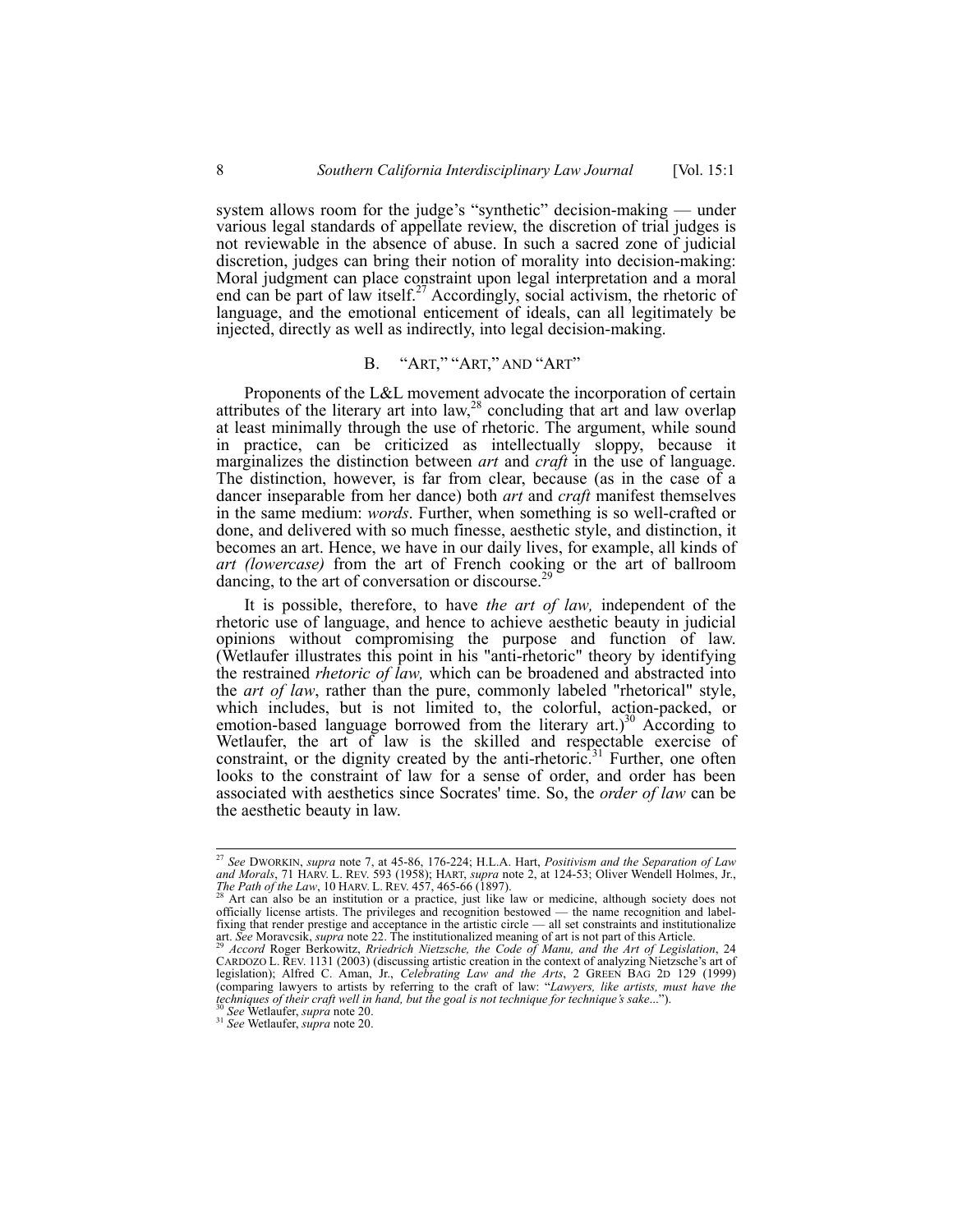But the art found in *any craft well done* is a narrow, yet more popular and concrete notion of art as the term is used in ordinary language. Such art should be distinguished from the art expressed in the specific work products of creative artists — that direct "rare vision" and manifestation of beauty (which often expresses not only the artist's vision and her internal struggle, but is also universalized into the human quest for beauty). The art of Van Gogh, Mozart, or Baudelaire falls under the latter category. For the purpose of this Article, this universal notion or expression of the human quest for beauty is manifested in the specific end product of a creative artist, called *Art (capitalized)*.

#### C. VARIOUS MEANINGS OF RHETORIC AND ITS RELATIONSHIP TO "STYLE"

In the study of rhetoric, several authors associate *rhetoric* with *style.*<sup>32</sup> When rhetoric is well done, one can even call it *the art of style.* According to Professor Richard Lanham, rhetoric is not arts, but "copies of arts," or the "quasi-arts."33 Lanham thus sees rhetoric as a departure from truth or seriousness, and considers his *rhetorical man* an actor, with "drama as his reality public."34 The *Homo Rhetoricus* is trained not in reality, but in the manipulatation of reality. An ease, a playful quality, a notion of pleasure, and sentimentalism are attached to Lanham's *rhetoric ideal of life*. (This concept is equivalent to the cliché characterization that the true artist is perpetually a child!)

*Style* suggests *form* instead of *substance.* In his "law and literature" analysis, Posner, likewise, acknowledges the difference between *literary form* and *literary meaning,* which in his view often are inseparable in the use of language.<sup>35</sup> When style is so exquisitely and expertly done, it can become the aesthetics — the very beauty that elevates an act into an art. Rhetoric, therefore, should fall under the *narrower* meaning of art (lowercase), as in the notion of a *craft exquisitely well done*. One can thus view rhetoric as referring to the *craft* of literature as opposed to Art itself (as in the creation of Art in Baudelaire's or Emily Dickinson's poetry).

More specifically, in the view of the rhetoric researcher, style can be purpose-oriented and purpose-driven. For example, Wetlaufer speaks of

 <sup>32</sup> *See* RICHARD A. POSNER, LAW AND LITERATURE: <sup>A</sup> MISUNDERSTOOD RELATION, *supra* note 13, at 270-81. *Accord* Brett G. Scharffs, *The Character of Legal Reasoning*, 61 WASH. & LEE L. REV. 733 (2004) (discussing craft and rhetoric). *See also* WILLEM J. WITTEVEEN, *Cicero Tells a Story On Narration and Rhetorical Reflection*, *in* LAW AND LITERATURE PERSPECTIVES (Bruce Rockwood ed., Peter Lang Publishing 1996); Michael Frost, *Greco-Roman Analysis of Metaphoric Reasoning*, 2 LEGAL WRITING J. LEGAL WRITING INST. 113 (1996); Michael Frost, *Introduction to Classic Legal Rhetoric: A Lost Heritage*, 8 S. CAL. INTERDISC. L.J. 613 (1999); Michael Frost, *Ethos, Pathos & Legal Audience*, 99 DICK. L. REV. 85 (1994); Linda Berger, *Applying New Rhetoric to Legal Discourse: The Ebb and Flow of Reader and Writer, Text and Context*, 49 J. LEGAL EDUC. 155 (1999); Kristen K. Robbins, *Paradigm Lost: Recapturing Classical Rhetoric to Validate Legal Reasoning*, 27 VT. L. REV. 483 (2003) (discussing classic rhetoric and exploring styles and substantive aspects of rhetoric as applied to legal as<br>reasoning, legal writing, and legal interpretation).

RICHARD A. LANHAM, THE MOTIVES OF ELOQUENCE: LITERARY RHETORIC IN THE RENAISSANCE 1- $\frac{35}{^{34}}$  *Id.* at 4.

<sup>&</sup>lt;sup>35</sup> See generally Posner, Law and Literature: A Relation Reargued, supra note 13.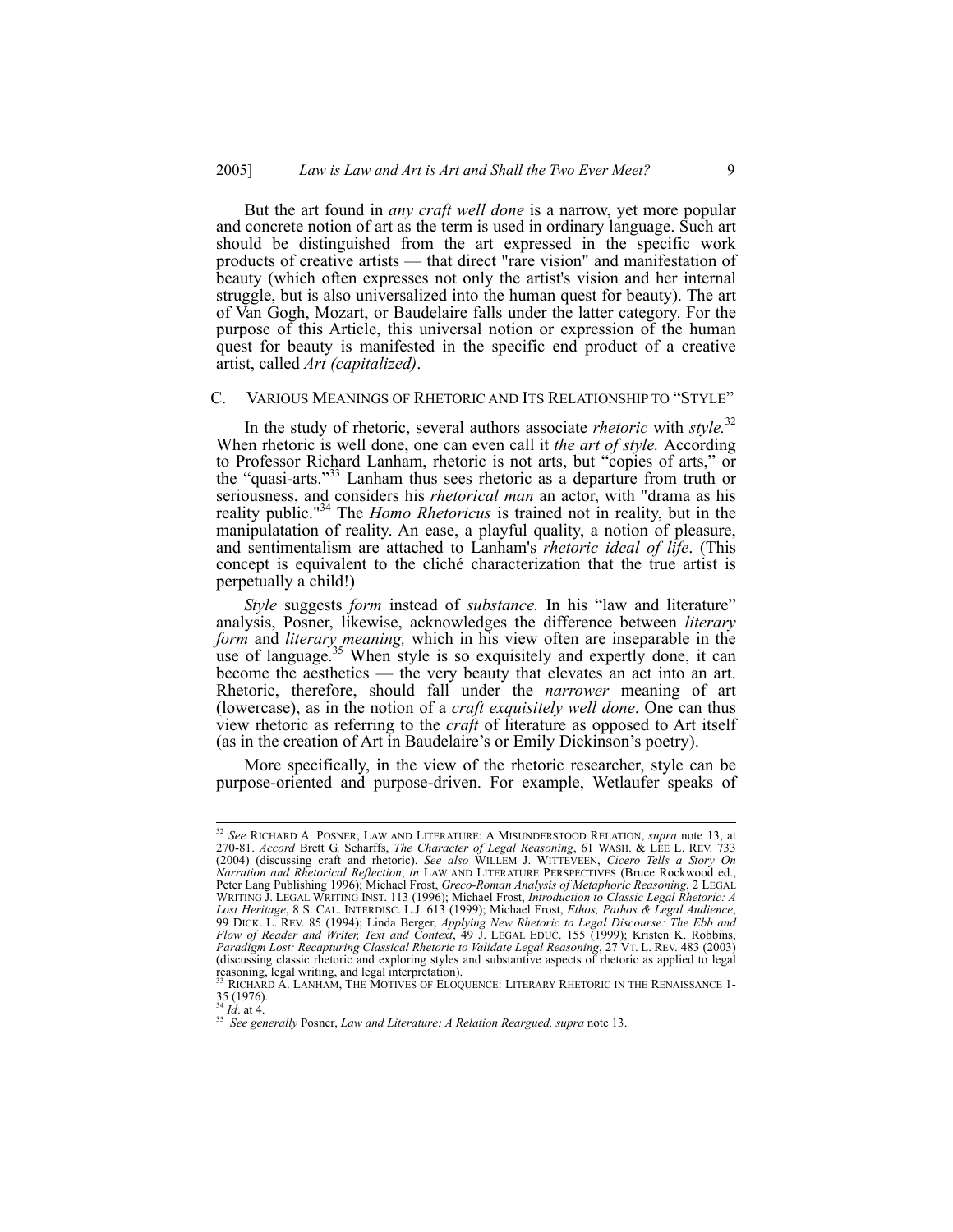rhetoric as being "discipline-specific."36 One such species of rhetoric is the *rhetoric of law.* (He goes on to discuss the rhetoric of law teaching, and the rhetoric of friendship or client courtship when law is treated as a business enterprise by practitioners.) Wetlaufer thus envisions rhetoric in a broad, generic sense, referring to the style of language or presentation, or any craft well done to suit a purpose, thereby acknowledging the many species of rhetoric.37 I construe Wetlaufer's theory of rhetoric as a deconstruction and a discipline-dependent reclassification of rhetoric.

With respect to the use of language, the analysis is even more complex, because beyond the issue of *art* and *craft*, we also have the conventions of linguistics, semantics, and compliance with all types of linguistics, semantics, and compliance with all types of *interpretandum-interpretans* transformation rules (*interpretandum* is the text that constitutes the object of interpretation; *interpretans* is the interpreter's paraphrastic statement of that text's meaning), $38$  as well as the philosopher Donald Davidson's notion of "literal meaning" (Davidson advocates that any text will have a "literal meaning" based purely on semantics, that is independent of context).<sup>39</sup> Accordingly, when L&L proponents advocate the use of rhetoric in law, unless they suggest an open-endedness to the search for truth (as some philosophers do), they are, in effect, only advocating the borrowing of a literary craft for the drafting and usage of legal language.

At the same time, Lanham suggests in his *rhetorical ideal* that rhetoric can go beyond the use of Language, and can become a way of life, an attitude, a *modus operandi.*<sup>40</sup> In law, rhetoric can also be used in the total performance of advocacy, not just in words. When used to study rhetoric on such a broader dimension, the L&L movement may potentially implicate and open the door to the restructuring or rethinking of jurisprudence beyond the handling of text.

As part of background-building, I next want to explain the existing scholarly debate regarding the place of the literary art and language philosophy in law, which may set the tone for a rethinking of jurisprudence the possibility, or emergence, of a substantively "aesthetic approach to law or jurisprudence."

<sup>&</sup>lt;sup>36</sup> *See* Wetlaufer, *supra* note 20, at 1548-1550.<br><sup>37</sup> *Id.* <sup>38</sup> Scott Brewer, Note, *Figuring the Law: Holism and Tropological Inference in Legal Interpretation*, 97<br>VALE L.J. 823 (1988). YALE L.J. 823 (1988).<br><sup>39</sup> See Donald Davidson, *A Nice Derangement of Epitaphs, supra* note 11, at 434-36.<br><sup>40</sup> See LANHAM, *supra* note 33. *Accord KE*NNETH BURKE, A RHETORIC OF MOTIVES (1960) (the theory

of dramatism establishes man as a symbol-using creature); WALTER R. FISHER, HUMAN COMMUNICATION AS NARRATION: TOWARD A PHILOSOPHY OF REASON, VALUE AND ACTION 5 (1987) (extending Burke's premise that man is fundamentally a symbol-using creature; arguing that man's dramatic nature makes him a storytelling animal beyond the use of symbols).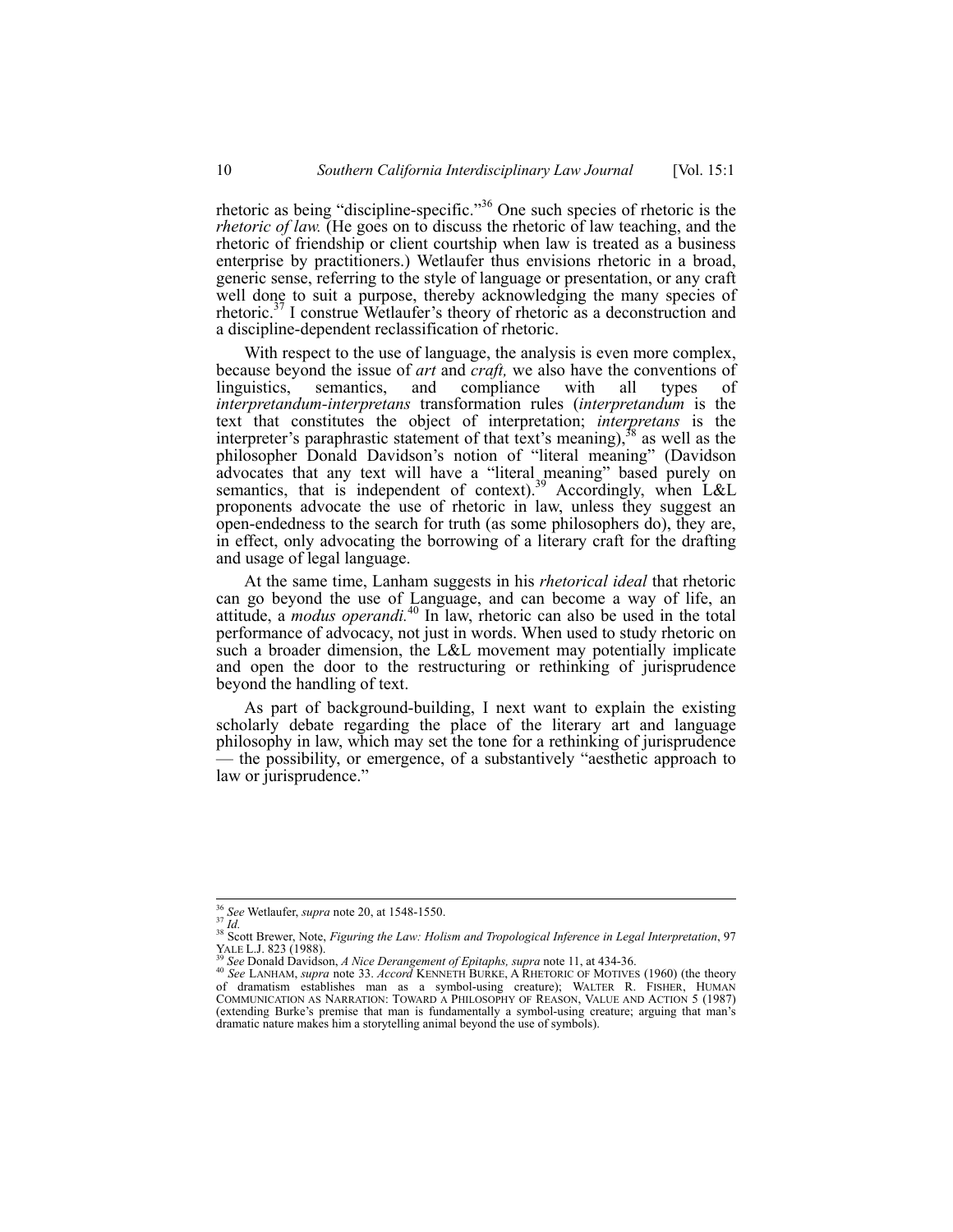#### IV. THE DEFENSE OF ART IN LAW: POSSIBILITY OF AN "AESTHETIC" APPROACH TO LAW

#### A. RHETORIC, THE SHAPING OF JUDICIAL OPINION, AND THE ELEMENT OF TRUTH

In Posner's view, both judicial opinions and literature belong to rhetoric communication.<sup>41</sup> (This classification, as I will explore later, understates the artistic creative process. For example, the creation of literature involves more than just the manipulation of style or figures of speech. It also involves, for example, an emotional honesty and a selection of sense-memory impression or recollection that goes much deeper than the manifestation of a purpose-driven style.) Nonetheless, Posner's oversimplified classification does reduce the overlap between law and art to the core zone of rhetoric. Posner complains that lawyers and political scientists do not study style enough, and posits that style should play a more organic role in judicial drafting, beyond ornament. According to Posner, the artistic use of visual or tactile imagery in the literary art is of tremendous help to lawyers when they strive to drive home a point in legal argument.<sup>42</sup> Modern judicial writing can incorporate the artifactual quality of the literary art. Principles of literary criticism can be used to achieve aesthetic integrity in judicial opinions, to understand their nature and contents, and hopefully to reduce the number of poorly drafted opinions. (Although Posner embraces the eloquence of Holmes, he does not explain what constitutes a poorly drafted opinion that may be improved by the literary craft of rhetoric.) $43$ 

Wetlaufer, on the other hand, is concerned that the plasticity of indeterminate text, which is characteristic of artistic language, may disserve law, and suggests that this literary style may predispose lawyers to become ineffective readers of legal text. $44$  Further, rhetoric commitments may interfere with the single-minded pursuit of truth or the even-handed, detached application of law that should govern courtroom behaviors. Wetlaufer, however, implicitly acknowledges that the search for truth requires the type of openness that calls decision-makers away from closure, into the direction of complexity, contingency, and uncertainty, all of which are characteristics of an "aesthetic approach" toward law.<sup>45</sup> Lawyers and judges should serve law itself, whereupon justice becomes the client. Without exposure to the power of rhetoric, lawyers and judges tend to accept the legitimacy of the existing system and the righteousness of existing solutions, allowing the status quo, rather than the pursuit of justice, to become their client or constituent. Their predisposition not to dance with words can deny them the multiplicity of perspectives, and make them illequipped to inspire people or to transform conditions (as compared to, for

<sup>41</sup> *See* Posner, *supra* note 13 , at 1375-88. 42 *Id*. at 1390. 43 *Id*. at 1379-85. 44 *See* Wetlaufer, *supra* note 20, at 1591. 45 *See id.*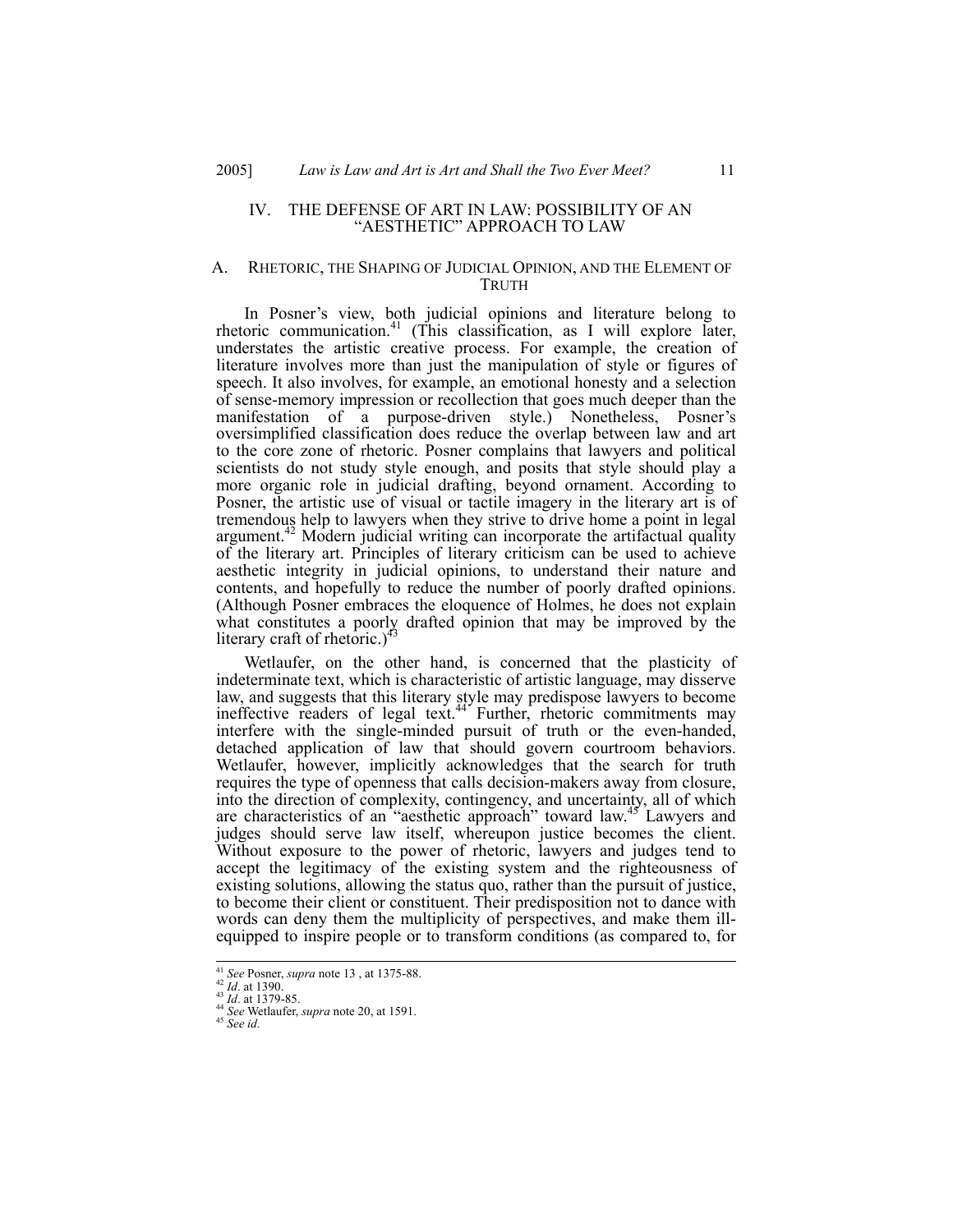example, Martin Luther King, Jr.'s speech, which has helped transform a nation and, since then, has continued to resonate).

Posner stops at style and does not reexamine the search for truth fundamental to law. In contrast, Wetlaufer, hints at the possibility of rethinking jurisprudence in analyzing the rhetoric of law.<sup>46</sup> I read in Wetlaufer an implicit challenge to lawyers' commitment to the rhetoric of law — specifically their dignified, consistent denial of rhetoric. This "antirhetoric" commitment predisposes them toward the direction of closure, coercion, rationality, and the rigid ascertainment of one true meaning of text that shuts out the relationship between law and "compassion, reciprocity,  $\ldots$  community  $\ldots$  truth  $\ldots$  and possibility of justice."<sup>47</sup> Similarly, Holmes's "anti-logic theory" resonates with this complex multiplicity of law and legal decision-making, pointing out the significant role that the "inarticulate" and "intuitive" play in judges' discernment of  $law<sup>4</sup>$ 

The pragmatist language philosopher also hints at the possibility that rhetoric can be more than just style or form. Rhetorical declarations can have their own meaning or truth, even in the Davidsonian "literal meaning." Admitting the dramatic quality of rhetoric, Lanham nonetheless sees the rhetorical ideal as integral to us (rather than as a mere constructed phoniness for the sake of discussion). He sees the struggle between our two selves: We cannot be free of our *rhetorical self*, as the rhetorical self is part of the *central self* that balances our *social self* and makes our social life amusing and tolerable. The rhetorical ideal allows for a revision of truth, or a creation of a new reality.<sup>49</sup> As such, rhetoric has the capacity of becoming the substantive truth to the performer as well as the recipient, and no longer just a question of form or style. When used in law, rhetoric has the potential of creating legal reality.<sup>50</sup> As Lanham suggests, what people cannot get in their daily life, they get elsewhere. For example, it can be obtained in a rhetorical reality where ornament can be more honest than plainness, and rhetoric sincerity is possible when "we become maximally self-conscious about the artifice which rules us."<sup>51</sup> Language has the property of "rich resources for play," and style is the essential ability to draw connections when constructing reality — the fundamental components of life. $\delta$ 

On the other hand, because emotions, feelings, and sentiments are intangible, they cannot be verified empirically the way we can ascertain that snow is white and coal is black. Hence, the rhetoric style can become,

<sup>&</sup>lt;sup>46</sup> See id.<br><sup>47</sup> Id. at 1597.<br><sup>48</sup> See HOLMES, THE COMMON LAW *supra* note 26, at 5 ("The felt necessities of the time, the prevalent<br>moral and political theories, intuitions of public policy, avowed or unconscious, even Applied to the product metal metal which judges share with their fellow men...<sup>3</sup>).<br><sup>49</sup> *See* LANHAM, *supra* note 33, at 28 ("From serious premises, all rhetorical language is suspect; from a

rhetorical point of view: transparent language seems dishonest, false to the world."). 50 *See* David M. Zlotnick, *The Buddha's Parable and Legal Rhetoric,* 58 WASH. & LEE L. REV. 957

<sup>(2001) (</sup>using Buddhism's concept of relative truths to rethink constructed legal reality in jurisprudence).<br> $51 \text{ See Lanham}$ , *supra* note 33, at 31.

<sup>51</sup> *See* Lanham, *supra* note 33, at 31. 52 *Id.*; KENNETH BURKE, THE PHILOSOPHY OF LITERARY FORM 139-67 (2d ed. 1967) (1941).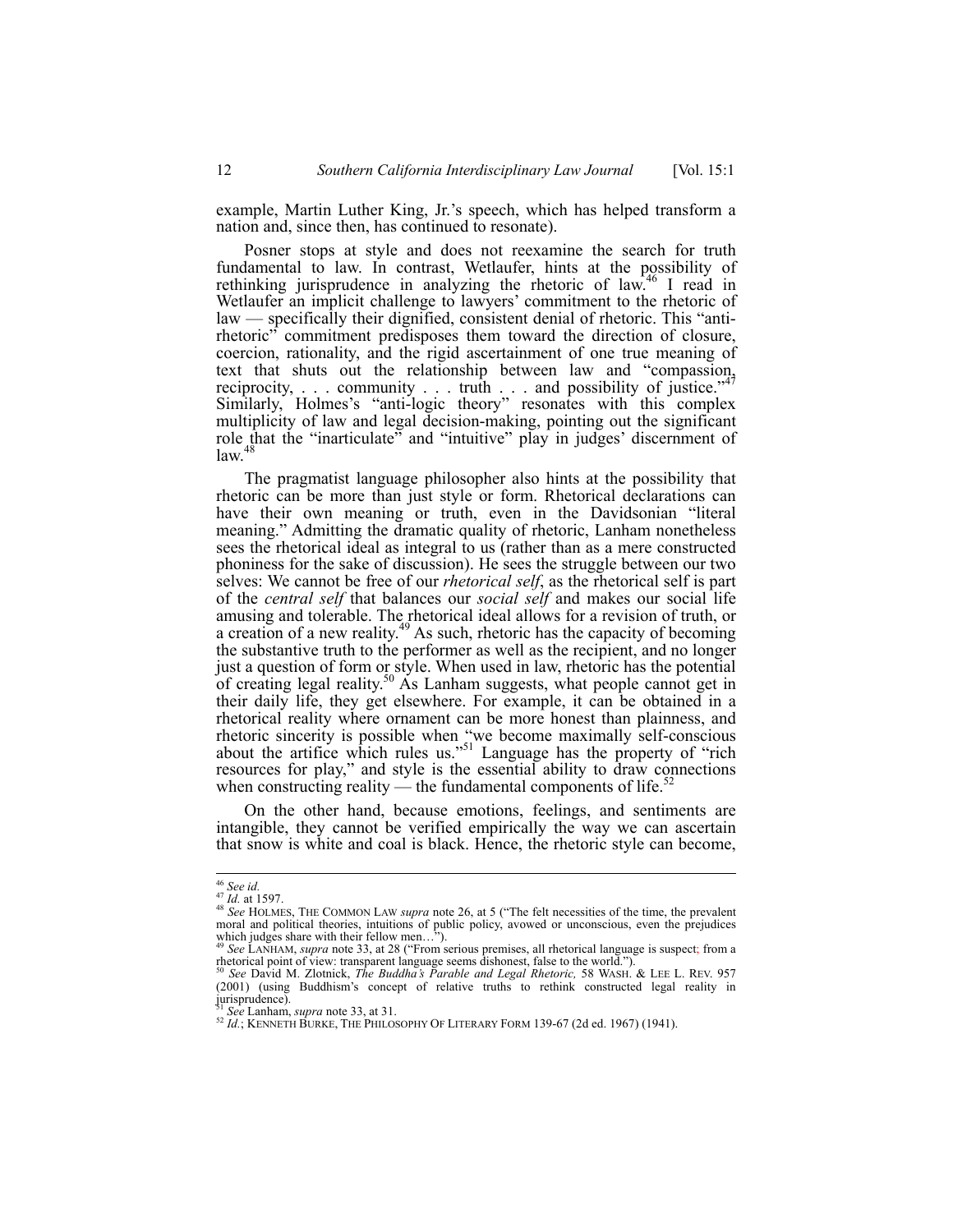as Lanham and Burke suggest, the way to construct the reality of the "heart" elements such as emotions or sentiments. $53$  In the Western Shakespearean culture, a man in love may repeat that *Juliet is the sun*. In a Buddhist culture, an Eastern poet sees his lover's face as the only reality and the rest of the world as an illusion that fades away. (A Buddhist, the poet tends to see his world through filmy eyes, with fog covering all four corners of Earth and only dissolving when his lover's face comes into focus before the lens of his blurred eyes. The Buddhist culture views life as an illusion such that enlightenment means stepping out of such fog!) Standing an ocean apart, both men seem to describe the same truth: the depth of their emotion toward an object of love. Both draw connections to construct a reality that is real to them and true to their feelings, but there is no way to verify their declarations empirically, and so, under the Davidsonian standard of "literal meaning," the poetic truth may fail.<sup>54</sup>

Legal language may resist rhetoric, but the law is also the profession of rhetoric.<sup>55</sup> Wetlaufer suggests that the particular rhetoric embraced by the law operates through the systematic denial that rhetoric is being used, and this "rhetorical" denial is purposely made to build credibility.<sup>56</sup> Wetlaufer's *rhetoric of law*, therefore, is the contrast *in form* to other dramatic, novelistic, or poetic rhetoric that may characterize the creative arts. If this is so, shouldn't we watch out for potential falsehood, not in rhetoric, but in the *denial of rhetoric*? Isn't this an affirmation of Lanham's theory that ornament (in his example of a woman wearing makeup to draw attention to her eyes) may be more honest than plainness (i.e., a woman without makeup whose eyes are not looked to)? I think that seeing the multiplicity and relativity of truths asserted in law rather than a "literal" approach focusing solely on empirical validation is in effect a rethinking of jurisprudence.

## B. SOCIAL ACTIVISM AND THE ELEMENT OF PERSUASION

Persuasion and advocacy are also the business of law. In social activism, an advocate can describe empirically that 1000 men have been killed (empirically verifiable), and/or he can express, or add, his passion for justice and his outrage at brutality by way of rhetoric (non-verifiable). Is the latter less truthful or having less realism than the former, simply because it deals with his *honestly* felt intensity of emotion? Isn't it disheartening to think of Martin Luther King, Jr.'s speech as merely a clever tool of persuasion, a style of enticing support, and a less than truthful rendition of his aspiration, passion, and desire for a better world? These are dimensions of the intangible that cannot otherwise be expressed without the freedom afforded by emotion-driven rhetoric.<sup>57</sup> The creative literature embraces the depiction of human emotions as dimensions of truth that

<sup>53</sup> *See id.* <sup>54</sup> *See* Davidson, *supra* note 39. 55 *See* Wetlaufer, *supra* note 20, at 1554. 56 *Id.*, at 1555. 57 *Id.*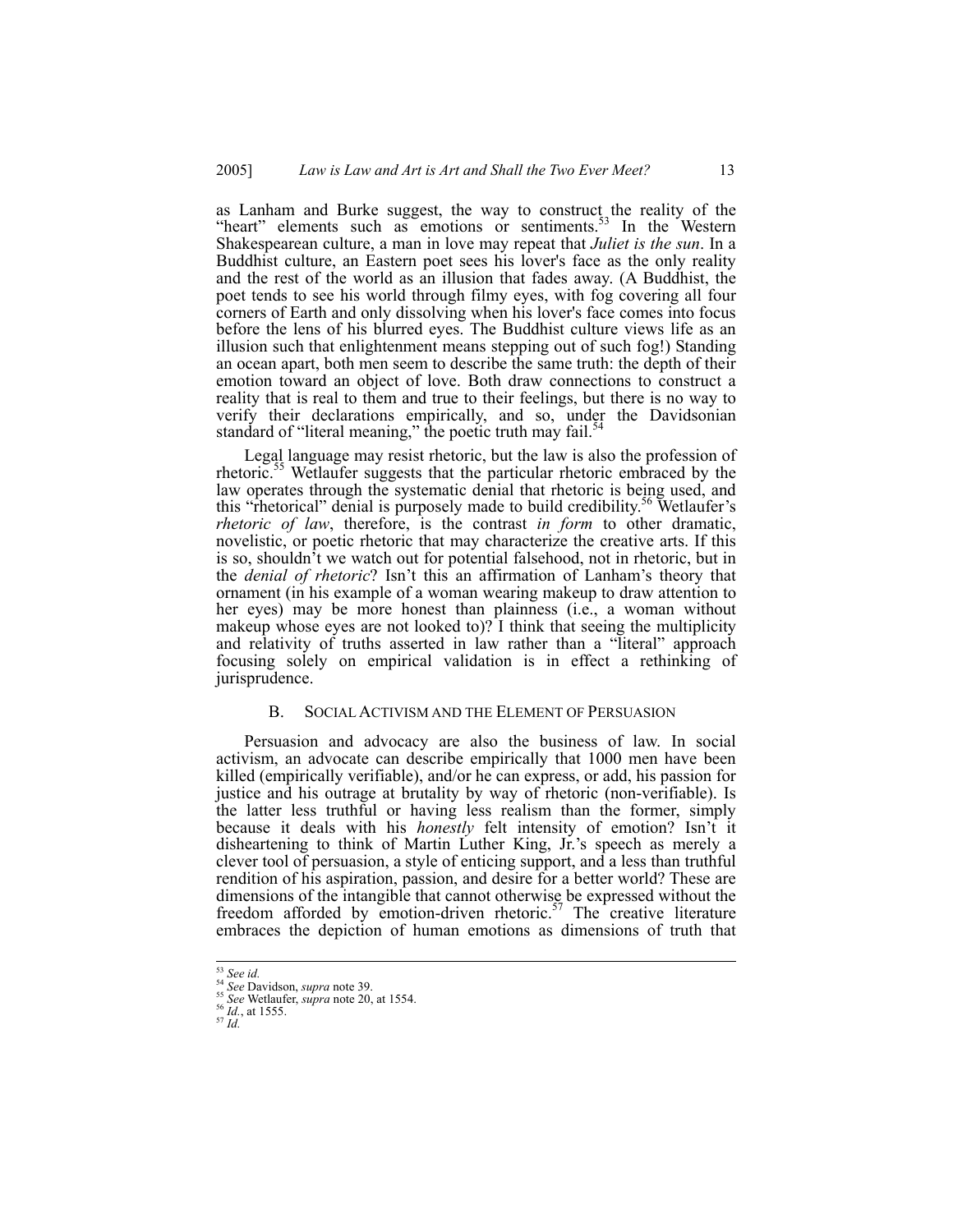should also be told in law. The recognition that there is something inherently truthful about the fictitious world of literature and the creation of art, even if it is the result of the striking of fantasy, gives room for *substantive* rhetoric — not just a matter of style — to aid and promote social activism in the law. *The fear and suspicion of rhetoric should not be directed at the truths about the intangible it portrays, but rather at the purpose for which rhetoric is employed.* 

Accordingly, to serve the multi-dimensional search for truth, great judges should be prepared to meet the indeterminate nature of language expressed through the power of rhetoric. Great judges are often great rhetoricians.<sup>58</sup> But what value does the open texture of artistic language add to the system of law? Posner raises the question, but he does not thoroughly defend the benefit of literature to law beyond the offering of rhetorical devices.59 He recognizes, as does Wetlaufer, that "rhetoric is important in law because many legal questions cannot be resolved by logical or empirical demonstration."<sup>60</sup> Rhetoric, therefore, helps create social reform. (For example, Posner points out that 85 years after the *Lochner* decision, the Supreme Court concluded that the case was wrongly decided. The Holmes dissent, which became the core for such change of view, according to Posner, was a memorable rhetoric masterpiece that challenged the legitimacy of the status quo; otherwise, it would have been forgotten.) $61$ The striving for immortality in art and its examination of the relativity of truth may just coincide with the ultimate objectives of law, and to the extent rhetoric helps nurture these goals, its value should outweigh any fear regarding possible prejudice, sensationalism, or deviation from truth. Democratic disbursement of ideas will balance out and minimize those risks.

#### C. LANGUAGE INTERPRETATION THEORIES

Certain language interpretation theories, when applied to law, can enrich the legal advocate's role and ability to communicate. For example, although both Fish's anti-formalism and Davidson's "passing theory" of interpretation confirm the incompatibility between law and art (these theories are explored immediately below), these theories also point to the overlapping, interdependent zone of interpretation that exists in both law and art. Specifically, an "aesthetic approach" to legal interpretation may change the outlook toward the function of persuasion in the law, and hence may strengthen the role of social activism in the law.

Fish, for example, does away with the "literal meaning" of language, advising us to go down the "anti-formalist road" and in effect abandon the

 <sup>58</sup> *See* RICHARD A. POSNER, *Law and Literature: A Relation Reargued* 72 VA. L. REV. 61, 81 (1986), *reprinted in* LAW AND LITERATURE: TEXT AND THEORY 61, 81 (Lenora Ledwon ed., Garland 1996) ("[S]ome great judges are distinguished rhetoricians.").<br><sup>90</sup> See generally *id.*<br><sup>60</sup> Id. at 1383.

<sup>&</sup>lt;sup>61</sup> For an overview of Supreme Court rhetoric, see Beverly Wall, *Supreme Court Rhetoric: Explorations* <sup>61</sup> *in the Culture of Argument and the Language of the Law* (April 13, 1992) (unpublished Ph.D. dissertation, University of North Carolina at Greensboro).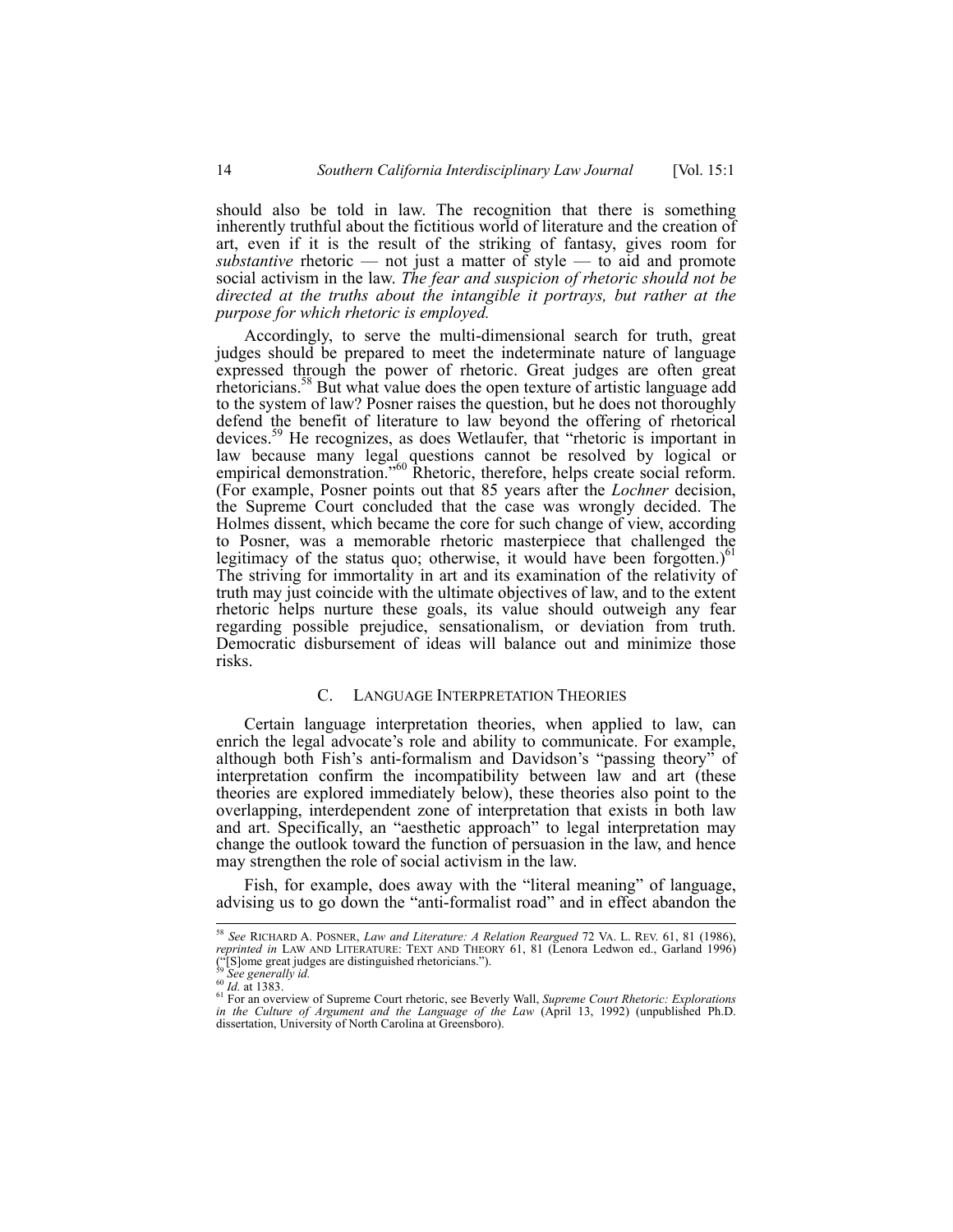rigidity of author's intention, because "intention themselves can be known only interpretively, the meanings that follow . . . will always be vulnerable to the challenge of an alternative specification."<sup>62</sup> The effect of persuasion, according to Fish, will help accomplish the interpretation of the drafter's intent – that means intent must be interpretively established through the effect of persuasion. In the process of interpretation, literal meaning will be replaced with context (or what Fish calls the "interpretive communities.") $\frac{3}{5}$ Thus, Fish prefers the boundless implications in interpretation, which coincide with the richness, open texture, and contextual nature perceived in artistic language. The anti-formalistic road does away with the rigid expectation of finite, clear meanings, or the standard of pure rationality often found in the general discourse of law. The preference for *irrationality*  — the state of being subject to persuasion — opens the gateway to artistic language interpretation and enables the rendering of an "aesthetic approach" to law, where the only constraint to interpretation is that set by the *contextual* nature of language.

Likewise, despite his heavy semantic orientation, Davidson's *A Nice Derangement of Epitaphs*<sup>64</sup> seems to refute the existence of the "first" meaning of language -- one that is systematic, shared, and governed by learned conventions or regularities, easily jumping out "first" at the reader.<sup>65</sup> Instead, Davidson hypothesizes the following: The interpreter brings into the conversation a prior theory based on his belief of what the speaker intends to say.<sup>66</sup> But during the conversation, he adjusts and alters his theory to deal with new evidence or the unknown (including Sheridan's Malapropism -- the ludicrous blunders of language that may paradoxically spice up the conversation and invite originality). $67$  There, the interpreter uses the "*passing theory*" to interpret meaning, which does not always correspond to his linguistic competence, but is derived from his past experience in communication.<sup>68</sup> If communicators' "passing theories" coincide, there is common understanding.<sup>69</sup> (The Davidsonian "passing theory" is consistent with his "*principle of charity*" and, of necessity, must be *ad hoc*. Simply stated, in Davidson's "principle of charity," the reader charitably ennobles the author by assuming that no detail of the message is mindless, accidental, or simply the result of a mistake or an oversight generously interpreting the text to give the author the best of intent. Davidson's "principle of charity" enables the ultimate end of perfect communication — the social utility of preserving meaningful interaction or the "good order" of our world. His "principle of charity" hypothesizes a

THEORY IN LITERARY AND LEGAL STUDIES, *supra* note 62, at 303.<br><sup>64</sup> DONALD DAVIDSON, *A Nice Derangement of Epitaphs*, *in* TRUTHS AND INTERPRETATION:

PERSPECTIVES ON THE PHILOSOPHY OF DONALD DAVIDSON 433-45 (Ernest LePore ed., 1986).<br>
<sup>65</sup> *See id.* at 441.<br>
<sup>67</sup> *See id.* at 441.<br>
<sup>67</sup> *See id.* at 442.<br>
<sup>69</sup> *See id.* 68 *See id.* 

<sup>&</sup>lt;sup>62</sup> Stanley E. Fish, Doing What Comes Naturally: Change, Rhetoric, and the Practice of<br>Theory in Literary and Legal Studies 1-33 (1989); Stanley E. Fish, Is There A Text in This CLASS: THE AUTHORITY OF INTERPRETIVE COMMUNITIES 303-21, 356-71 (1980). 63 *See, e.g.*, FISH, DOING WHAT COMES NATURALLY: CHANGE, RHETORIC, AND THE PRACTICE OF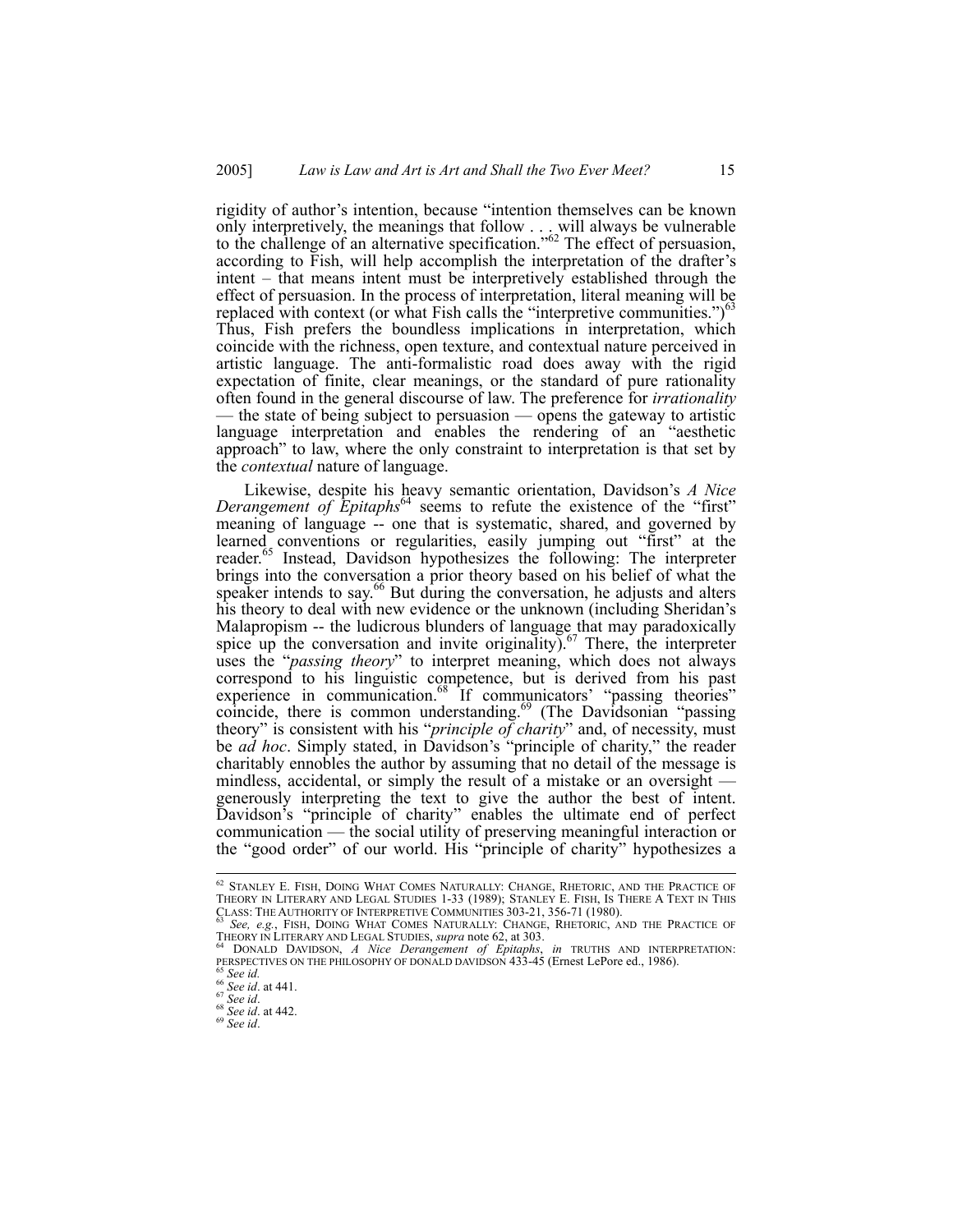rational communicator, just as the law presumes the existence of a "reasonable person." Davidson concludes that communication is possible because of the parties' linguistic ability to converge on a "passing theory" from time to time to enable speech transactions. There are no strict rules that dictate this ability, which derives from wit, luck, wisdom, and rules of thumb from private knowledge, enabling the interpreter to cope with and absorb new data and new situations. Davidson advises us that this renewal ability is not solely based on rigid shared conventions or a well-defined shared structure that the interpreter can acquire and then apply. This may explain why varied and individualized interpretations of literature are possible, as the individualized possibilities are indeterminate. If Davidson is correct, then it is this ad hoc, unique linguistic ability based on fluid prior experience that enables readers to grasp, appreciate, and form interpretations of artistic originality when the author dances with  $language.$ <sup>70</sup>

## D. THE "CHAIN NOVEL"/"CHAIN OF LAW" THEORY

Philosophers have also attempted to analogize literary critique techniques to legal interpretation. For example, Dworkin believes that when faced with two competing interpretations of literary text, the literary reader chooses the one that makes the work better to him.<sup>71</sup> Dworkin feels a judge should do the same with statutes and constitutions. (Here, Dworkin obviously has adopted Davidson's *"*principle *of* charity.") In examining literary and legal interpretation, Dworkin devises the "aesthetic hypothesis" (applicable to art) and the comparable "political hypothesis" (applicable to law).

Under Dworkin's "*aesthetic hypothesis*," a reader interprets artistic work to arrive at the best work of art. In Dworkin's view, when applied to law, the study of literary interpretation may be helpful or necessary to arrive at the best legal analysis, and to accord the legal text the best moral result regardless of what the original intent might have been.<sup> $\alpha$ </sup> Intent of the drafter, according to Dworkin, is often an artificial construct by the interpreter. Here, Posner bluntly criticizes Dworkin's blanket assumption that literary interpretation should apply to law across the board, accusing Dworkin of changing legislators into the "unacknowledged poets of the world."<sup>73</sup> Constitutions and statutes, according to Posner, should have determinate meaning. Posner regards the Davidsonian "principle of charity" as the "hypothesis of total coherence," which ennobles the author by assuming that no detail of the artistic work is accidental or should constitute a mistake or oversight. Posner concludes that our legislators do not rise to the level of literary geniuses and should not be so ennobled.<sup>7</sup>

<sup>70</sup> *See id*. 71 *See* RONALD DWORKIN, *How Law is Like Literature*, *in* LAW AND LITERATURE: TEXT AND THEORY 29, 32, 34 (Leona Ledwon ed., 1996).<br> $^{72}$  *Id.* at 40-41.

*T3 See* POSNER, LAW AND LITERATURE: A MISUNDERSTOOD RELATION, *supra* note 32, at 218. <sup>74</sup> *Id*.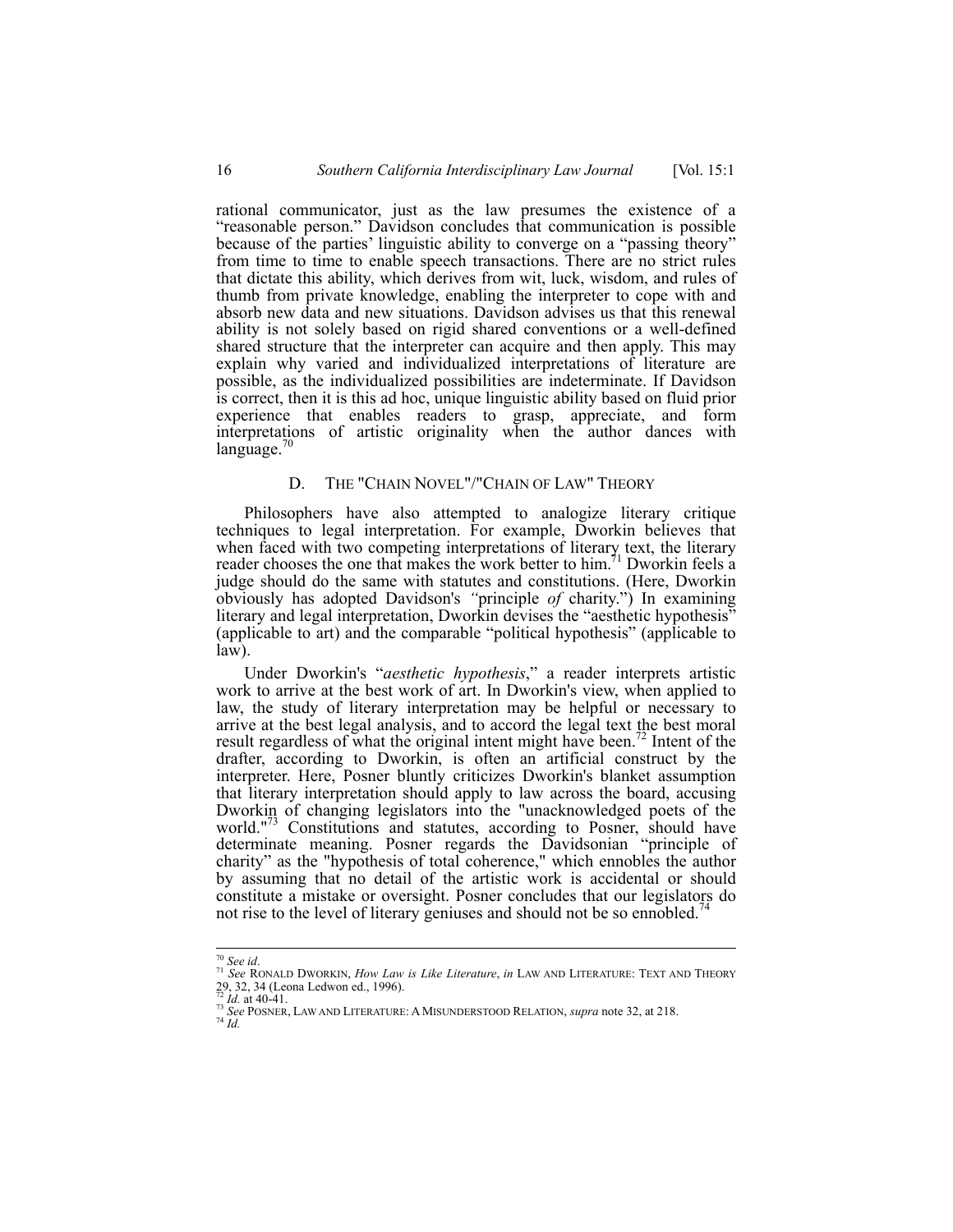Dworkin, nonetheless, views theory of art and theory of interpretation as reciprocal, and hence his "*aesthetic hypothesis*" is dependent upon artistic theories. For example, literary work must be critiqued in relation to its literary genre. The restraint placed upon the "aesthetic hypothesis," reasons Dworkin, should be the coherence and integrity for the piece of art, or its theoretical character.<sup>75</sup> The literary theory may be the product of critics, but the artist also envisions a tacit theory for her work; otherwise, she would not have created it a certain way. But in the final analysis, literary interpretation should be detached and independent of authors. "A genuinely created world must be independent of its creator."

Because of his view toward the role of artistic theory in interpretation, Dworkin envisions a scenario where the artist interprets while creating, and the critic creates while interpreting. Using the model of "group chain writing" for the creation of a novel, Dworkin devises the "chain of law" theory for legal interpretation. He analogizes the role of the legal interpreter to that of a "chain artist" who must write the next chapter of a novel, based on a previous chapter already written by someone else, during which process she must interpret and create at the same time.<sup>77</sup> The artist has given up her freedom of devising from scratch and is bound by the "precedential" effect of the previous chapter. Yet she must somehow individualize such effect to her invention, which must follow the general scheme. According to Dworkin, this framework explains how difficult cases are decided in law—a continued application of principles to varied sets of facts. In Dworkin's view, interpretation of law must also reflect value in political terms to arrive at the *best* principle or policy. Doctrinal history serves as constraint for the "fit" of legal decisions. The integrity and coherence of the system of law — how much of the prior law should dictate results — will also help set boundaries. The interpreter will try to fit his decision within the doctrinal history, but may also turn to his own political theory for interpretation and creation. Hence, under Dworkin's "*political hypothesis*," the *best* interpretation depends on the judge's total system of beliefs, based on both history and ideals. Legal interpretation, therefore, is political, yet individualized. This "political hypothesis," which allows for skepticism in law, governs legal decision-making and renders the process analogous to literary interpretation.

Fish attacks the validity of Dworkin's "chain enterprise." He rejects Dworkin's notion that the very first writer in the chain has already given up her freedom by committing to the "chain." According to Fish, the writer is both freed and restrained by the choices she has made. Thus, Fish affirms the "author's function" — it is the author who renders credibility to the work and affects its interpretation as well as its acceptance.<sup> $\frac{1}{9}$ </sup> Fish also

<sup>&</sup>lt;sup>75</sup> See generally Dworkin, supra note 71.<br><sup>76</sup> BARTHES, , *supra* note 23, at 142-47. *See also* Dworkin, *supra* note 7, at 45-86, 176-224; MICHEL<br>FOUCAULT, *What is an Author?, in* TEXTUAL STRATEGIES: PERSPECTIVES IN P CRITICISM 141-60 (Josue V. Harari ed., 1979). 77 *See* Dworkin, *supra* note 71, at 39. 78 *See id.* at 44-46. 79 *See generally* FOUCAULT, *supra* note 76, at 141-60.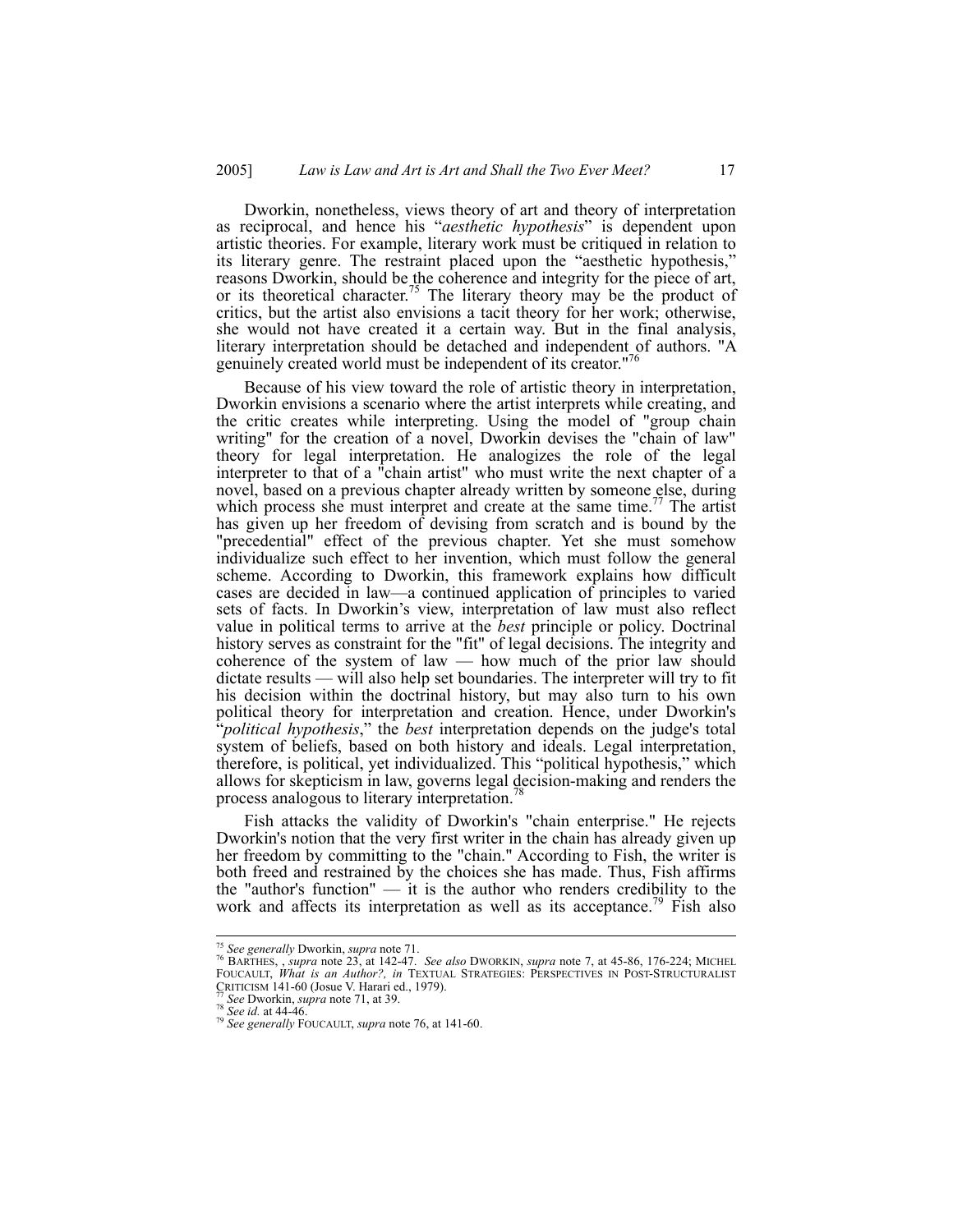refutes Dworkin's idea that the drafter's intention is private property.<sup>80</sup> Rather, in Fish's view, intention constitutes the form of conventional behavior made possible by the general structure of the enterprise itself. Reading and rereading cannot be independent of the author.<sup>81</sup> Since interpreting and assigning intention are simultaneous, when applied in the legal context, Fish's theory of interpretation would place heavy emphasis on precedence and the rule-of-law system, and necessitates the deciphering of the drafter's original intent. Fish's theory is inapposite to the literary art, where, as the creative text is received, the experience of interpretation is tailored to the particular reader and becomes personalized, and the author often disappears.<sup>82</sup>

I have just summarized some of the scholarly and philosophical debates regarding language interpretation that overlays both law and art, for the purpose of landscaping the background for my hypothesis. In my view, neither Fish nor Dworkin adds much insight into the interplay or divergence between law and art in terms of the creative processes. Dworkin "borrows" a literary model to discuss law, and Fish criticizes the model chosen.

The model borrowed is indeed a simplistic one. In reality, the "chain" novel is a method often adopted by commercial groups, most likely in Hollywood, in order to meet the time and concept demand of the film industry. One can criticize it as the mass production assembly line of entertainment products. It hardly represents the norm, or the mental processes of serious, thoughtful, and creative writers in the "mainstream literary" genre. These writers may work in writers' groups, only for the purpose of obtaining input to open new paths and sharpen the craft, but not to co-write. The job of a creative writer has often been characterized as a lonely, isolated internal journey (Dworkin recognizes this but still resorts to the popular model of "chain" writing.)<sup>83</sup> Further, Dworkin's "literary theory" constraint is artificial and applies only to the written work of the professional critics. Literary interpretation and appreciation is often a personal experience. The individual reader, who is not a literary critic writing for the New York Times, quite often silently brings into the process of interpretation her beliefs, desires, sense of self, and sense of the world, and projects herself onto the work. At times, she may not even care which theory or genre characterizes the work she is enjoying.

#### V. THE INCOMPATIBILITY BETWEEN LAW AND ART

Having said that an "aesthetic approach" to law will stimulate rethinking of jurisprudence by causing us to ponder upon our own fixation

<sup>&</sup>lt;sup>80</sup> *See generally Stanley Fish, Working on the Chain Gang, 60 TEX. L. REV. 551 (1982).*<br><sup>81</sup> *See Stanley E. Fish, Doing What Comes Naturally: Change, Rhetoric, and the Practice of<br>Theory in Literary and Legal Studies, <i>* CLASS: THE AUTOMATY ON EXAMENTION, supra note 02, at 1-33; FISH, IS THERE A TEXT IN THIS CLASS: THE AUTHORITY OF INTERPRETIVE COMMUNITIES, *supra* note 62, at 303-21, 356-71.<br><sup>82</sup> See BARTHES, supra note 23, at 142-47.<br><sup>83</sup>

DWORKIN, *supra* note 58; DWORKIN, *Interpretive Concepts, in* LAW'S EMPIRE, *supra* note 7.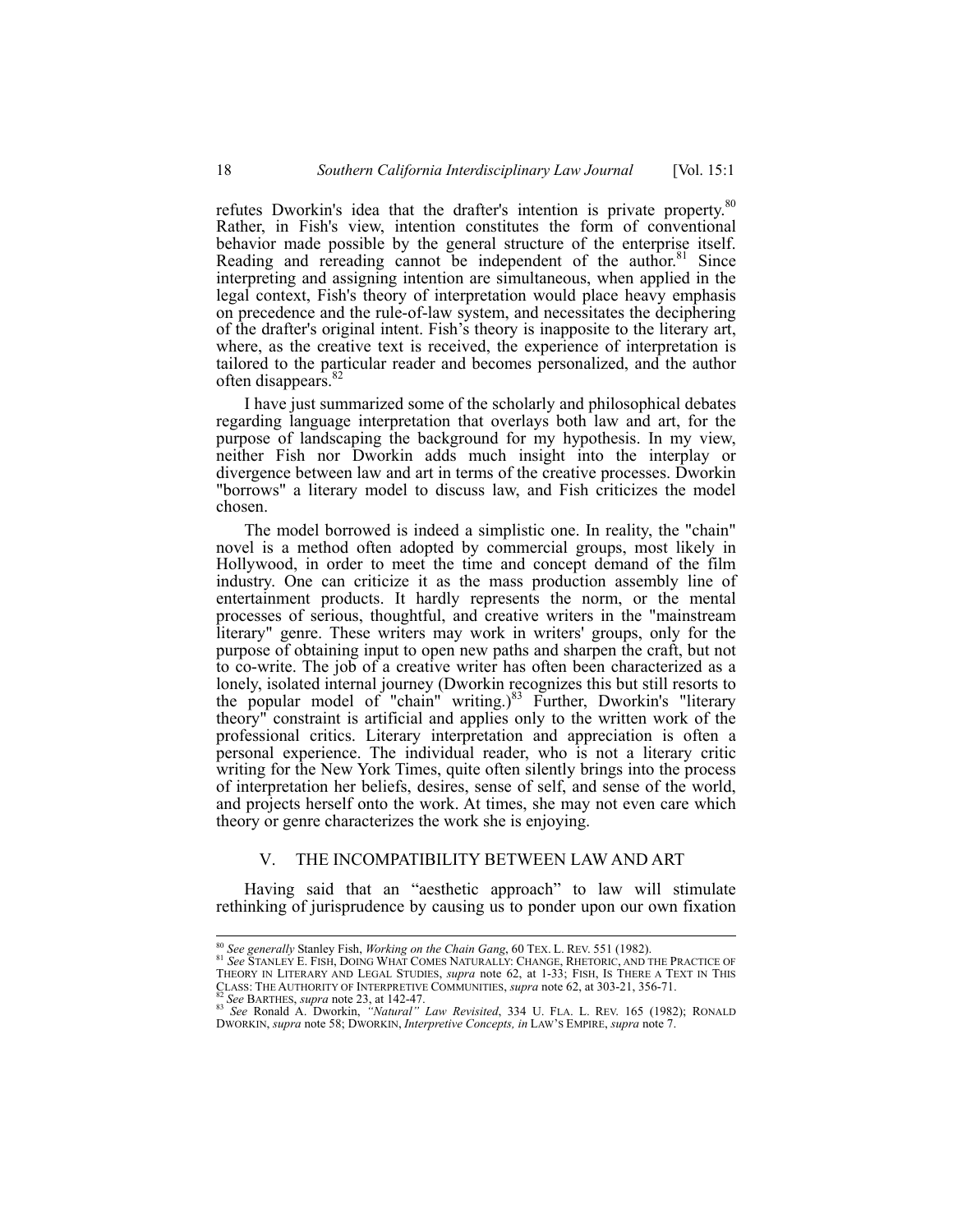with the empirical, one-dimensional truth, and having concluded that rhetoric is helpful to persuasion and social activism that are part of law, I must nonetheless stress the issue of constraint. This is due to the fact that overall, law and art remain distinctively incompatible. The cross-disciplinary travel, therefore, must be tempered with caution and the constant awareness of disingenuous possibilities occasioned by the L&L movement itself (which will be explored later). I will not attempt to articulate what the rules of constraint should be, as that will be outside of the contemplated scope of this Article. Here, I will focus instead on identifying the properties of art versus law that justify the need for constraint.

#### A. TWO DISTINCTIVE AND ANTAGONISTIC CREATIVE PROCESSES

Neither Davidson (a semanticist) nor Fish (a pragmatist) grasps the principle element of serious artistic creation — the traveling of the sensual/sensory path by someone who experiences, and is not just an observer. This is because both Fish and Davidson are men of rationality, although their theories may arguably reject a learned structure or rational approach toward interpretation (i.e., the ad hoc "passing theory" of Davidson and the anti-formalist road of Fish). As philosophers, they are accustomed to rationalizing and generalizing in order to articulate their respective theories. Likewise, Welaufer's description of rhetoric commitments in law is the living proof of his rational approach to law—a brilliant cerebral product that illustrates the very principle of clarity, directness, and consistency, which he views as characteristics of the rhoton of low  $84$ rhetoric of law*.*

But unlike law or philosophy, creative literature is not about arriving at theories or a generalized conceptualization. In fact, in literary training, generalization and conceptualization are bad habits that interfere with good creative writing. *"*Show, not tell*"* is the motto of creative artists, and to that I must add: *"*show by way of the senses and images, not by explaining or narrating summarized facts*."* For example, the literary artist does not state he is terribly depressed; instead, he describes how he cannot get out of bed in the morning, how he raises a revolver to his temple, how he holds the weapon, and how the coldness of the metal feels to his skin. The literary art is a journey of sensual particularity, constructed through the spontaneous, moment-to-moment, sense-memory impression or recollection of the human experience, fully and freely utilizing, among other things, image and thought association (as well as stream of consciousness).<sup>85</sup> The common observation that artistic writing is action-packed and utilizes action verbs is just the natural result of the sense- and image-induced state

<sup>&</sup>lt;sup>84</sup> See Wetlaufer, *supra* note 20, at 1551, 1588.<br><sup>85</sup> "Sense-memory recollection" is an acting method championed by the actress Uta Hagen for theater<br>training. See UTA HAGEN WITH HASKEL FRANKEL, RESPECT FOR ACTING 52-59 Pulitzer winner Robert Olen Butler, Professor of Creative Writing at Florida State University, advocates a moment-to-moment, subconsciously driven rendering of sense-memory recollection and sublimation as an approach to fiction writing. Author's interview with Robert Olen Butler, Professor of Creative Writing, Fla. State Univ., in Lake Charles, La. (1998).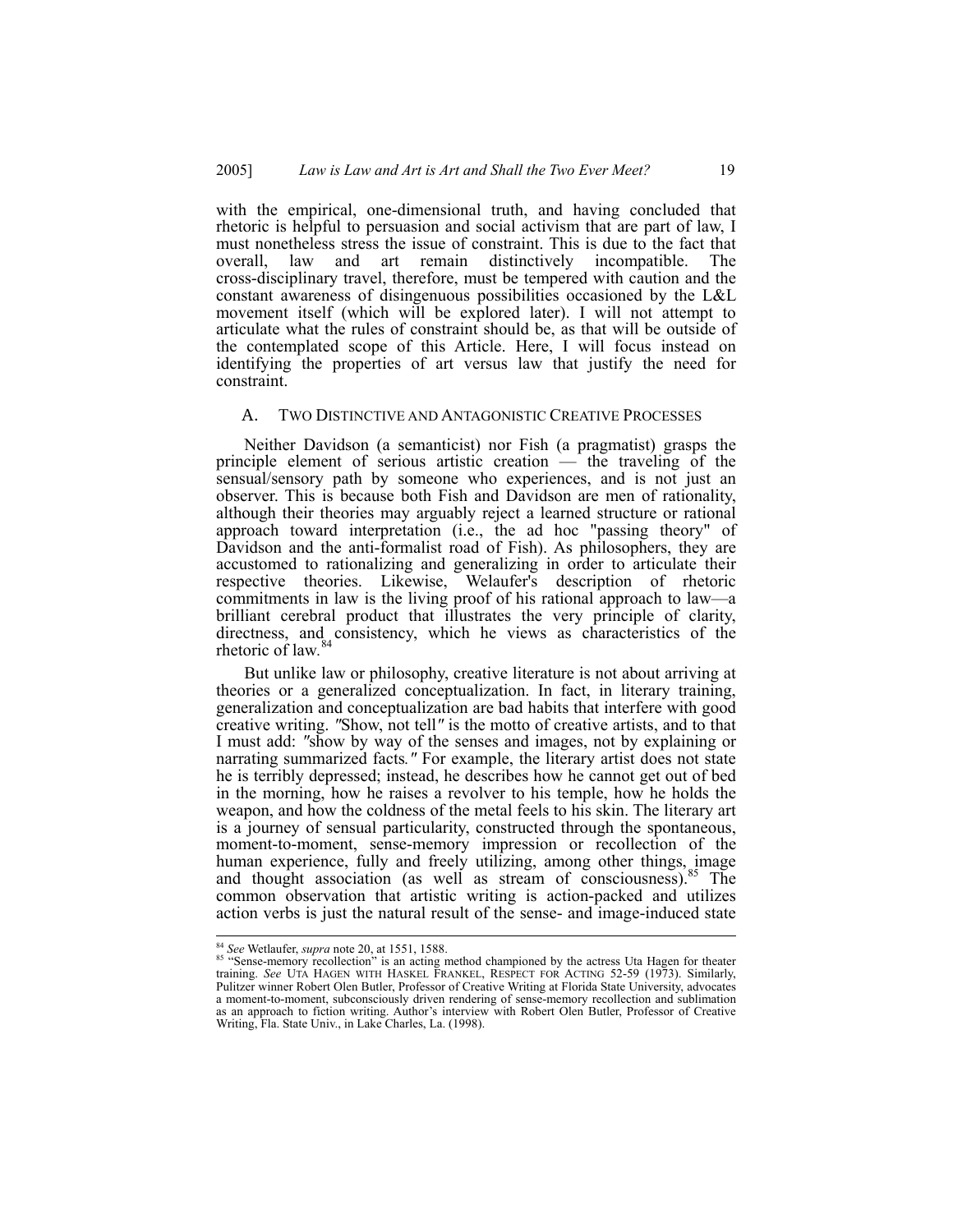of mind and vision, whereupon the artist's eyes see movements and travel with the fluidity of scenes.<sup>86</sup> To journey the sensual/sensory path, the literary artist must submerge herself in her subconsciousness and allow her senses, vision, and emotions to lead her. The destination is often a surprise. The rational mind is abandoned. Emotions, visions, and senses take over. The mind only stays to synthesize for the purpose of utilizing language and constructing sentences, and even so sentences are often spoken through characters or narrators in their mood, state of mind, culture, and perspective, as characters take on lives of their own separate from the creator-artist. The reality created is analogous to Lanham's "rhetorical ideal," and characters are often described as "living outside" the author during the creative process.<sup>8</sup>

My hypothesis above is not entirely without support from the existing literature. Although the L&L scholars and philosophers have not focused concretely and specifically on the antagonistic creative processes between law and art, they have recognized the uniqueness of spontaneity and the subconsciously driven nature of artistic creation, which together segregate art from law. For example, as an avid reader, Posner recognizes the subconscious impulses of the creative literature. He acknowledges that literature is prompted by emotion, not by knowledge, and that the great part of literary creation occurs unconsciously — invention often results in "an unconscious blur," and painstaking revisions often do not follow a conscious plan.<sup>88</sup> Quite frequently, Posner points out, the author cannot explain why she did what she did.<sup>8</sup>

Dworkin acknowledges, too, the spontaneous and boundless nature of artistic creation. The meaning and nature of artistic works are not fixed, and that is the characteristic of  $art.^{90}$ . The artist's submergence into the subconscious mind has also appeared in Davidson's work, and is encompassed in a phenomenon called "James Joyce refining himself out of existence." Although Davidson recognizes the spontaneity and bypassing of rationality that artists like Joyce embrace, Davidson (being the philosopher) tries to rationalize it within his semantic theory. He observes that "James Joyce's conception of artistic freedom required that he not be the slave of settled meanings,  $\ldots$  established styles and tastes  $\ldots$ . "<sup>91</sup> The artistic bypassing may also apply to grammar and spelling. The semanticist in Davidson cannot stand this, so he rationalizes that the writer (unlike a painter) cannot ignore what his readers already know or assume about the

<sup>&</sup>lt;sup>86</sup> JAMES BOYD WHITE, *The Judicial Opinion and the Poem: Ways of Reading, Ways of Life, in LAW*<br>AND LITERATURE TEXT AND THEORY, (Lenora Ledwon ed., Garland 1996).

An extreme example of this segregation between author and imagined characters is typified in the classic short story, *La Horl*a, by the French "king" of short stories, Guy de Maupassant. In *La Horla*, a man's imagination becomes his reality – an entity that is born out of his internal journey and descending into madness. *See* GUY DE MAUPASSANT, *La Horla*, *in* THE NECKLACE AND OTHER SHORT STORIES (Foachin Neugroshel trans., Dover Publications 2003).<br><sup>88</sup> See POSNER, *supra* note 58, at 69-71.<br><sup>90</sup> *Id.*<br><sup>90</sup> See DWORKIN, *supra* note 7, at 45-86, 176-224.

<sup>&</sup>lt;sup>88</sup> See POSNER, supra note 58, at 69-71.<br><sup>99</sup> Id.<br><sup>91</sup> See DWORKIN, supra note 7, at 45-86, 176-224.<br><sup>91</sup> DONALD DAVIDSON, *James Joyce and Humpty Dumpty*, in PHILOSOPHY AND THE ARTS 1, 4 (Peter<br>French, Theodore Uehling & TRUTH AND INTERPRETATION 141-54, 183-98, 245-64 (1984); DAVIDSON, *supra* note 11, at 433-45.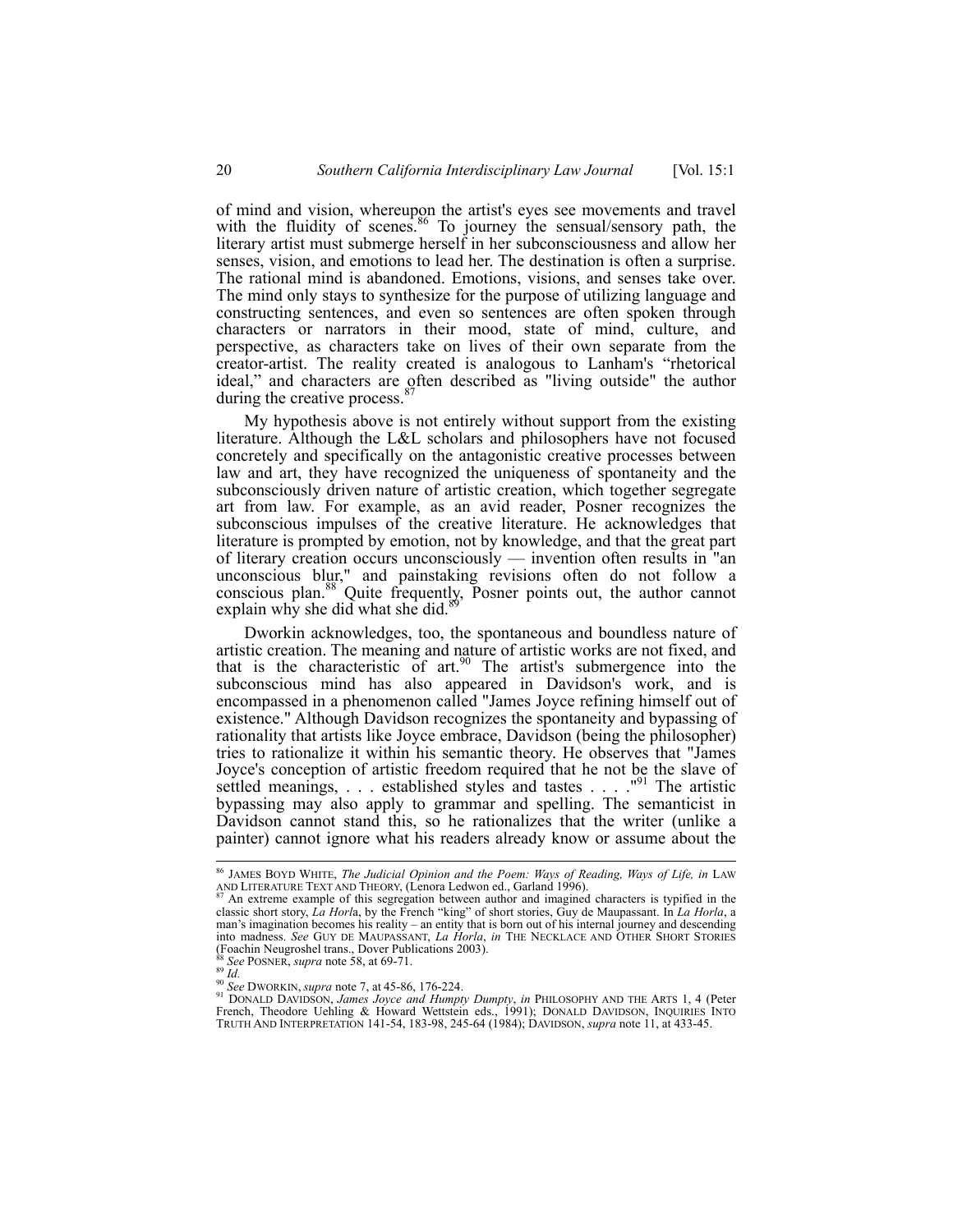words he uses, concluding that Joyce has not "refined himself out of existence," but rather, by the "violent originality" of his language, has simply "shifted the burden of understanding and insight onto his bemused readers." The creative energy is thus forced upon the reader by the writer's abrupt and original use of language. By engaging his reader, the author appears invisible, and the interpreter becomes involved in the creative task — a recreation of the original creation! According to Davidson, Joyce only doubles his distance from the reader. He does not really "refine himself out of existence."

Lanham likewise recognizes the difference in the creative processes of the two disciplines. Quoting Buffon, he describes a method of writing in which:

[Y]ou (the writer) possess your subject fully, reflect upon it sufficiently to see clearly the order of your thoughts, to put them in a continuous order of which each point represents a single idea. And once you have taken up your pen, it must follow from point to point without wandering . . . It is this that makes a style rigorous, lends it unity, paces it and this alone will reader it and simple belonged and clear  $\frac{93}{2}$ render it exact and simple, balanced and clear*.*

This kind of methodical writing is more indicative of the type of rationality and logic that predominates legal work products, akin to Wetlaufer's "rhetoric of law." Having described this type of rational writing, in defense of his "rhetorical ideal," Lanham then poses the question, "Who writes this way?"<sup>94</sup> He points to a different kind of writing in which the writer "depends on the suggestive powers of language," "surrender[s] [herself] to language," and "shuttle[s] continually between a nominalist universe and a realistic one."<sup>95</sup> Lanham's distinction and description of his "rhetoric reality" — where intuition becomes the new form of objectivity and opaqueness may substitute for clarity, outlines the periphery of the divergence between law and art.

Wetlaufer also sets out the premises that separate law from art. Judicial opinions emphasize the rule of law, and seek closure and dispute resolution. Literature, on the other hand, invites open texture, presents multiple voices, and appeals to contingency, emotions and imagination. In legal writing, the goal is to render black or white that which is gray. Literary writing, on the other hand, is the pursuit of a vision, wherever it leads.<sup>96</sup> Wetlaufer also leads us to the divergence that exists in scholarship, pedagogy, and critical studies between the two disciplines.<sup>97</sup> Unlike legal scholarship, literary scholarship does not seek to identify one true meaning, one objective truth, or a right answer. Arguments in literary scholarship are usually less

<sup>&</sup>lt;sup>92</sup> See Davidson, *James Joyce and Humpty Dumpty*, *supra* note 91, at 10-12.<br><sup>93</sup> LANHAM, *supra* note 33, at 23.<br><sup>95</sup> *Id.*<br><sup>95</sup> See Wetlaufer, *supra* note 20.<br><sup>97</sup> See generally Wetlaufer, *supra* note 20.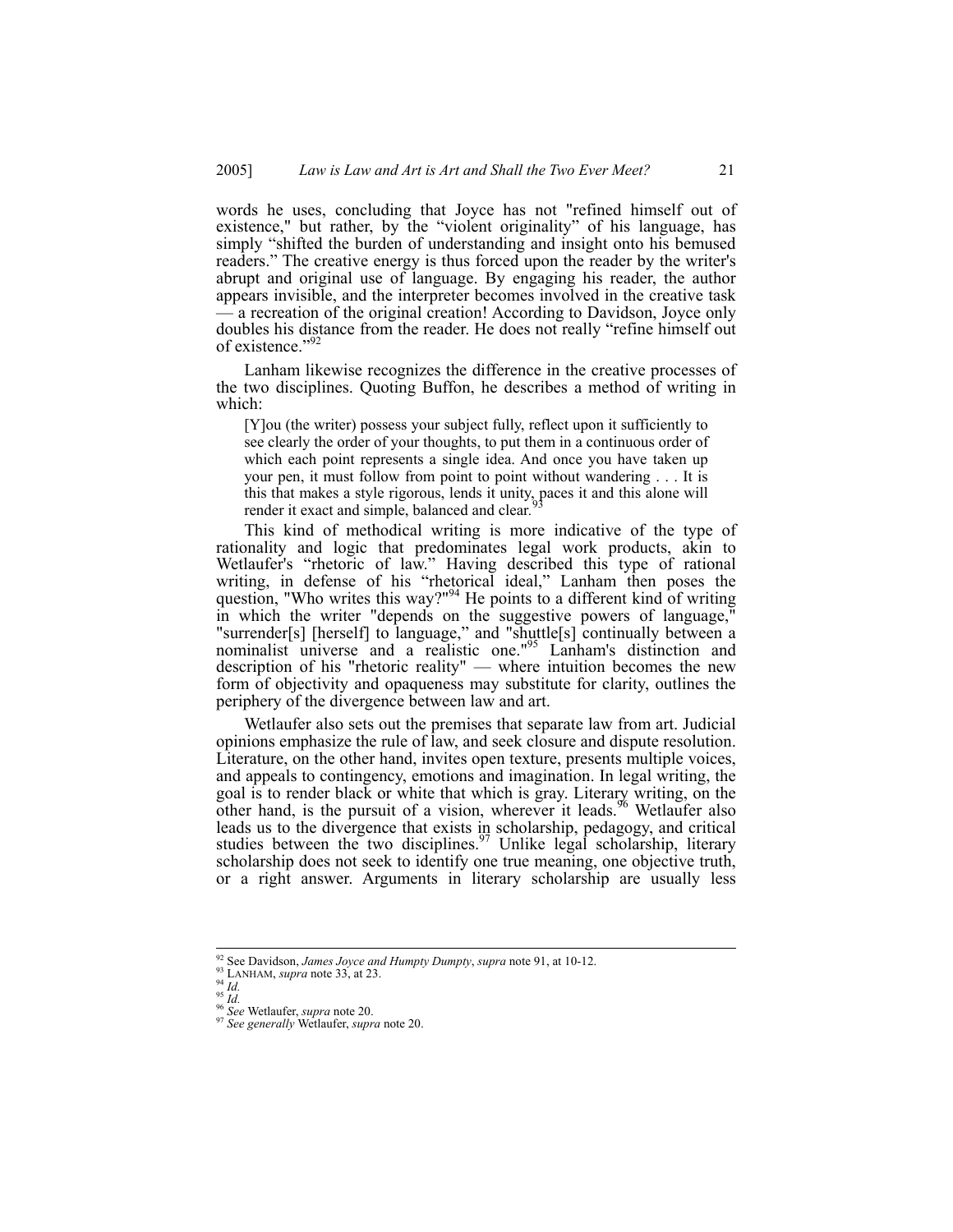coercive, less linear, and less exertive of step-by-step control over readers and audience.<sup>9</sup>

Law is cerebral. Art is sensory. Law tells. Art shows. Law rationalizes. Art feels. Law renders definitude. Art explores infinity. The characterizations can go on and they may not be new. Artists are trained to get in touch with their senses and show them in language. Lawyers are trained to be rational and to will or pattern logic into language. "The training of lawyers is a training in logic. The processes of analogy, discrimination, and deduction are those in which they are most at home. The language of judicial decision is the language of logic . . . . The logical method and form flatter that longing for certainty and for repose which is in every human mind . . . ."

The key differences, therefore, lie principally in the creative processes. However, the L&L movement of the past decades might have skipped the incompatibility in order to make law and literature into a "happy couple,"<sup>100</sup> or at least "an odd couple" with reconcilable differences!

The overlapping zone between law and art is possible, as identified by the L&L movement, only because the artist must use language to put her audience in fictive time and place and achieve what is known in the performing arts as a sense of suspended disbelief, where "success . . . is measured by the faithfulness of the imitation. $101$  The same test of believability exists in the literary art. This explains why rhetoric, when applied to law, is often characterized as the ethical appeal of truth -- the advocate who persuades must win the audience's confidence in her commitment and conviction, in the truth of her speech, and in the sense of personal identification with the ills or threat of harm she seeks to eradicate. While the goals may be shared, lawyers who are rhetoricians get there by consciously arranging their discourse, a task that involves logic, rationality, planning, and conceptualization. The artist, on the other hand, gets there by surrendering to the impulses of the senses. The difference in the path traveled is too fundamental to envision a happy marriage between the two. The lawyer's path to successful persuasion is more like an accomplished mission, a purpose set and achieved. In contrast, the artist's path to persuasion — the attainment of believability in the great art — is natural and spontaneous like a discovery. Art then becomes as broad as an attitude, a way of living and working, an existence, a manner of traveling, and an approach to creation that sets it far apart from structured legal thinking and writing that can be planned and shaped ahead of its own birth.

Those who advocate an interdisciplinary approach to art and law often resort to the observation that the two disciplines should naturally intertwine

 <sup>98</sup> For example, Wetlaufer describes the traditional Kingsfieldian or D'Amatoian legal pedagogue's viewpoint as follows: Legal education should mean assault of the mind, exposing the students' sloppy ways of thinking and lazy mental attitude, capitalizing on their mental and psychological insecurity, the humiliation of not knowing the answer, and their anti-pleasure experiences. Wetlaufer calls this method of law teaching the "pedagogy of assault" See id. at 1578-79.<br><sup>39</sup> Holmes, *supra* note 26, at 465-66.<br><sup>100</sup> THE HAPPY COUPLE: LAW AND LITERATURE (J. Neville Turner & Pamela Williams eds., 1994).<br><sup>101</sup> LANHAM, *supra* not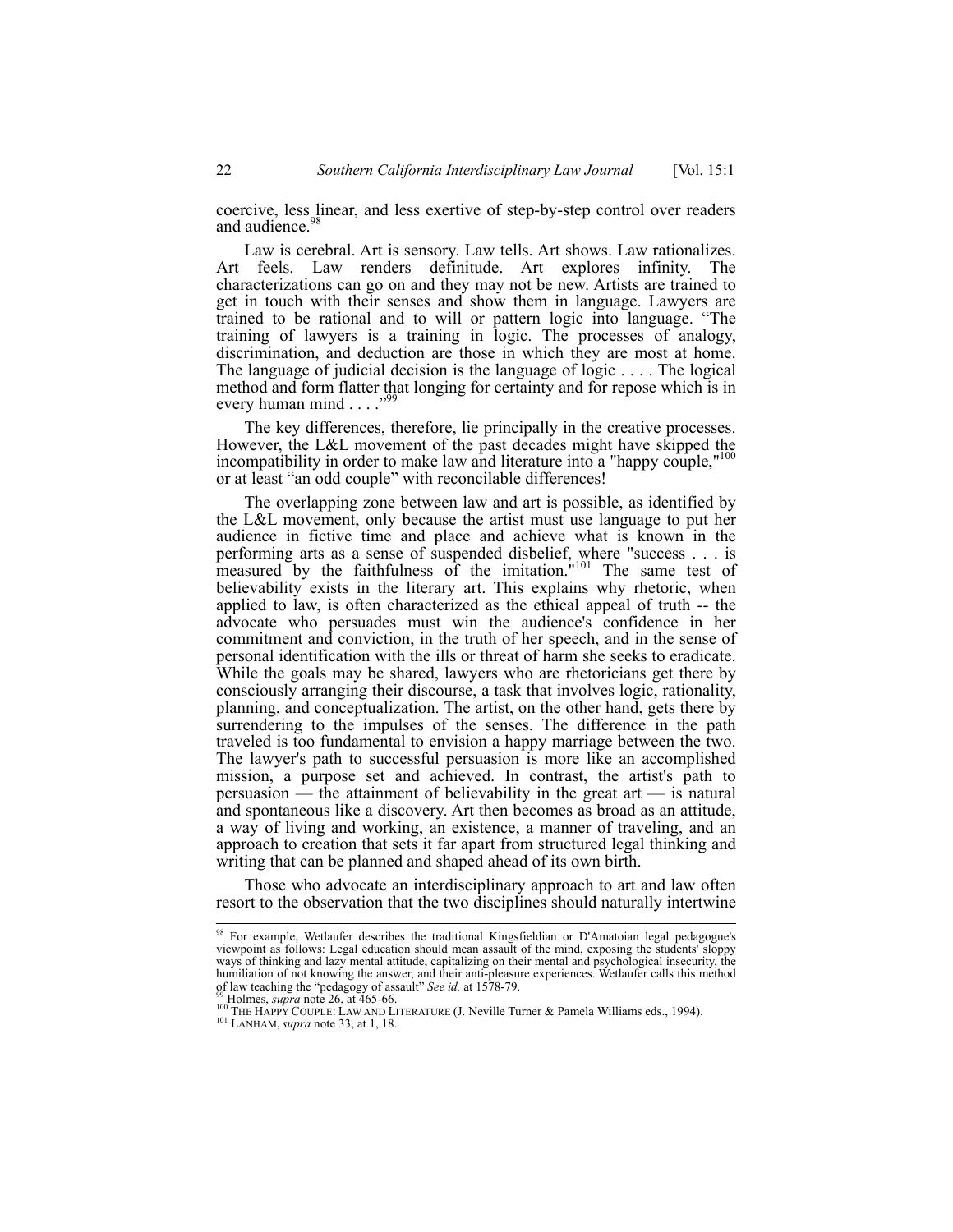because the human mind does not work in concrete departmentalization. Decision-making and information-processing are based on both emotions and logic, and hence, the creative processes between law and art can be shared. In the absence of scientific empirical studies that follow and record the human mind as it creates legal products versus artistic products, as a proposition, this argument seems to mix separate issues and concepts, consisting of overgeneralization, assumptions, and misapplication of logical reasoning, as diagramed below:

*Proposition:* Human = Emotions + Logic (where the Human represents the Creative Process)

*Assume:* Emotions = Art

*Assume*: Law = Logic

*Therefore,* Human =  $Art + Law$ 

*Therefore,* Creative Process = Art + Law

*Therefore,* Creative Process of Art = Creative Process of Law  $\rightarrow$ Erroneous Conclusion

James Boyd White makes an effort to bring law and art together in what he calls the "poetics of law," showing the striking similarity between the ways the disciplines are taught.<sup>102</sup> Here he is talking about critical studies (the receiving end of art) and not creative writing (the origination of art). He, however, forgets that the gift of art cannot be taught. Only the craft of art and certain disciplines or exercises relating thereto can be drilled. Law, on the other hand, is all learned behavior, although certain lawyering talents, of course, like any other skills, depend on natural inclination and God-given gift.

White also points out that the reading of both poetry and legal opinions is done for conceptualization, external association and contrast, acknowledgment of inconsistency and tension, openness to ambiguity and uncertainty, and characterization of value and merits or demerits.<sup> $103$ </sup> These are properties of the type of commitment to multiple voices and antibureaucratic reading that ultimately lead to the ascertaining of aesthetic value and truth. By naming these properties, White likens poems to judicial opinions, and legal thinking to the literary experience.104 Assuming that all of these common properties could empirically be proven, they are stated from the recipient's standpoint (i.e., the *interpretive process*), not the originator's standpoint (i.e., the *creative process*). It is important to segregate and deconstruct the two processes. After all, an understanding of the creative process as an independent segment in the human experience will undoubtedly assist in the formulation of interpretation theories necessary to both art and law.

<sup>102</sup> *See* WHITE, *supra* note 86, at 5. 103 *Id.* at 9. 104 *Id.* at 6-7.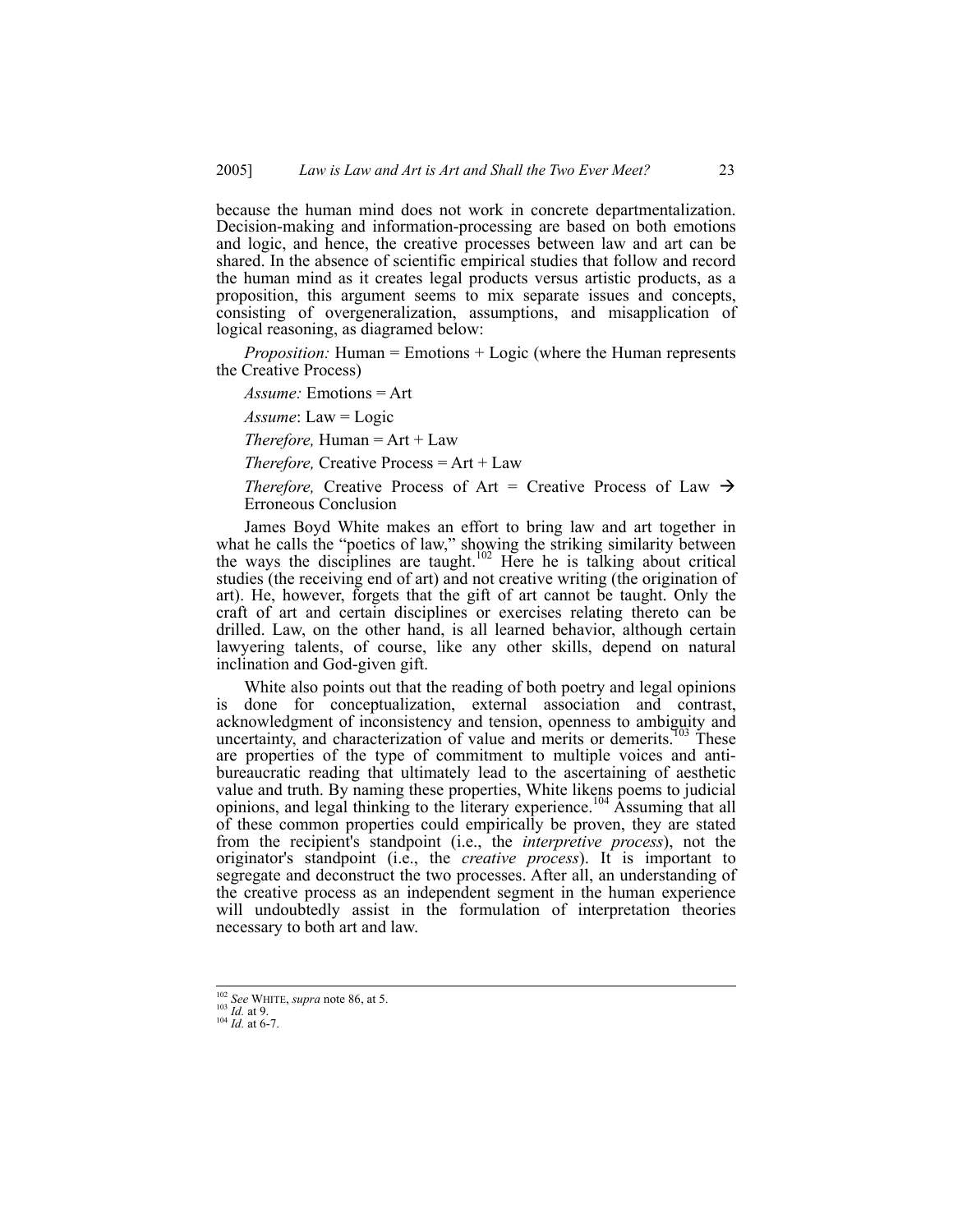More importantly, the concepts and ideas articulated by White describe the human mind consciously at work — from concretization to abstraction. They do not, and cannot be used to describe the artistic creation at the subconscious level.<sup>105</sup> Great art derives from the subconscious pursuit of a deeply felt vision to explore the complexity of life and of humans. The pursuits of judges and lawyers are not left to the subconscious mind, despite the obvious presence of intuitive judgment. Legal thinking and legal products are guided by the rational deliberation of techniques and goals. They are neither ad lib, ad hoc, nor spontaneous.

White's ultimate objective is to advocate that lawyers read law like literature, looking for contextual relation between text and culture, between speaker and audience. He is a pragmatist who does not believe in radical interpretation or literal meaning. Instead, he views language as uncertain, remade, and continuous. He does touch upon a common ground of law and art: what he terms as the "many-voicedness" that occurs in the integration of thought and feeling—the total common experience.<sup>106</sup>

#### B. THE DIFFERENCE IN OUTPUT OR WORK PRODUCT

Lanham's "opaqueness" observed in artistic language does not mean an abandonment of elaborate, vivid particularity. (It simply means, inter alia*,*  the possibilities of multiple realities).<sup>107</sup> Because of the need for particularity and believability, the artist's use of language must be particularized in spontaneous response to her sensual/sensory path, which brings us to the following important distinction between artistic output and legal output. Legal language is mapped out in a scheme of arguments and logic, in accordance with Wetlaufer's rhetoric of law, while artistic language *is* moment to moment*.* The best way to illustrate this is by discussing specific examples. Obviously a novel is different from a court opinion, so in the comparison, we will disregard substance. But let us focus on the properties that account for the differences in output.

Posner cites the *Lochner* dissent<sup>108</sup> as a masterpiece of rhetoric and an illustration of how art could be incorporated into law for purposes of persuasion. In Posner's view, the *Lochner* dissent is closer to the free style of art than the legal restraint of law and probably would have received a low grade in law school at the turn of the  $20<sup>th</sup>$  century. It was not logically organized, nor thoroughly researched. It did not follow the standard methodology of legal reasoning which usually entails the sharp identification of issues, scrupulous treatment of precedents, or tracing of the majority opinion or factual record. However, none of these perceived flaws affect the dissent's power of persuasion.<sup>109</sup>

<sup>&</sup>lt;sup>106</sup> *Id.* 106 *See id.* at 17.<br><sup>107</sup> *See Lanham, supra* note 33. 108 U.S. 45, 74 (1905) (Holmes, J., dissenting). 109 POSNER, *supra* note 58, at 77-82.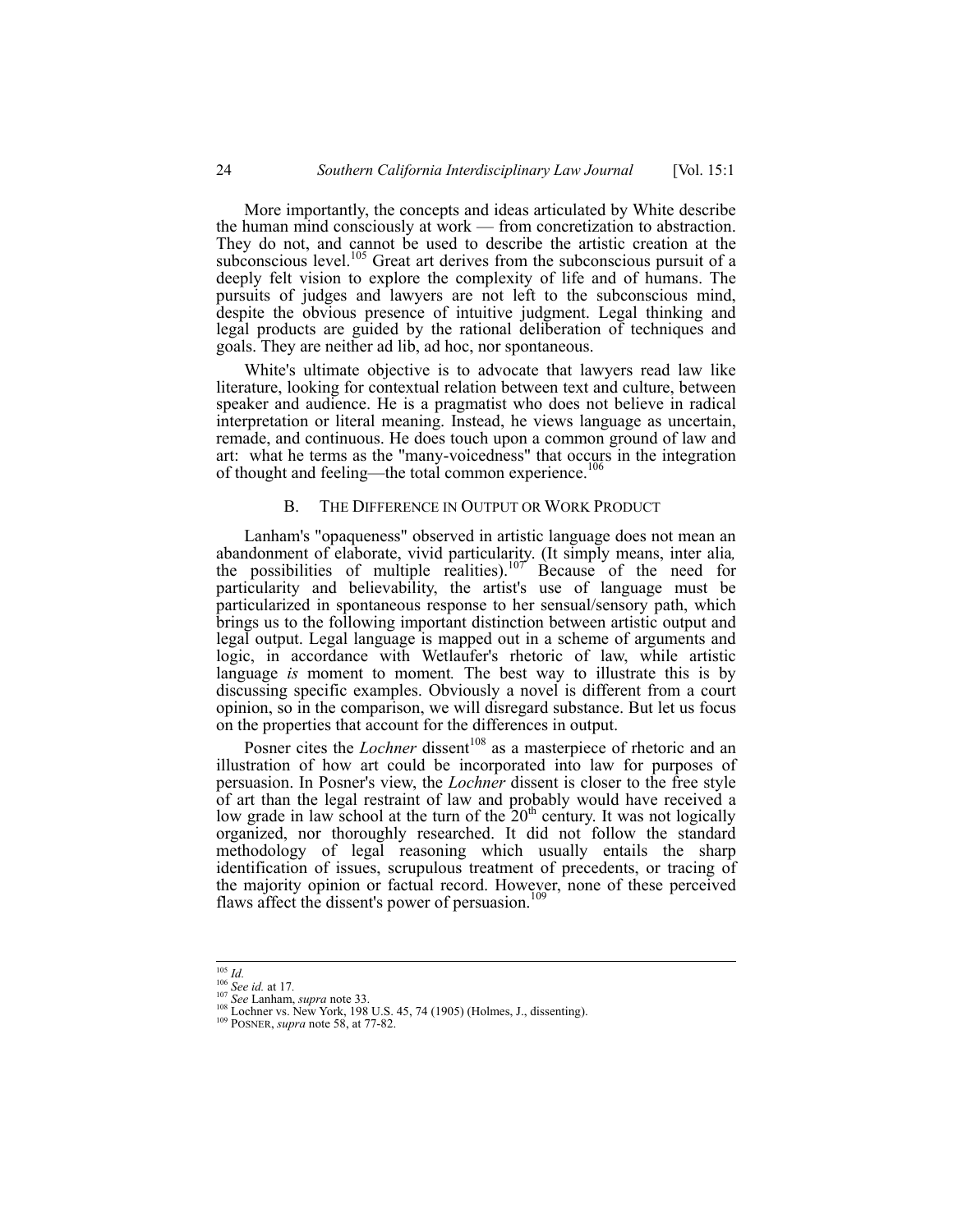Yet, under close scrutiny, the *Lochner* dissent is not at all a statement of art, but at best an illustration of the *art of law* (using the terminologies and definitional concepts that I set forth under Part II of this Article). To begin, its author, Oliver Wendell Holmes, states a generalization: "This case is decided upon an economic theory which a large part of the country does not entertain."<sup>110</sup> The statement, as Posner points out, exudes confidence and serenity, immediately drawing readers' attention by putting them on the defense, and building suspense by invoking their curiosity. Ethical appeal, the plain style, the simple man's style are all rhetorical tools — the artifice of sophisticated intellectuals who seek to persuade or Wetlaufer's rhetoric of law discussed earlier. Yet, Justice Holmes's beginning sentence is precisely what artists would avoid — the generalization of a concept devoid of sense-memory recollection. Even with all of its strong points, Holmes's opening sentence is not, and cannot be based on the senses.

Let us compare it with the opening of Nabokov's famous-infamous *Lolita*, which consists of pure deliberate exploration of the senses, images, and emotions, all in a moment-to-moment rendition: "Lolita, light of my life, fire of my loins. My sin, my soul. Lo-lee-ta: the tip of the tongue taking a trip of three steps down the palate to tap, at three, on the teeth. Lo. Lee. Ta."<sup>111</sup> The writing of Holmes is intellectual deliciousness, while Nabokov's prose is sensual. Setting aside the obvious incompatibility in the subject matter addressed, the generalization of Holmes's rhetoric versus Nabokov's deliberate, elaborate exploration of the senses, sound, and vision are irreconcilable and require different states of mind as well as different preparation. For law, the preparation is rationalization and organization. For art, it is subconscious submergence. At best, law may borrow from art its appeal to emotions and playfulness with language achieved as a *craft* consciously applied. But law cannot, and should not, borrow the creative process from which springs the beauty that makes a piece of writing the literary art.

A likely place where art and law can meet is the statement of facts in lawyers' briefs. Teachers of courtroom and appellate advocacy stress the need for the statement of facts to be persuasive, advising lawyers to use innovative narratives, and to cast facts in the best light for their position, although they must trace the "neutral" factual record. But even there, in the freer format of the statement of facts, the moment-to-moment nature of art cannot dictate the style for the factual summary demanded by law.

Returning to Holmes, even with all its rhetorical power and conscious disregard of conventional legal writing principles, the *Lochner* dissent did not exhibit the moment-to-moment approach found in the following passage from Albert Camus' *L'Etrangere.* Here, Camus depicts a senseless murder on a sun-drenched Algerian beach, the site of a tragedy that he describes as "the nakedness of man faced with the absurd:"<sup>112</sup>

 <sup>110</sup> Lochner, 198 U.S. at 75 (Holmes, J., dissenting). 111 VLADIMIR NABOKOV, LOLITA 9 (NY Penguin 1996). 112 I have chosen Camus's "*L'Etrangère*" because of its heavy philosophical and moral orientation (exploring issues of choices, coincidences, and the human conditions in the background of a criminal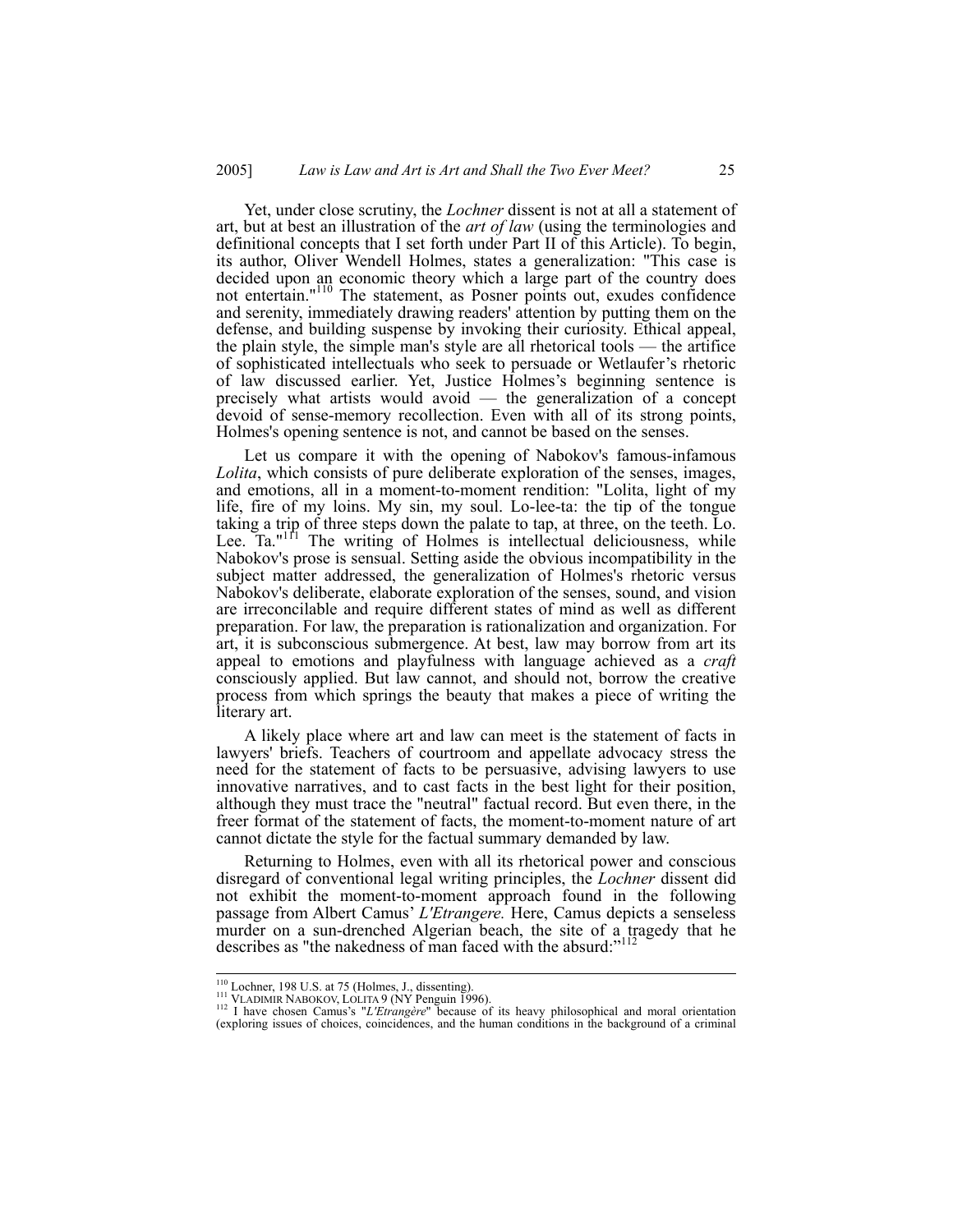[T]he Arab drew his knife and held it up to me in the sun. The light shot off the steel and it was like a long flashing blade cutting at my forehead. At the same instant the sweat in my eyebrows dripped down over my eyelids all at once and covered them with a warm, thick film. My eyes were blinded behind the curtain of tears and salt. All I could feel were the cymbals of sunlight crashing on my forehead and, indistinctly, the dazzling spear flying up from the knife in front of me. The scorching blade slashed at my eyelashes and stabbed at my stinging eyes. That's when everything begin to reel. The sea carried up a thick, fiery breath. It seemed to me as if the sky split open from one end to the other to rain down fire. My whole being tensed and I squeezed my hand around the revolver. The trigger gave; I felt the smooth underside of the butt; and there, in that noise, sharp and deafening at the same time, is where it all started. I shook off the sweat and sun. I knew that I had shattered the harmony of the day, the exceptional silence of a beach where I'd been happy. Then I fired four more times at the motionless body where the bullets lodged without leaving a trace. And it was like knocking four quick times on the door of unhappiness. $113$ 

Such a *moment-to-moment* rendition of facts, focusing on senses and imageries, has not been characteristic of the factual description that typically makes its way into a statement of fact in a brief. The inherent constraint of law consciously disregards and discards the moment-to-moment description and concentrates, instead, on *thrift* and *emphasis*.

Holmes, however, was known to be more daring with the aesthetic aspect of his legal writing. In one of his speeches, he spoke of *"*a ragbag full of general principles — a throng of glittering generalities, like a swarm of little bodiless cherubs fluttering at the top of one of Correggio's pictures*."*<sup>114</sup> Here he was employing the craft of a creative artist by bringing particularized images to life. But art is more than just the creation of imageries. Where desired, the imageries connect to reactive emotions, pushed to the limit, explicit or implied, leading to exploration of dimensions not readily verifiable by science such as dream sequences and even the unproven — an adventure the law may not be willing to embrace. The imaginative and creative forces of legal argument, no matter how brilliant, simply are curtailed and cannot be allowed to surpass the logical structure of thoughts built on empirical truths; otherwise, the system of regulated conduct breaks down. Art expands dimensions of imagination by following impulses. Law restricts them to rationality and literal reality.

The difference between art and law is not one of fiction versus non-fiction. The following passage of creative non-fiction writing, illustrates the connection of images to reactive emotions laid bare, even if

justice system). On its face, this orientation seems to lend the work more readily to law. Yet, as Camus's passage illustrates, similarities in contents and subject matter are totally irrelevant to the incompatibility in the mental products.

<sup>113</sup> ALBERT CAMUS, ESTRANGER, (Matthew Ward trans., First Vintage International Edition 1989).<br><sup>114</sup> OLIVER WENDELL HOLMES, JR., *The Use of Law Schools*, *in* COLLECTED LEGAL PAPERS 35, 42 (1920).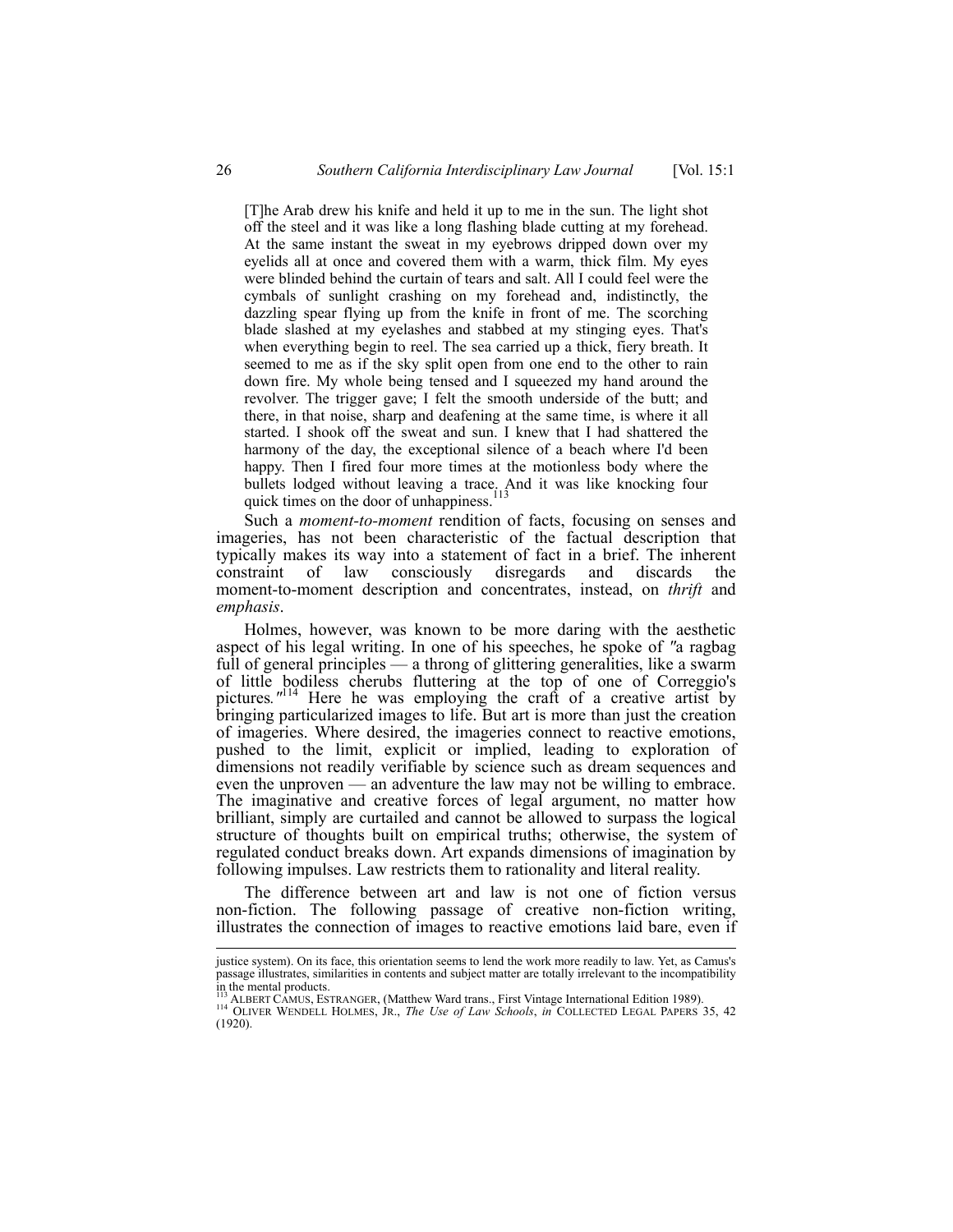they appear irrational or suggestive of fantasia. Again, the moment-to-moment rendition of facts observed below is unfit for the summarized and expository style of a legal brief (unless the lawyer is quoting to challenge the mental capacity of a subject):

> I could not forget those big blooms of whitish, ivory petals, large enough to fill up a porcelain winter melon soup bowl that could feed five adults. My aunt would place the blue and white translucent bowl out on the mossy porch to collect rainwater. She would pick a fresh bloom, severing it from its grainy, long stem with a pair of scissors. I could still hear the tiny, shrieking sound of the blades, opening and closing in the midair. She would put the bloom inside the bowl and place it on the rosewood table that faced the ancestral altar. The scent filled up the room, lingering upon white lace curtains and alongside the edges of dark furniture that shone with lemon juice. Every day, my aunt squeezed lemon on the wood and polished it with a damp cloth, so I could smell lemon in the air, along with the sweet scent of the fresh, white bloom. I always thought the dark furniture looked so sad behind those closed shutters, sorrowful and stern like the pair of eyes of my dead mandarin grandfather, staring from his black and white picture down to the porcelain bowl where the flower floated. I imagined the flower would turn into a woman's face, smooth and white, with painted brows like two slanting ink strokes. Like a faint stream of smoke, she curled herself out of the bowl and materialized into my mother, with all that long, black hair floating behind her back. She wore white silk pajamas, the soft fabric reminding me of the velvety, light, smooth texture of the white bloom petals. Her naked feet, rosy and slender, raised above the floor as she floated through the darkroom. She walked around me, circling me with the shadows of her arms. And then my dead grandfather, too, would come alive, walking out of his black-and-white frame to place his dehydrated, freckled hand on my forehead, the long, curled fingernails dragging across my temples like the touch of a dry bamboo branch. And I would faint.

> I avoided the altar room by spending my days in the front yard, at times drunk in the sweet smell of those white blooms. I called them my "wild magnolias." At the sound of the wind, they fell onto the damp ground, and I picked them up and placed them in a bamboo basket. I had a little shovel, and tried to replant those blooms into a flower bed that followed the half-moon shape of my bedroom window, directly underneath it. I dug and placed their stems in the soft soil. When I saw earthworms, I would throw the shovel and run back to the house, crying into my palms. I did not like seeing those reddish brown creatures,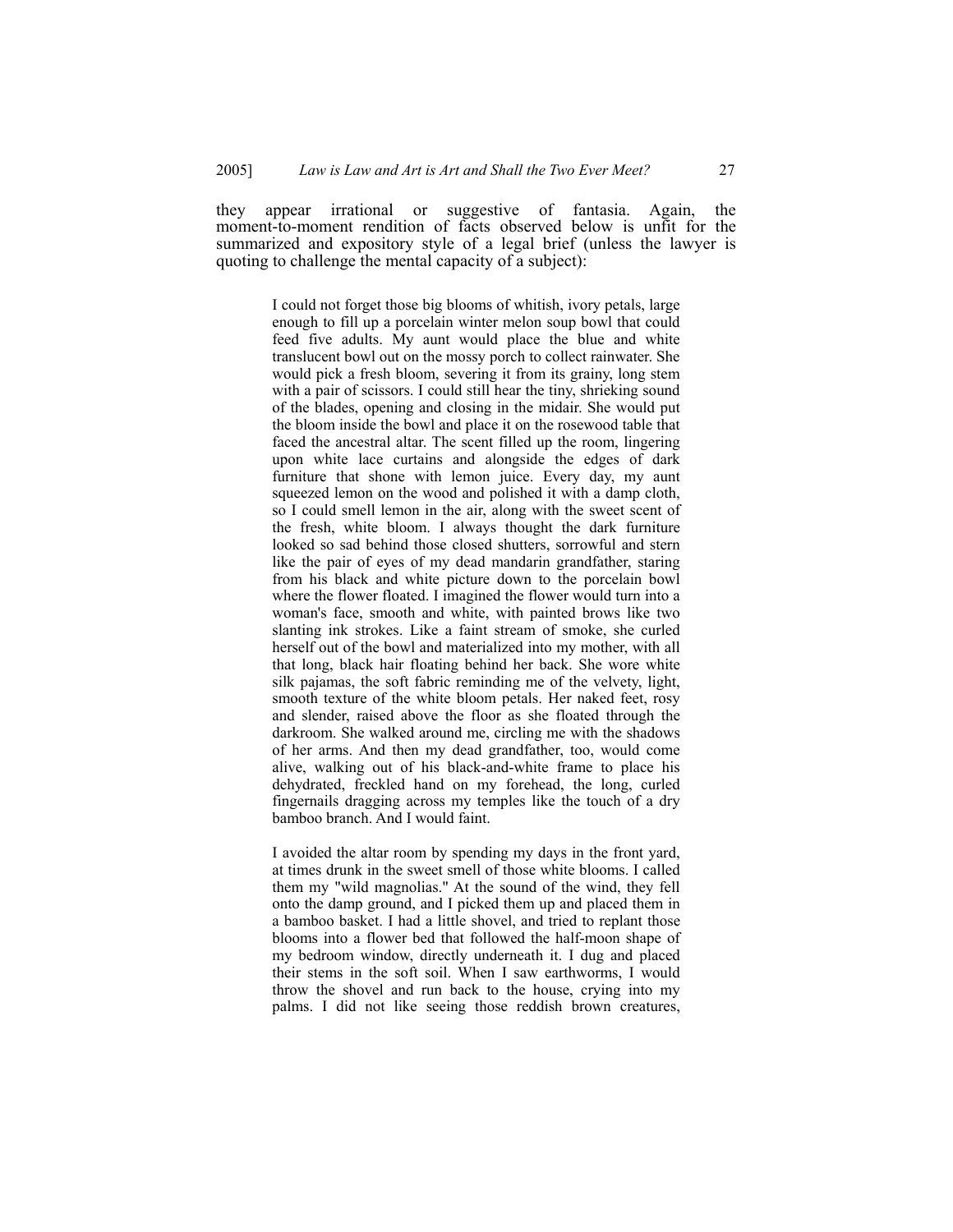shaped like chopsticks, yet moving underneath the ground, mixed in with the soft soil and crawling through the cracks between my fingers. I did not want to see my shovel stabbing them and cutting them in half, each half still convulsing as though grasping for life. My tears flowed because I saw them living and dying. I held my hands together and in the middle of my palms, I saw a clear little pond. In it I could see shadows of the reddish creatures wiggling in despair. Even in death, they still moved, at least for a few minutes.

I cried into the pond of my palms because I knew with my shovel, I had killed them.<sup>115</sup>

The common belief that good legal writing can be transferred to creative writing and vice versa is a misconception. The more one writes eloquently in accordance with the rationalized arrangement of thoughts to produce the expository narratives and argumentative discourses required in the law, the less one becomes accustomed to the instinctive, moment-to-moment response to free flowing sense-memory impression or recollection necessary for artistic creation. Fundamental writing crafts are transferred and shared across disciplines, but only at a superficial level, including elements such as the fluency of expressions, the mastery of linguistic and semantic rules or propositions, word choices, and metaphors, etc. But the creative journey is so different for the two disciplines that a full and consistent engagement in law can incapacitate art, despite the common skills with language. The analytical and logical properties of legal thinking can condition the artist, interfering and blocking her sensory path or subconscious submergence. When the interference is maximized, it becomes a force of destruction.

## C. THE *RAISON D'ETRE* OF LAW VERSUS ART

Artists seldom set moral boundaries for their vision. For example, because of the sensory pursuit, literary writers often wander into the domain of human sexuality and the torment of the soul, including moral ambivalence, in order to explore deeper dimensions of human truths. This is not necessarily done as a crusade, protest, or in the hope of sending any kind of moral statement to society. Instead, it may just be the natural next step of the path inside the senses and the resulting self-questioning and testing as the artist gets into her art. The tension between society and the artist's inner quest manifests itself in the development of First Amendment case law, ranging from issues of privacy to the control of obscenity, where the standard of law can very well be based on "seeing," and not on "telling."<sup>116</sup>

<sup>&</sup>lt;sup>115</sup> Anonymous, *The Coffins of Cinnamon*, unpublished manuscript, on file with author.<br><sup>116</sup> *See Jacobellis v. Ohio, 378 U.S. 184, 197 (1963) (Stewart, J., concurring) ("I know it [pornography]* when I see it, and the motion picture involved in this case is not that.").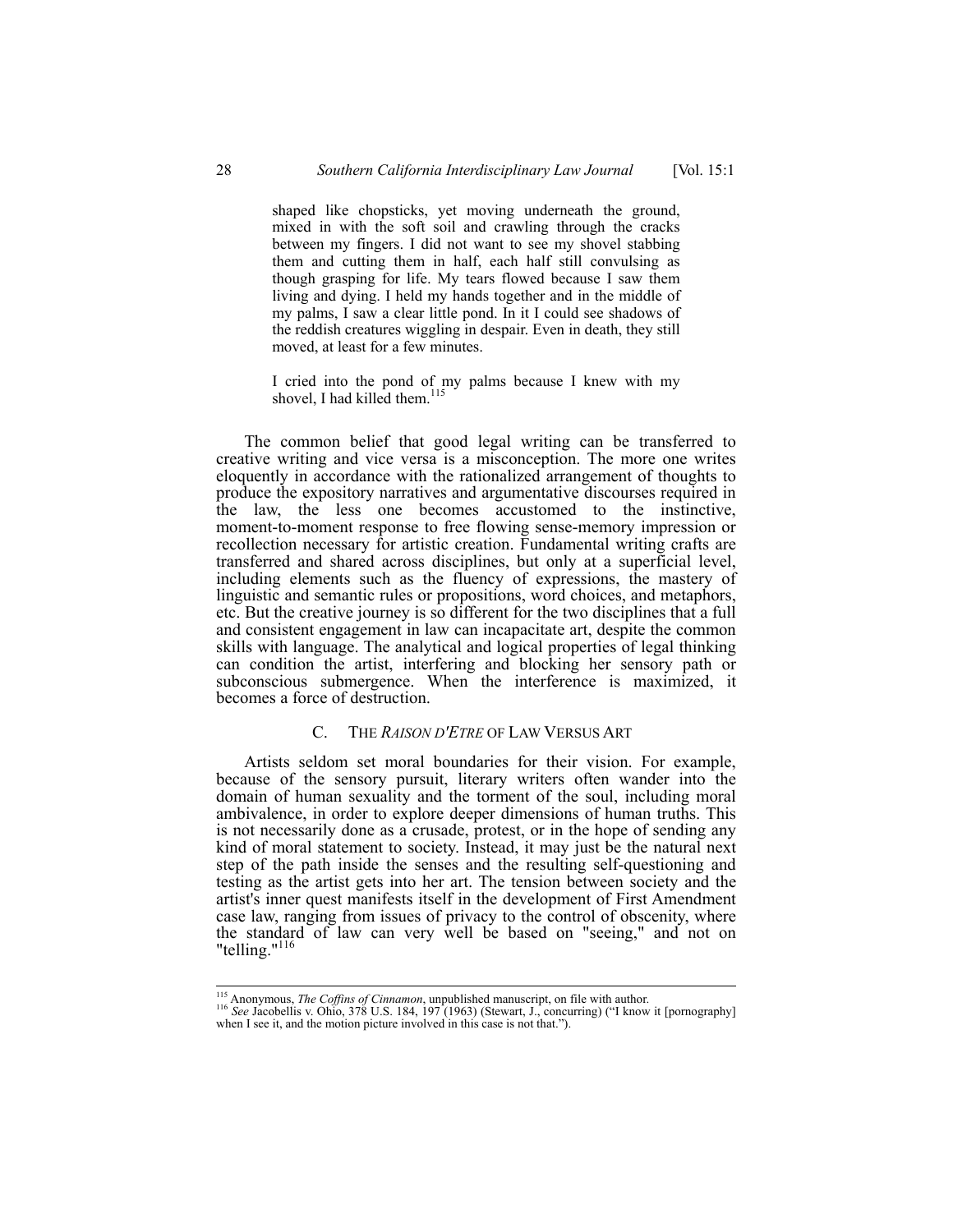Posner agrees that art does not always preach nor aim to make readers into better persons, recognizing, therefore, the dubious issue of morals in art.<sup>117</sup> For example, descriptions of Satan can borderline on blasphemy, and artists are frequently drawn to the political extremes, stretching and challenging norms, not necessarily because they want to preach, but simply because of the artistic urge to pursue visions endlessly. A sense of amorality can attach to artistic creation. Artists want admiration of their selfexpression and audience involvement in the reality of their vision, but a moral end is not necessarily the *raison d'etre* of art. As overused as it has been, the phrase "*L'Art pour L'Art*" (art for the sake of art) still has significance in the realm of the creative field, serving to defend the amorality of art.<sup>118</sup> In contrast, the concept of justice is clearly at the core of law. For example, Dworkin is adamant that politics is at the heart of law.<sup>119</sup> With his advancement of the *aesthetic hypothesis-political hypothesis*  dichotomy, Dworkin frowns upon the intentionalists, criticizing them for narrowing interpretation by restraining it to the author's intention (a possible rival against his "aesthetic hypothesis").<sup>120</sup> Applying this to law means that Dworkin would belittle the importance of legislative intent. Posner appears offended by Dworkin's suggestion that literary interpretation can work for constitutional or legislative interpretation. In expressing his displeasure, Posner contributes to the contrast between law and art by comparing legislative interpretation to literary critiques. Too many differences exist between the *raison d'etre* of literature and the enactment of legislation to permit fruitful analogies or disciplinary crossing to broaden interpretation.<sup>121</sup> Considering the incompatibility in the creative processes and output discussed above, I wholeheartedly agree with Posner.

To illustrate, Posner contrasts the deciphering of the drafter's intention in constitutional interpretation against the reading of a political or social intention into a poem by Yeats.<sup>122</sup> The same contrast can be made in reading a patriotic motive into Chopin's *Mazurka* or *Valse Polonaise* for the purposes of enjoying Chopin; neither Yeats nor Chopin created his art with the intention to dictate principles or provide authoritarian guidance to anyone. Nor do we read Yeats or listen to Chopin to find political messages. On the other hand, the framers of the Constitution wrote words

<sup>&</sup>lt;sup>117</sup> *See* Posner, *supra* note 13; Posner, *supra* note 21.<br><sup>118</sup> Existentialist philosopher Jean-Paul Sartre suggests, however, that pure aesthetic is not an adequate test for good literature. "[N]obody can suppose for a moment that it is possible to write a good novel in praise of anti-Semitism . . . I'd like to know a single good novel whose express purpose was to serve oppression, a single good novel which has been written against Jews, negroes [sic], workers, or colonial people." JEAN-PAUL SARTRE, WHAT IS LITERATURE? 64, n.1 (Bernard Frechtman trans., Philosophical Library 1949) (1948). Thus, the morally vicious cannot be aesthetically great.<br><sup>119</sup> Dworkin raises the inquiry whether politi

RONALD DWORKIN, A Matter of Principle (1985), reprinted in How Law is like Literature, in LAW AND<br>LITERATURE: TEXT AND THEORY, supra note 71, at 29, 45. Fish says that it is not, concluding that art, politics, and law unite in philosophy. *See* STANLEY FISH, DOING WHAT COMES NATURALLY: CHANGE, RHETORIC, AND THE PRACTICE OF THEORY IN LITERATURE AND LEGAL STUDIES (Duke Univ. Press 1989), *reprinted in Working on the Chain Gang: Interpretation in Law and Literature, in* LAW AND LITERATURE: TEXT AND THEORY 47 (Lenora Ledwon ed., Garland 1996).<br>
<sup>120</sup> See Dworkin, *supra* note 71, at 36-39.<br>
<sup>121</sup> See RICHARD POSNER, LAW AND LITERATURE 218-19 (1998).<br>
<sup>122</sup> See Posner, *supra* note 58, at 1363.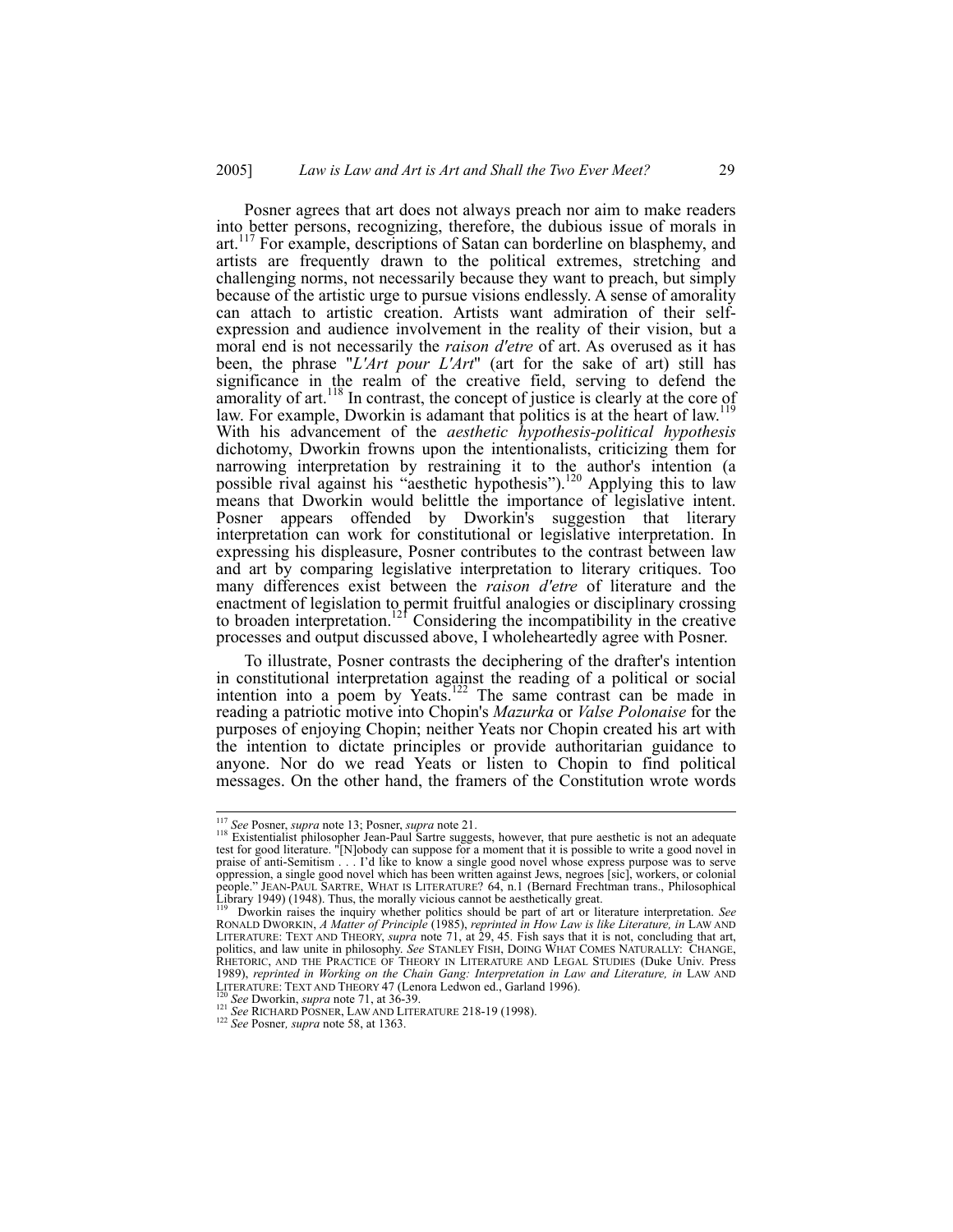for reasons of asserting authority and guidance to society, and if we read the Constitution, it is with a specific purpose that stands vastly apart from the aesthetic experience. In literary appreciation, the author disappears. Trying to "dig" the author's intentions out of the creative work may or may not enhance our appreciation of it. In fact, when we interpret literature, we are constructing our own view or projection of our reaction to it. But in the legal context, conscious incorporation of readers' projections may wreak havoc upon the system of law, in addition to the artificial and irresponsible nature of the effort. For example, substituting the judge's mind for the legislator's intent has farther-reaching implications than imprinting the interpretation of the literary critic upon a poem. Contrary to the legal decision-maker, the literary critic is not following precedents. The literary critic's interpretation can be a new product of creativity that stands on its own in the literary discourse.

Artists are not necessarily theorists who want to form normative or prescriptive authority for life. In art, the author is frequently "demoted" to a mythical function.<sup>123</sup> Readers are not concerned about the author as a regulator of conduct, but instead, individualize their experience independent of the author's voice. The voice of law, on the other hand, commands obedience and disregards individual preferences, creating either an invisible "reasonable man" who exemplifies proper conduct in tort, or an "imaginary bad man" who considers the legal consequences of his actions.<sup>124</sup> The world of law is one of authority and hierarchy, which in Walt Whitman's view, is the antithesis of democracy.<sup>125</sup> At the same time, the ultimate rewards of law versus those of art are also vastly different. The general voice of law is oriented toward specific application and vindication, whereas the value or immortality of art lies in its popularity or universality, i.e., its capability of meaning different things to different people.

## D. THE POTENTIALLY MISLEADING NATURE OF THE L& L MOVEMENT OF THE PAST DECADES

To the extent the L&L movement casts judicial opinions and legal writing as a literary experience, it can be misleading and create the risk that the literary artistic creative process will be misunderstood. This misunderstanding can predispose legal drafters to disregard the constraint of law, enable lawyers to belittle the restraining nature of the legal process, and distract them, not only from the purpose of closure in dispute resolution, but also in the development of precedents for future application in a common law system. In judicial drafting, it may mean the unnecessary creation of dicta that confuse future litigants and undermine the doctrines of justiciability or case-in-controversy. The L&L movement thus brings risks, as well as benefits, into the law. To understand the risks, it is worthwhile to explore several observations about the movement.

<sup>&</sup>lt;sup>123</sup> See Barthes, *supra* note 23, at 142-47. See also Michel Foucault, *supra* note 76, at 141-60.<br><sup>124</sup> See Holmes, *supra* note 7.<br><sup>125</sup> See WALT WHITMAN, Preface to the 1855 edition of Leaves of Grass, COMPLETE POETR COLLECTED PROSE 17-18(3d prtg. 1982); Wetlaufer, *supra* note 20, at 1597 n.166.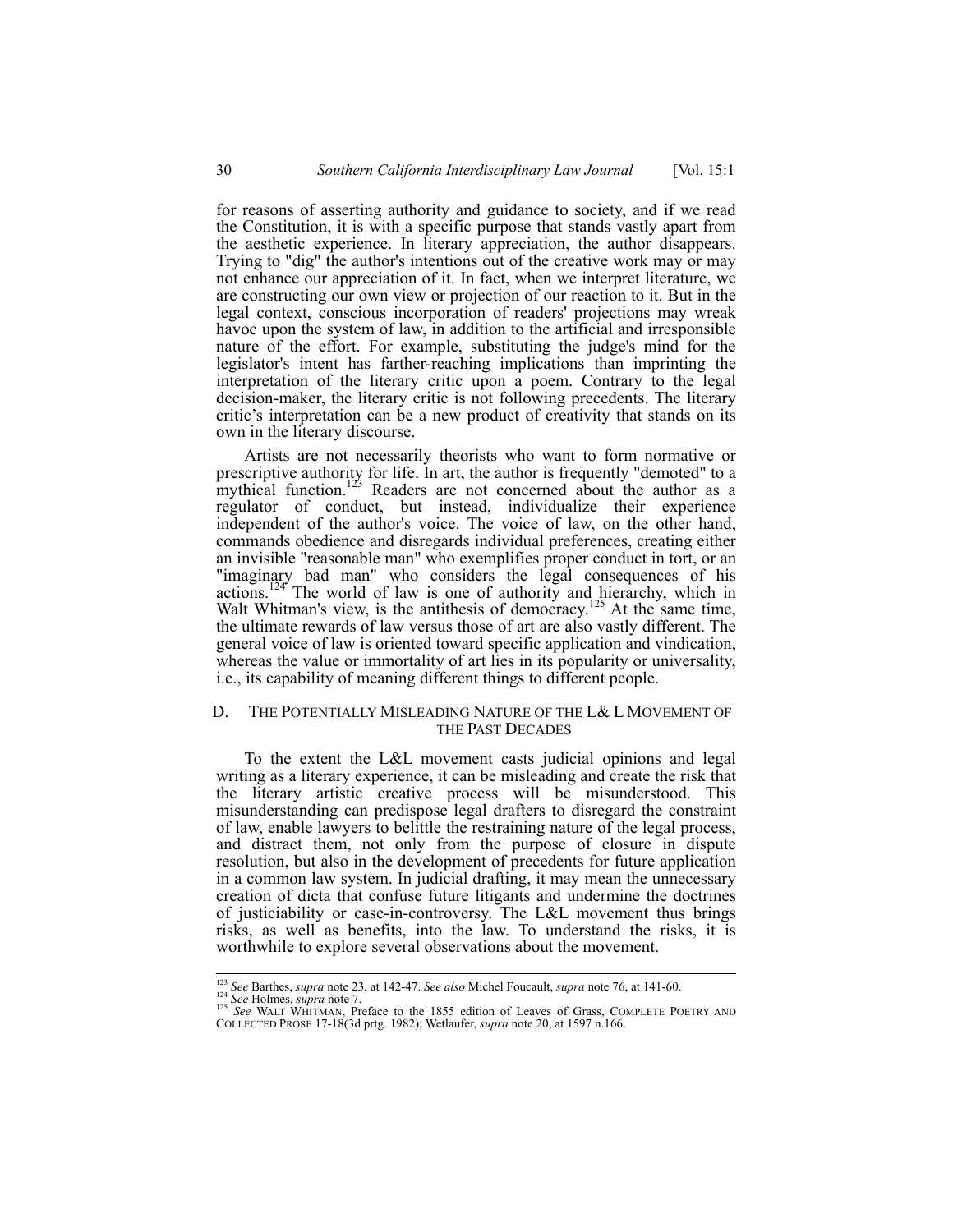First*,* L&L proponents recognize the "incidental nature" of the movement. Posner agrees that the movement resulted from the displacement of students and teachers of the humanities into law, the decline in the job market for the humanities, and the increase in law school enrollment and size of law faculties. Proponents of the movement have included students of literature who turn to law school and end up teaching courses in law and literature as law professors.<sup>126</sup> Posner also attributes the movement to the trend of "deconstructing" literature, resulting in doubt expressed against the objectivity of law.<sup>127</sup> Efforts to "deconstruct" legal language occasion the opportunity to view legal text as literary text, resulting in the discovery of "a reciprocal relationship" between the two. But again, this result represents the perspective of the critic, interpreter,

or reader—not the creator.

Second*,* emphasis is misplaced regarding the interplay between law and literature. One culprit was the phenomenon of "Law in Literature" (the sources of which include *Antigone* and *The Merchant of Venice*, as well as the frequent treatment of legal and jurisprudence themes in fiction, including John Grisham's commercial popular novels).<sup>129</sup> Posner also mentions two other phenomena that tie law to fiction in society, and which he correctly excludes from his L&L comparative analysis: the "occasional fiction writing by lawyers designed to illuminate real legal problems,"130 or the description of legal events by fiction writers. But mutual illumination is not the primary objective of law or art. This, Posner readily agrees to.<sup>131</sup> If one really wants to know about law, one does not seek out a novel on lawyers. If one really wants to know about immortal aesthetic value that survives the Darwinian test of time, one does not seek judicial opinions, which in essence, are resolutions of time-sensitive disputes. "Law in Literature," or vice versa, does not at all compare the creative processes. (The L&L movement started by James Boyd White is said to consist of two strands: *Law in Literature* advocates the "Great Books" approach, whereupon lawyers are encouraged to study legal subjects and legal issues in the classics of Western literature. *Law as Literature* uses the theoretical practices of literary criticism as a medium to analyze legal texts and explore the rhetorical style of law.<sup>132</sup> Neither strand speaks to the comparative creative processes between law and art.)

Third*,* it is true that law influences art, and *vice versa*, but those influences do not mean the two disciplines commingle. Any discipline can

 <sup>126</sup> *See* TEREE E. FOSTER, *But is it Law? Using Literature to Penetrate Societal Representations of*  Women, in BEYOND PORTIA: WOMEN, LAWAND LITERATURE IN THE UNITED STATES 310 1997).<br>
<sup>127</sup> See Posner, *supra* note 13; Posner, *supra* note 21.<br>
<sup>128</sup> See ELIZABETH TOBIN, *Imagining the Mother's Text: Toni Morrison's Belov* 

*Law, in* BEYOND PORTIA: WOMEN, LAW, AND LITERATURE IN THE UNITED STATES, *supra* note 126, at 142. <sup>129</sup> *See* PETER ROBSON, *Images of Law in the Fiction of John Grisham, in* TALL STORIES? READING LAW

AND LITERATURE 201 (John Morison & Christine Bell eds., 1996).<br><sup>130</sup> HILDE HEIN, *Law and Order in Art and Law, in* LAW AND LITERATURE PERSPECTIVES, *supra* note 32,<br><sup>131</sup> (1995). POSNER, *supra* note 58, at 1354.

<sup>&</sup>lt;sup>131</sup> See Posner, *supra* note 13; Posner, *supra* note 21.<br><sup>132</sup> See HEIN, *supra* note 130; GARY MINDA, POSTMODERN LEGAL MOVEMENTS – LAW AND JURISPRUDENCE AT CENTURY'S END 149 (N.Y. Univ. Press 1995).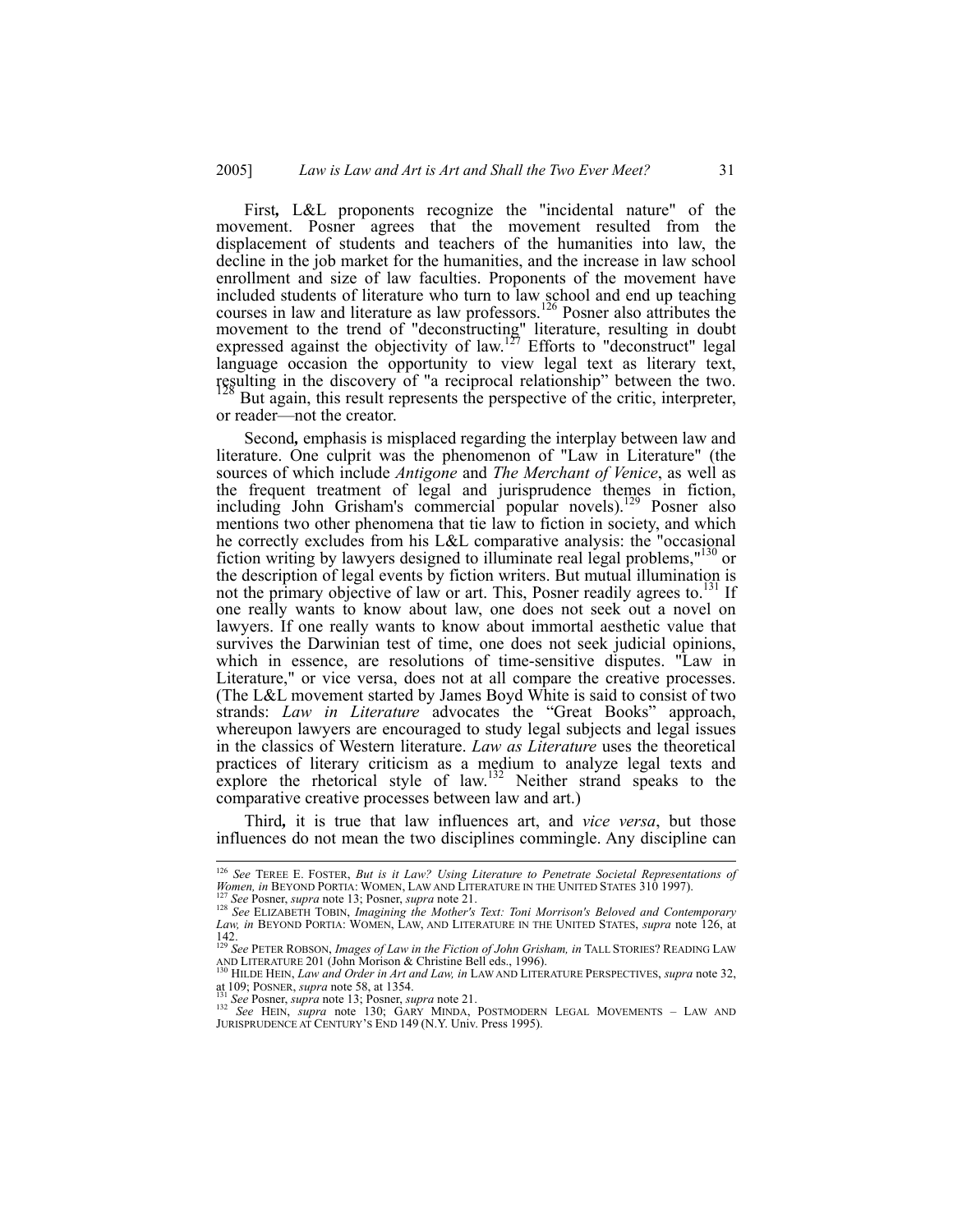influence another discipline, as the total knowledge about the human experience is by its nature interdisciplinary. Hilde Hein explains the impact of law on art when the U.S. Supreme Court was asked to define "parody" in connection with copyright disputes.<sup>133</sup> In such a case, a court was asked to instigate or adopt an aesthetic notion and to give it a social and legal texture. Conversely, Hein speaks of how literary concepts such as "point of view, framing, emphasis, elliptical reference, and allusion by omission" have their place in both art and law.<sup>134</sup> But again, these are tools of craft, only demonstrating what one can do with language. These narrative and rhetorical techniques do not shed light on the creative process itself. Lastly, Hein points out how artistic works such as *Uncle Tom's Cabin* and *The Jungle* influenced the shaping of law.<sup>135</sup> This may confirm the social value of artistic works -- there is something inherent in the creative literature that invites readers to participate in the responsibility of historical judgment and to view the creative literature as a force for institutional and social reform.<sup>136</sup> Posner calls this the "literary indictment of legal injustice," whereupon literature picks up where law falls apart or creates gaps or deficiencies.<sup>137</sup> So, law and literature may ultimately serve humans the same way, but this is not to say that the process of creating *Uncle Tom's Cabin* was the same as, or analogous to, Cardozo's opinions.

Like others in the L&L movement, Hein advocates an "aesthetic order" to law. She goes as far as to state that poetry should be a positive model for law, without explaining how this is to be accomplished.<sup>158</sup> As an example, she notes the use of rhetoric in a question raised by feminists in the context of examining anti-date rape law -- *"*which part of NO is it that you don't understand?<sup>"139</sup> Again, Hein's "aesthetic order" refers solely to the use of language by highly skilled and inventive practitioners of craft. The creation of the literary art requires much more than a conscious exercise of language skills and cleverness. It requires expression of the genuine timbre of emotions and a sensual and sentimental outlook toward the recording of the human experience, both of which are absent or excised from legal language.

Fourth*,* over the past few decades, a parallel and convenient relationship has existed between the L&L movement and other scholarly trends (e.g., the deconstruction movement) as well as other social developments in America. For example, the L&L movement has afforded feminists the opportunity to reexamine gender relations from a historical background<sup>140</sup> or in the contemporary context,<sup>141</sup> while combining their

<sup>&</sup>lt;sup>133</sup> See HEIN, supra note 95, at 118.<br><sup>134</sup> *Id.*<br><sup>135</sup> See HEIN, supra note 130.<br><sup>136</sup> See Posner, supra note 58; Brook Thomas, *Cross Examination of Law and Literature* (Cambridge Univ. Press 1987). See also HEIN, supr

Univ. Press 1987). See also HEIN, supra note 130.<br><sup>137</sup> See Posner, supra note 13; Posner, supra note 21.<br><sup>138</sup> See HEIN, supra note 130, at 119.<br><sup>140</sup> See Lynne Marie DeCicco, *Women and Lawyers in the Mid-19<sup>th</sup> Century* feminist jurisprudence based on theories of language beyond the contours of the L&L movement, see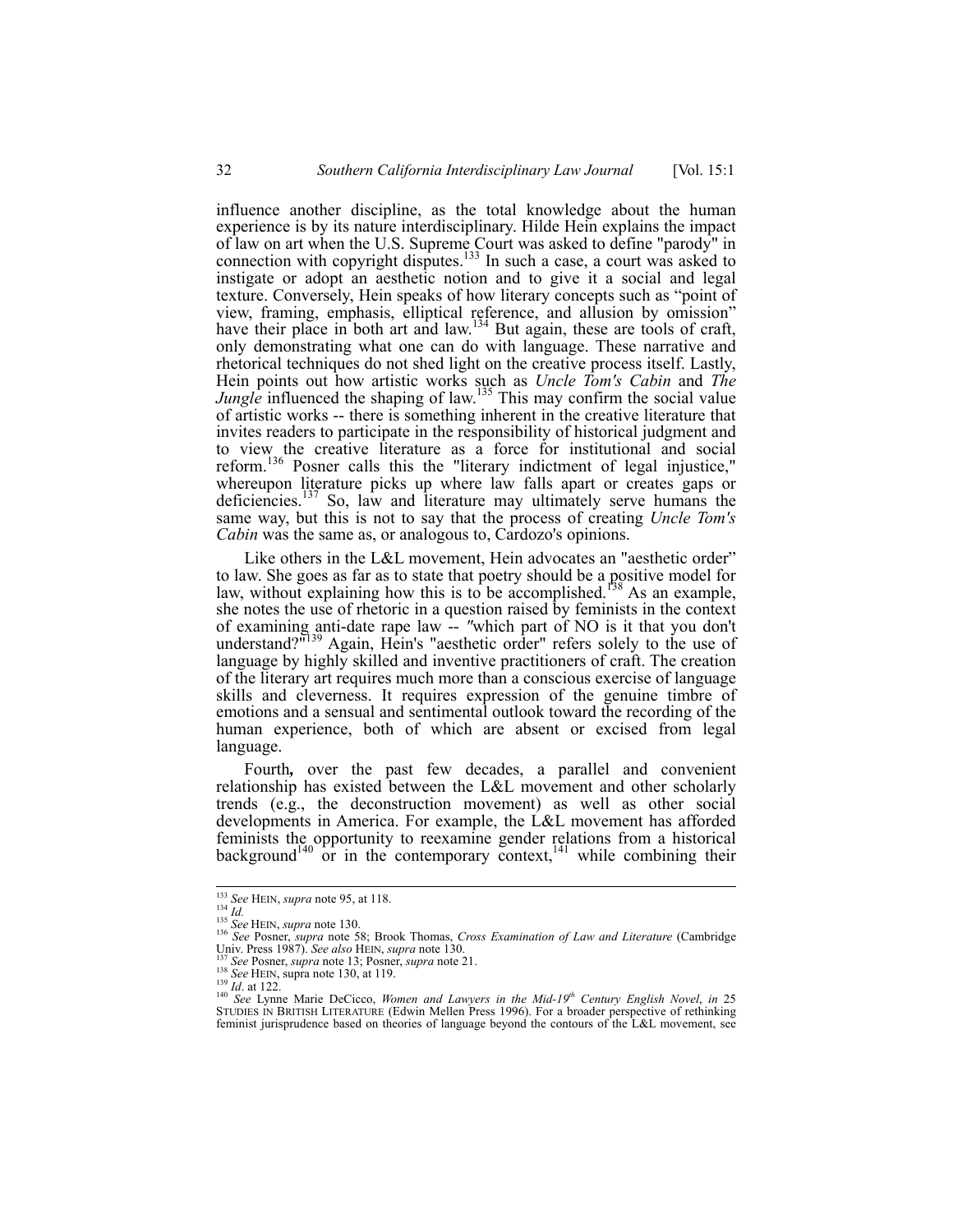love of literature with their love of law.<sup>142</sup> On the other hand, the excitement of feminists over the prospect of using art innovatively to improve feminist legal education and to enhance understanding of issues such as motherhood and child abuse is an implicit recognition of the existing "emotionless" nature and status of law.<sup>143</sup>

Fifth, how law and art meet in the commercial world of entertainment is a case of human nature: our love, taste and flare for the sensational, the unusual, the profane, and the absurd. Authors who surveyed historical legal development note that the fascination with sex and violence narrated in the law was documented as early as the 18th century — passages from 18th century court transcripts were at times oddly reminiscent of novels.<sup>144</sup> One author called these coincidences the "fictions of law,"<sup>145</sup> a title that paradoxically combines two mutually exclusive concepts.<sup>146</sup> The commercialization of law has blurred the line between the legal and literary experience for an unknowing consumer public, while the television era and the growth of the entertainment industry have increasingly intensified the public's interest in the sensational. Trials have become a source of audience fascination, and law can be as notoriously exciting as action novels, veiling the mundane nature of the majority of the practice. The fascination has transcended national boundaries — the world has always held certain curiosity for affluent America's criminal justice system and its various social issues such as race or gender conflicts, which have become the topic of artistic treatment even internationally since the 1950s and 1960s.<sup>1</sup>

Last, as Posner recognizes, the players of the law are competent professionals, eloquent and skilled in language and orator performances, but are not necessarily the geniuses of literature.<sup>148</sup> Art, in its truest sense, is not a field for the mediocre; nor does it offer a comfort zone for the well-trained. Infusing the standard of one into the other can easily result in unintended disingenuousness. The L&L movement has the potential either to hurt or to help the public image of lawyers and the profession as they are portrayed in more popularized art or entertainment avenues. In summary, the L&L movement should aim to perfect *the art of law* by incorporating the *craft of art into law,* rather than undertaking the incongruent task of reconciling and balancing the incompatible creative processes of art and law.

Bruce A. Arrigo, *Rethinking the Language of Law, Justice, and Community: Postmodern Feminist Jurisprudence*, *in* RADICAL PHILOSOPHY OF LAW: CONTEMPORARY CHALLENGES TO MAINSTREAM<br>LEGAL THEORY AND PRACTICE 88, (David S. Caudill & Steven Jay Gold eds., Humanities Press 1995).

<sup>143</sup> See TOBIN, supra note 128, at 140.<br>
<sup>142</sup> See TOBIN, supra note 128, at 140.<br>
<sup>142</sup> See BEYOND PORTIA: WOMEN, LAW AND LITERATURE IN THE UNITED STATES, supra note 126.<br>
<sup>143</sup> See MELISSA HARRISON, *A Time of Passionate* 

<sup>&</sup>lt;sup>144</sup> *See BETH SWAN, FICTIONS OF LAW: AN INVESTIGATION OF THE LAW IN 18<sup>TH</sup> CENTURY ENGLISH FICTION 13 (1997).* 

FICTION 145 *See id.*<br><sup>146</sup> *See id.*<br><sup>146</sup> *See id.* 2001 attempt was Sartre's "*Le Putain Respectueuse*," which has been criticized as a poor attempt by an outsider-philosopher to depict America and its racial relations in stereotypic terms. *See JEAN PAUL* SARTRE, *The Respectful Prostitute*, *in* NO EXIT AND THREE OTHER PLAYS 249 (L. Abel trans., Vintage Books 1949). <sup>148</sup> *See* Posner, *supra* note 13; Posner, *supra* note 21.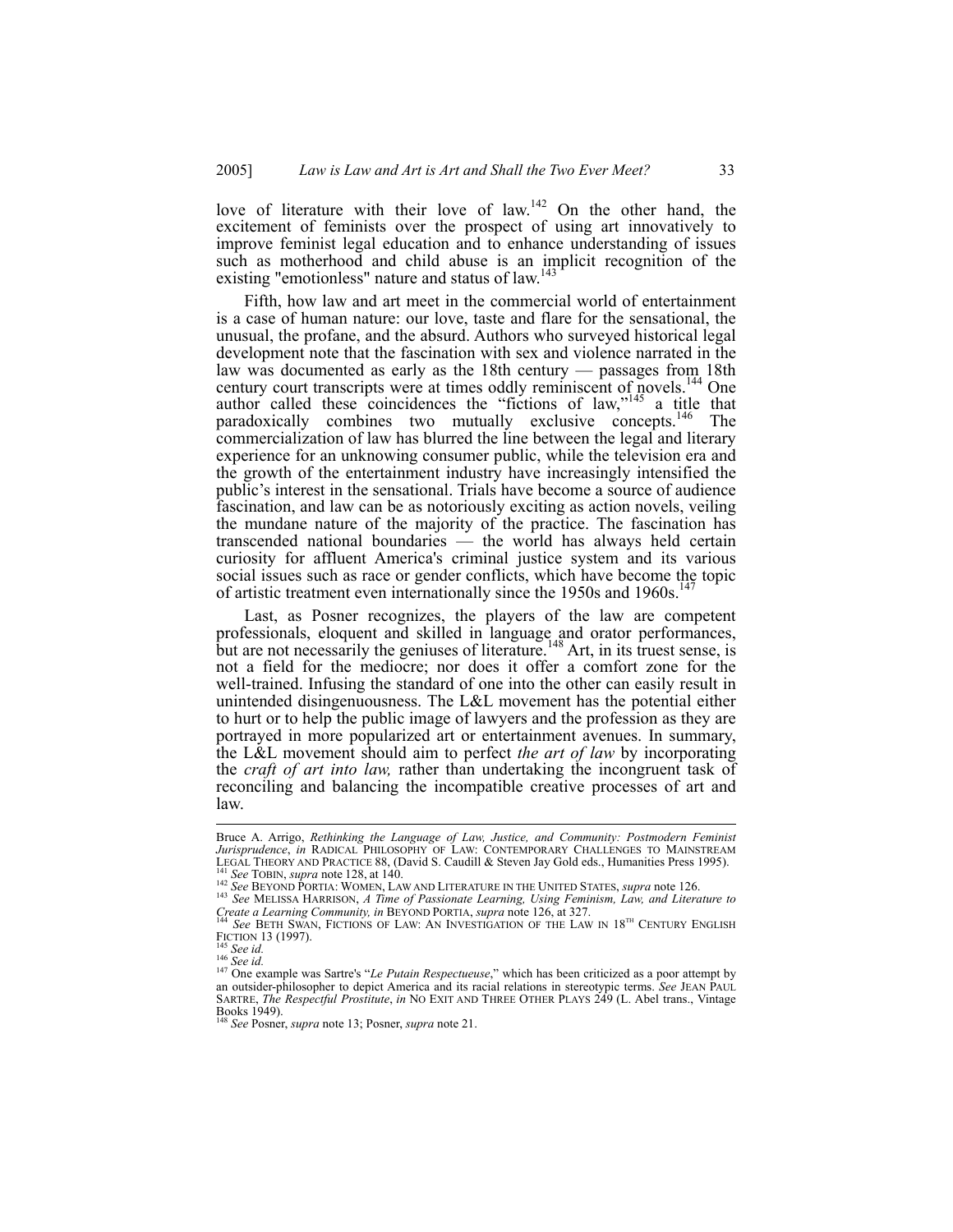#### VI. THE CHALLENGE OF THE "PARADOX": ART AND CRAFT IN "NARRATIVE" LEGAL SCHOLARSHIP AND "PERSONAL STATEMENT" ADVOCACY

The incompatibility between law and art, especially in their respective creative processes, makes any combination thereof a true paradox. Overcoming the paradox becomes the internal challenge for those who wish to combine the two disciplines. In my view, those challengers take on a "double life."

There emerges in legal scholarship and advocacy the proper place where such paradoxical challenge must be undertaken. The past decades have witnessed certain innovative additions to traditional legal scholarship, one of which is the experimental "narrative" form, which includes both real-life stories, fictionalized stories, and personal statements based on the author's experience, similar to *creative nonfiction* in the literary art.<sup>149</sup> The "*how it was for me*" style injected into legal writing such "personal" things as authors' "narratives," "anecdotes," "perspectives," and "feelings." In the case of the truly brave, this personalized approach has even made its way into these challengers' lectures and classroom teaching, all at the great risk of rejection and alienation.<sup>150</sup> Some of the recognized heroes and heroines of the "narrative" movement include Patricia Williams, Catharine MacKinnon, Martha Fineman, Mari Matsuda, Derrick Bell, and Richard Delgado. For purposes of this Article, "storytelling" and "narratives" are used interchangeably to include all of these newer forms of legal discourse.<sup>151</sup>

For example, Professor Joyce A. Hughes describes herself in print as the "first Black woman to be a tenure-track law professor at *any* white law school.<sup>152</sup> She elaborates on her family history: her father was the "first" Black professor golfer to reside in Minnesota"; her mother was the "first Black girl to attend Minnesota Girl State" and the "first Black, male or female, to be on a Minnesota television news broadcast."<sup>153</sup> She then discusses her experience of being interviewed at the Dorsey Whitney law firm in Minnesota.<sup>154</sup> Her personal story ends with the personal message of rhetoric and inspiration when she states that the P.S. to her remarks stands for "Perseverance and Self-Assessment" and "Personal Success."<sup>155</sup> In

 <sup>149</sup> *See, e.g.*, Jean Love, *The Value of Narrative in Legal Scholarship and Teaching*, 2 J. GENDER RACE & JUST. 87 1998) (commenting on female law professors' papers written in narrative tradition as a lead, in order to relate author's own story). <sup>150</sup> *See* Richard Delgado, *Storytelling for Oppositionists and Others: A Plea for Narrative*, 87 MICH. L.

REV. 2411, 2412 (1988). According to Delgado, "professors who teach in nonstandard fashion sometimes evoke strong reactions of rejection from their students." *Id.* at 2412 n.7 (citing Derrick Bell, *The Price and Pain of Racial Perspective*, STAN. L. SCH. J. May 9, 1986, at 3. ) The same risk exists with legal scholarship. <sup>151</sup> *See, e.g.*, Shauna Van Praagh, *Stories in Law School: An Essay on Language, Participation, and the* 

*Power of Legal Education*, 2 COLUM. J. GENDER & L. 111 (1992) (discussing the narrative and storytelling movements in legal writing and teaching).<br><sup>152</sup> Joyce A. Hughes, *Black and Female in Law*, 5 RUTGERS RACE & L. REV. 105, 107 (2003). The

author uses the uppercase/lowercase style to refer to ethnic identity.<br>
<sup>153</sup> *Id.* at 105, n.1-2.<br>
<sup>154</sup> *See id.* at 111.<br>
<sup>155</sup> *Id.* at 115.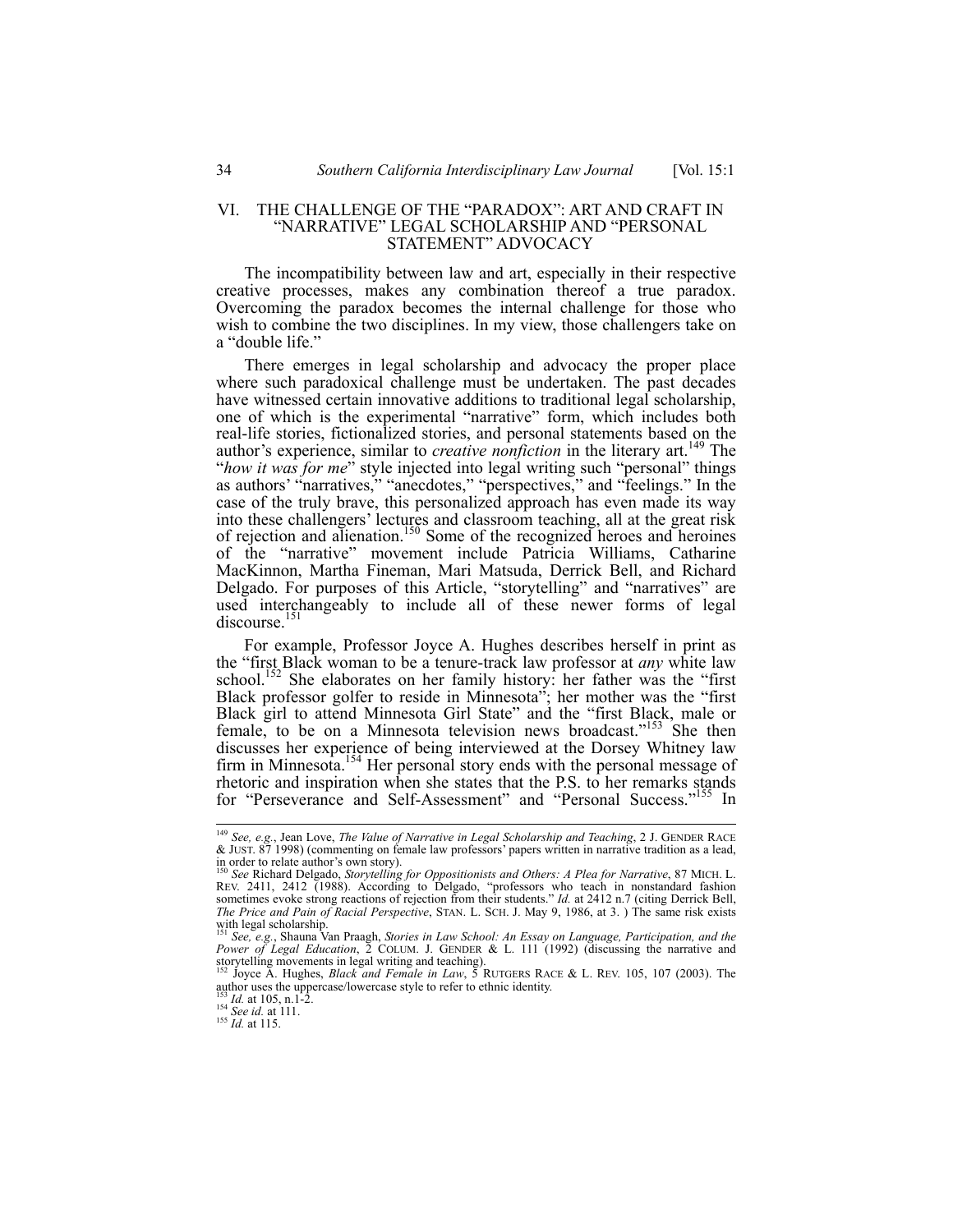another example, the narrative form enabled readers of legal writing to personalize and identify with the painful experience of a trailblazer, one of the first female law professors in the ladder and culture of legal academia.<sup>156</sup> There, the narrative form uniquely authenticated what the author describes as her "greatest gain" — "a feeling of validation," which supported her conclusion that "women and minorities did not succeed by accident."157 Likewise, Susan Estrich begins her *Yale Law Review* article with her personal story of being a rape victim.<sup>158</sup> William Eskridge, an openly gay male law professor, readily acknowledges the value of telling stories within the traditional mode, as well as the "rupturing" of societal status quo.<sup>159</sup> Patricia Williams wrote books of stories based on her life experience as a black woman who is a "victim," "observer," and "collaborator" of discrimination.<sup>160</sup> The pioneer storytellers have embraced the narrative form as the equivalent of eyewitness testimony without the formality of an oath. To them, the pages of law reviews turn into an authentic courtroom performance without the anxiety or contradiction of cross-examination. Storytelling has also reaffirmed the place of rhetoric communication in the law.<sup>161</sup>

The injection of storytelling techniques into legal scholarship has enabled important historical documentation and written debates within the legal community, especially for race and gender relations. Examples include the "Latino story" at Harvard Law School, in which students, over several years, attempted to campaign for the hiring and retention of "Third World" or "colored" law professors.<sup>162</sup> The Harvard story instigated a limited trend of other "stories out of law school" or "stories in law school", which advocate the power of storytelling in legal education.<sup>163</sup> As such, storytelling has also been associated with, typecast as, and limited to the struggle for gender, racial and other so-called "subversive group" reform in the law and within legal academia. Cast in a more general light, storytelling has been viewed as part of a larger intellectual movement expressing deep dissatisfaction with, and rebelling against, the rigid abstraction of legal scholarship.<sup>164</sup> The tenet of the L&L movement is incorporated to support the argument that emotions, empathy, and human stories should be woven into the tapestry of legal scholarship.

 <sup>156</sup> *See* Ellen K. Solender, *The Story of A Self-Effacing Feminist Law Professor*, 4 AM. U. J. GENDER SOC. POL'Y & L. 249 (1995) Ellen Solender was Professor Emerita of Law at Southern Methodist University at the time her article was published.<br><sup>157</sup> *Id.* at 263.<br><sup>158</sup> *See* Susan Estrich, *Rape*, 95 YALE L.J. 1087 (1986).

See Susan Estricit, *Rupe*, 93 TALE L.J. 1007 (1700).<br>
<sup>159</sup> See William Eskridge, Jr., *A History of Same-Sex Marriage*, 79 VA. L. REV. 1419 (1993).<br>
<sup>160</sup> See *generally* PATRICIA J. WILLIAMS, THE ALCHEMY OF RACE AND RIG

<sup>&</sup>lt;sup>161</sup> See Richard K. Sherwin, *A Matter of Voice and Plot: Belief and Suspicion in Legal Storytelling*, 87 *MICH. L. REV. 543 (1988); Conti, supra note 7.* MICH. L. REV. 543 (1988); Conti, *supra* note 7.<br><sup>162</sup> *See* Luz E. Herrera, *Challenging a Tradition of Exclusion: The History of an Unheard Story at* 

*Harvard Law School*, 5 HARV. LATINO L. REV. 51 (2002).<br><sup>163</sup> *See, e.g.*, Van Praagh, *supra* note 151; Elizabeth J. Samuels, *Stories Out of School: Teaching the* 

*Case of* Brown v. Voss, 16 CARDOZO L. REV. 1445 (1995). 164 *See* Toni M. Massaro, *Empathy, Legal Storytelling, and the Rule of Law: New Words, Old Wounds?*

<sup>87</sup> MICH. L. REV. 2099 (1989).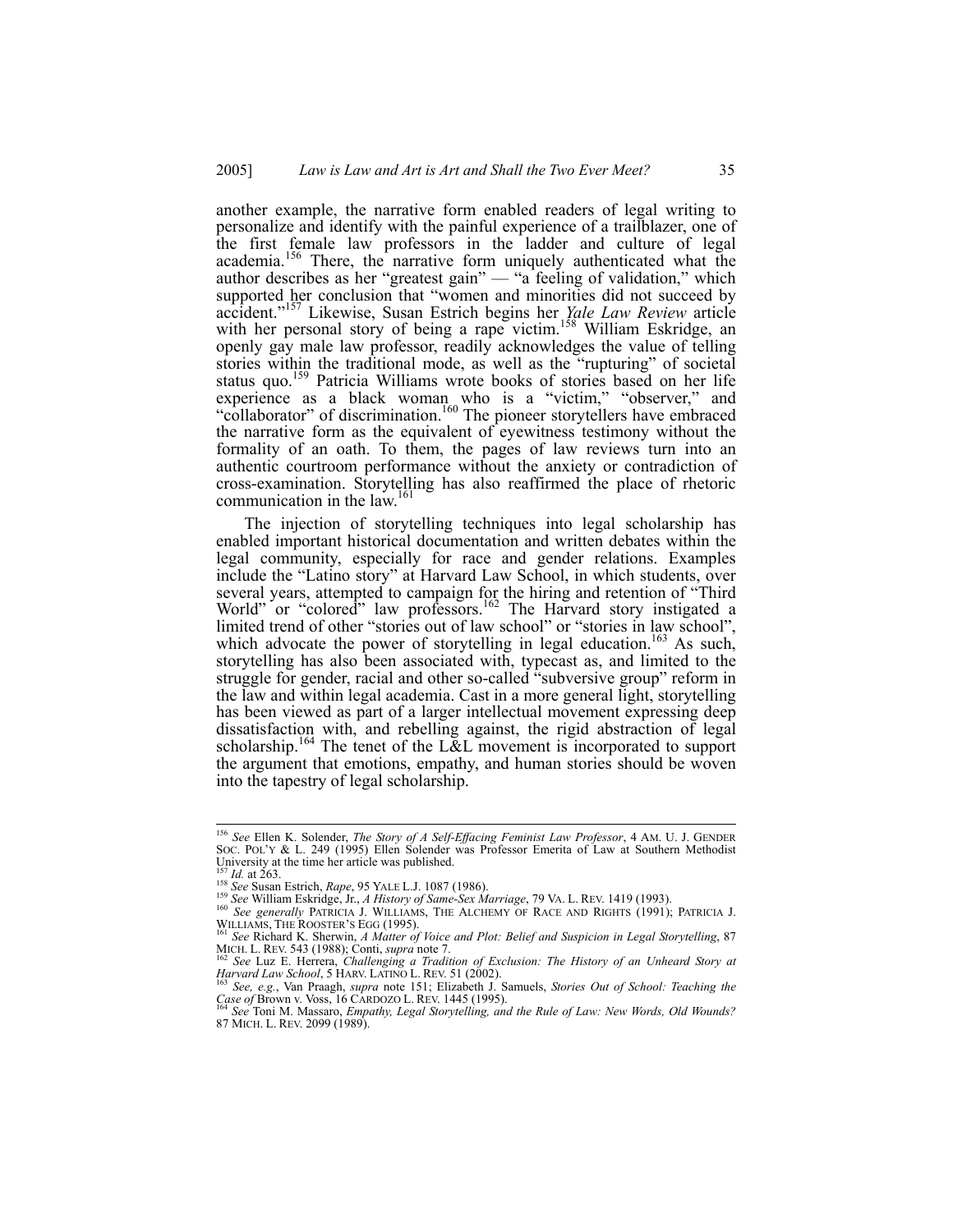In any event, over time, the narration of personal accounts and storytelling have helped to legitimize and popularize the use of the "first pronoun" in legal discourse, even in cases where the author has not fully utilized the "narrative" or "personalized experience" style and form. Examples can be seen in articles dealing with the interrelation between law and American pop culture,  $165$  and other pieces suggesting new positions advanced by the writers, beyond the traditional analysis and review of case law. Overall, when the realism of the "first and third pronouns" is used in storytelling, such literary craft enables legal scholarship to take on the voice of literary protagonists, rather than the traditionally restrained tone and style of a Ph.D. thesis.

More specifically, the narrative form has been associated with feminist methods,  $166$  primarily because feminist accounts describing rapes, battered women, and other stories by and about women are most effectively told in narratives.<sup>167</sup> Further, right or wrong, feminist jurisprudence may tend to regard the traditional voice of law as the male voice, and hence, feminist narratives serve the purpose of injecting a different voice into legal scholarship.<sup>168</sup> In race relations, the narrative form has been referred to as "the voice of color."<sup>169</sup> The underlying notion is that women and people of color — the "oppressed" — should be able to write in a different voice because of differences in perspectives that cannot be readily comprehended by the mainstream, unless the experience is personalized.<sup>170</sup> More recently, the narrative form has also become a forum for scholarship by Asian American writers, a group that stereotypically has remained less vocal. The narrative form illuminates the Asian American story, attracting writers who have broken out of their "silent minority" shell,<sup>171</sup> and who have successfully combated the cultural stereotype that Asian Americans resist the publicity of personal experience and prefer the communal spirit, thereby avoiding outsiders' attention to the individual self. Richard Delgado calls this trend the "legal stories" of the "outgroups," (referring to their existence outside of the mainstream voice, which is described as the "ingroup"). In Delgado's words, the trend creates a "counter-reality" to

 <sup>165</sup> *See, e.g.*, Nancy B. Rapoport, *Dressed for Excess: How Hollywood Affects the Professional Behavior of Lawyers*, 14 NOTRE DAME J.L. ETHICS & PUB. POL'Y 49 (2000) (discussing the portrayal of lawyers

in films). <sup>166</sup> *See* Carrie Mendel-Meadow, *Feminist Legal Theory, Critical Legal Studies, and Legal Education or The Fem-Crits Go to Law School*, 38 J. LEGAL EDUC. 61, 62 (1988); Daniel A. Farber & Suzanna Sherry, *Telling Stories Out of School: An Essay on Legal Narratives*, 45 STAN. L. REV. 807, 810-11  $(1993)$ .

<sup>&</sup>lt;sup>167</sup> *See* Kathryn Abrams, *Hearing the Call of Stories*, 79 CAL. L. REV. 971 (1991) (examining feminist narrative scholarship as distinctive form of critical legal discourse).

<sup>&</sup>lt;sup>168</sup> See CAROL GILLIGAN, IN A DIFFERENT VOICE: PSYCHOLOGICAL THEORY AND WOMEN'S DEVELOPMENT (1982).

See, e.g., Alex M. Johnson, *Defending the Use of Narrative and Giving Context to the Voice of Color: Rejecting the Imposition of Process Theory in Legal Scholarship*, 79 IOWA L. REV. 803, 804, 806-07 (1994) (criticizing Professors Farber and Sherry's attempts to evaluate Narratives and Critical Race Theory legal scholarships against conventional standards).

Race Theory legal scholarships against conventional standards).<br><sup>170</sup> See Farber & Sherry, *supra* note 166, at 809-10.<br><sup>171</sup> See, e.g., Robert S. Chang, *Toward an Asian American Scholarship: Critical Race Theory, Post-*<br> *Postmodernism: Working Notes Towards an Asian American Legal Scholarship*, 4 ASIAN L.J. 97 (1997).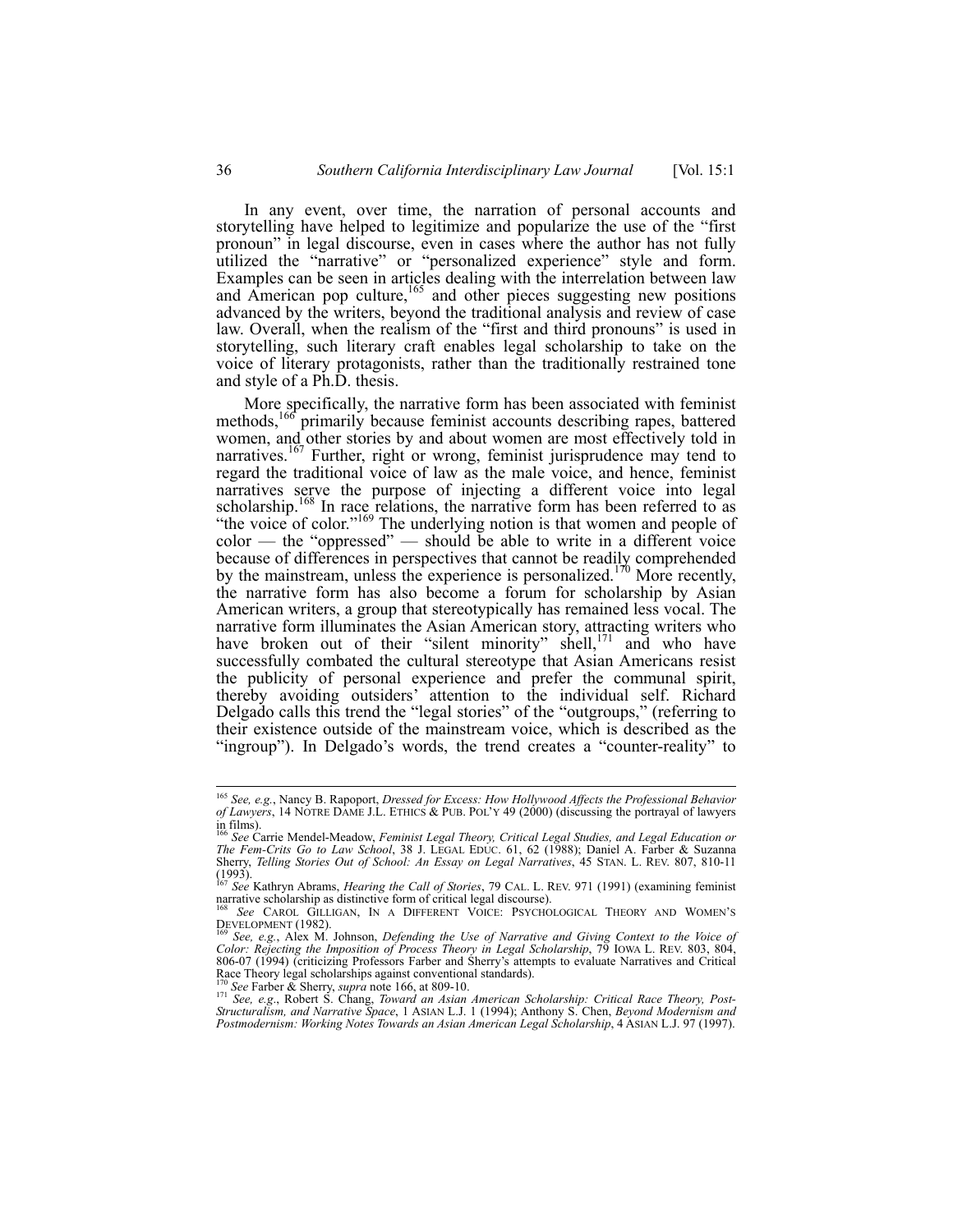"subvert the ingroup reality" typified by "scholarly, footnoted articles."<sup>172</sup> The "counterstorytelling" by the "outgroup" supplements or counteracts the mainstream story. An "outgroup," according to Delgado, is any group whose consciousness is other than that of the dominant one.<sup>173</sup> The counterstory is usually a negative one, told by outsiders who are viewed as the complainers — the dominant ingroup sees the glass as "half full," while the ethnic minority outgroup sees the glass as "half empty."<sup>174</sup>

Delgado argues that since the underdogs of today can be the pioneer reformers of tomorrow, at the point of status quo, they must be allowed to resort to innovation in order to initiate changes. Stories, parables, chronicles, and narratives are powerful means for destroying mindset — "*the bundles of presuppositions . . . against a background of which legal and political discourse takes place*."175 Delgado calls this phenomenon the "eyeglasses we have worn a long time. They are nearly invisible; we use them to scan and interpret the world  $\ldots$ ...<sup>176</sup> These tools become our eyes and we can no longer take them off and examine them, because it means undoing ourselves. Other pioneer legal writers, such as Derrick Bell, view this new approach to legal writing as a way to "shatter complacency and challenge the status quo. $5177$ 

As early as 1989, Delgado had already stressed that in order to be effective, the storytelling approach of the outgroup had to be *non-coercive* and designed to "invite the reader to suspend judgment," listen to the message, and then decide whether to welcome the writer's version of truth as the real truth.<sup>178</sup> Narratives must be "insinuative, not frontal," and should offer a contrast to the "coercive" discourse that characterizes traditional legal writing.<sup>179</sup> Here, I think that Delgado is obviously referring to the sense of "suspended belief" that measures the success of the creative arts the audience watching a stage performance or a movie must be made to suspend their disbelief in order to get into the story and believe that it is real, at least during the performance. The goal of creating the audience's suspended disbelief is the core climactic essence of the performing arts. Delgado thus recognizes and adopts the power of "willing suspension of disbelief"<sup>180</sup> as the standard for measuring effective narrative legal writing, equating the standard governing the new form of legal writing to the traditional standard applicable for the evaluation of the creative art. He goes on to conclude:

 <sup>172</sup> Richard Delgado, *Rodrigo's Final Chronicle: Cultural Power, the Law Reviews, and the Attack on Narrative Jurisprudence*, 68 S. CAL. L. REV. 545 (1995); Delgado, *Storytelling for Oppositionists and*  Others: A Plea for Narrative, supra note 150, at 2411-12.<br>
<sup>174</sup> See Delgado, supra note 150, at 2412, n.8.<br>
<sup>174</sup> See id. at 2412-13.<br>
<sup>175</sup> Id. at 2413 (emphasis added).<br>
<sup>176</sup> Id. at 2415.<br>
<sup>176</sup> Id. at 2415.<br>
<sup>178</sup> Id

*Education at the Margin*, 40 J. LEGAL EDUC. 3 (1990)).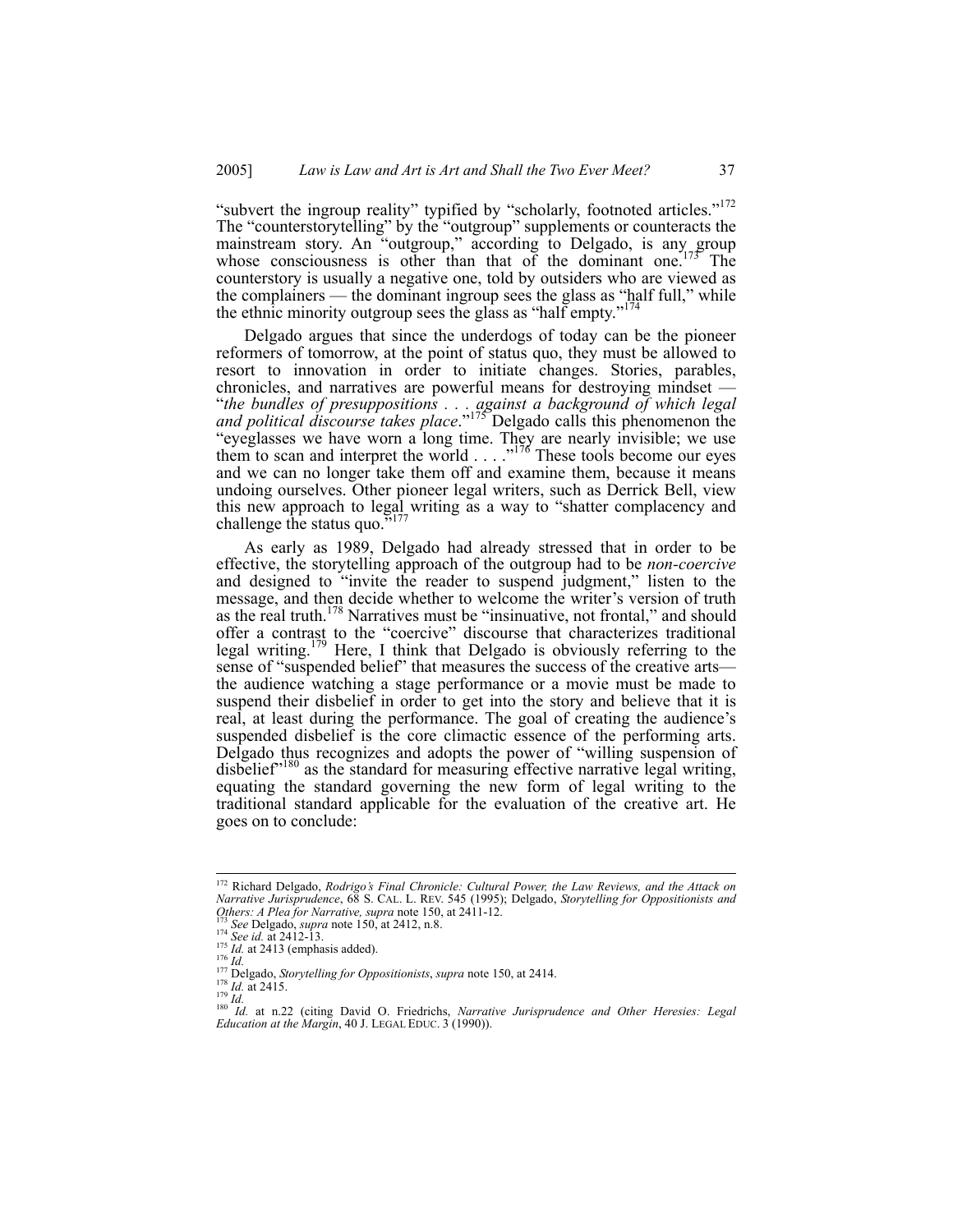Stories humanize us . . . Telling stories invests text with feeling, gives voice to those who were taught to hide their emotions. Hearing stories invites hearers to participate, challenging their assumptions, jarring their complacency, lifting their spirits, lowering their defenses.

 Stories are useful tools for the underdog because they invite the listener to suspend judgment, listen for the story's point, and test it against his or her own version of reality. This process is essential in a pluralist society like ours, and it is a practical necessity for underdogs: All movements for change must gain the support, or at least understanding, of the dominant groups, which is white.

 Traditional legal writing purports to be neutral and dispassionately analytical, but too often it is not. In part, this is so because legal writers rarely focus on their own mindsets, the received wisdoms that serve as their starting points. . . . The supposedly objective point of view often mischaracterizes, minimizes, dismisses, or derides without fully understanding opposing viewpoints. Implying that objective, correct answers can be given to legal questions also obscures the moral and political value judgments that lie at the heart of any legal inquiry.<sup>181</sup>

Delgado further notes, "[s]tories enable us to begin to reform thought structures by means of which we create our world...The task is akin to making a bed while still lying in it . . . .<sup>"182</sup> Finally he warns, "[t] here are *dangers in storytelling, particularly for the first-time storyteller . . . the hearer of an unfamiliar counterstory may reject it, as well as the storyteller, precisely because the story unmasks hypocrisy and increases discomfort* . . .."183

The danger indicated by Delgado presents a double burden. Unsuccessful storytelling means that both the story and the storyteller are rejected.<sup>184</sup> This danger is overcome if the advocate-writer can create a sense of suspended disbelief and empathy in her audience.<sup>185</sup> If the story is accepted, the storyteller or actor may get the Oscar for credibility as well. Accordingly, literary and dramatic or rhetoric skills, the exercise of craft, genuineness, and authenticity all become crucially important in the art of storytelling in the law. Readers of legal storytelling must believe and respect, no more and no less than a literary reader who is drawn into a novel and cannot put it down, submerging herself in the plot, identifying herself with certain characters, and interpreting text as it relates specifically

 <sup>181</sup> Delgado, *supra* note 150, at 2440-41. *Accord* Robin West, *Jurisprudence as Narrative: An Aesthetic Analysts of Modern Legal Theory*, 60 N.Y.U. L. REV. 146 (1985); Jeff Adams, THE CONSPIRACY OF THE TEXT: THE PLACE OF NARRATIVE IN THE DEVELOPMENT OF THOUGHT (Rom Harré ed., 1986); Patricia Meisol, *The Feminist Takes on the Fundamentals of Law*, L.A. TIMES, Oct. 7, 1988, at V8 (guoting West: "We need to flood the market with our own stories until we get [the] point across.")

<sup>(</sup>quoting West: "We need to flood the market with our own stories until we get [the] point across.")<br>
<sup>182</sup> Delgado, *supra* note 150, at 2439 n.83.<br>
<sup>183</sup> *Id.* at 2440 n.87 (emphasis added).<br>
<sup>184</sup> *Accord* Deborah L. Rh messenger. Women who express concerns learn that they are 'overreacting' or exercising 'bad judgment.'").

<sup>185</sup> *See, e.g.*, Abrams, *supra* note 167, at 972 ("[F]eminist narrative scholars cannot rest contented with the ambivalence of their audience.").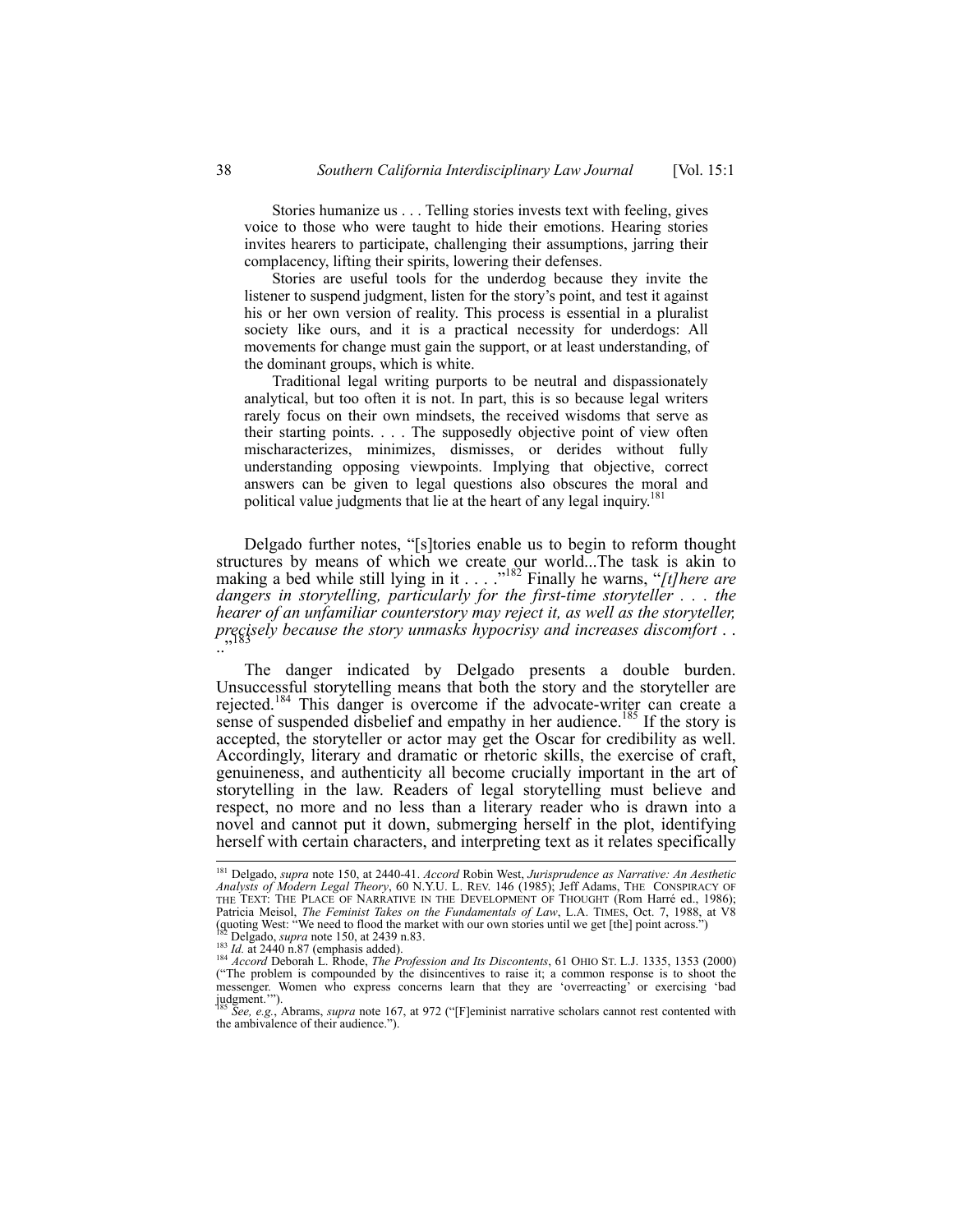to her. The story serves as a bridge to those who share a similar vision, or as a means for inciting change among those who do not. Without the audience's suspended disbelief, the actor, the novelist and the "narrative" legal writer all fail. It is in this highly demanding and successful creation of the audience's suspended disbelief that law and art meet.

Put differently, in the process of communication and interpretation, the end result of persuasion must be accomplished via the creation of a change in the attitude and belief system of the message recipient. In a way, the storytelling must somehow fill a conscious or subconscious need and desire to know in the readers, no matter how unpopular, unfamiliar, or unexpected the story may seem to be. If the story told does not meet this emotional need or invoke this intellectual curiosity, the story will fall upon deaf ears and the task of advocacy will not be accomplished.

At the same time, the narrative must be restrained with a sense of mission and adherence to truth. For example, feminist narratives may contain certain aesthetic value and features like creative nonfiction, yet they cannot lose sight of the overall political agenda or their social objectives. As more literary techniques are employed in the writing of legal narratives and statement-of-fact advocacy, greater constraint must be exercised to preserve the analytical component of legal scholarship.<sup>186</sup> Storytelling must be accompanied with legal analysis and/or concrete suggestions for legal reform, and must be tested against standards of truthfulness and typicality. At the same time, the writer-advocate must be ready to challenge those standards and create new ones in order to change the status quo, and to abolish or rewrite unchallenged assumptions taken as justifications in themselves.<sup>187</sup> In Delgado's words, "the task is akin to making the bed while still lying in it."<sup>188</sup> But in the end, the aesthetic order of law must prevail as the total ambiance for written work, and the craft of fictional art must be tempered with the value of truth, because law reviews are not meant to be novels, no matter how heart-wrenching or beautifully created. Legal writing is, after all, about the relative search for truth and the mission of law. "Creative" legal writing is about new statements of intellectual honesty in stretching the limits of acceptability and normative formation. As suggested by Mary Coombs, at the end of the day, outsider scholarship is judged in its ability to advance the interests of the people of that discrete community.189 It is "*art for that discrete society*" and not "*art for the sake of art*."

<sup>186</sup> *See id.* at 1016-17. 187 *See* Farber & Sherry, *supra* note 166 (evaluating standards for assessing storytelling legal scholarship, including validity issues and truthfulness). *But see* Jane B. Baron, *Resistance to Stories*, 67 S. CAL. L. REV. 255 (1994) (challenging Farber and Sherry's views as accepting the status quo standards of truthfulness as valid, which is the very assumption the narrative form seeks to abandon). *Cf*. Johnson, *supra* note 169 (criticizing Farber and Sherry's attempts to evaluate Narratives in Critical Race Theory legal scholarships against conventional standards).<br><sup>188</sup> Delgado, *supra* note 150, at 2439 n.83.

<sup>188</sup> Delgado, *supra* note150, at 2439 n.83. 189 *See* Mary I. Coombs, *Outsider Scholarship: The Law Review Stories*, 63 U. COLO. L. REV. 683, 713 (1992) (noting that in judging quality of outsider scholarship, one must include the analytical component).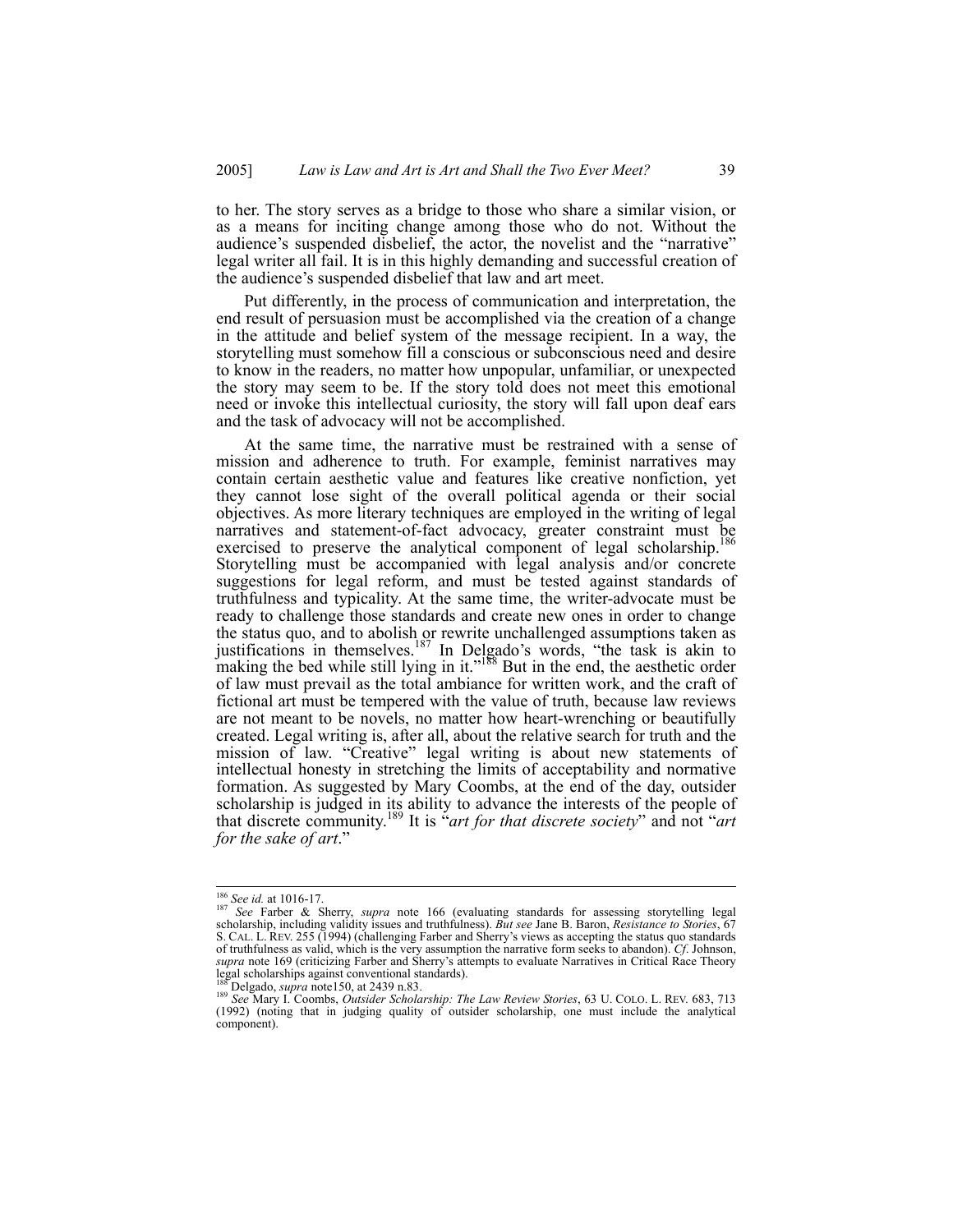Where the narrative consists of personal experience, it should constitute and carry equal, if not more, weight than footnotes, due to the authenticity of the author's tale. It should also enhance credibility and add realism to both the argument and analysis that flow from the discussion. The value of the narrative form should be its truth value and, as such, should be a resource, not a liability, for the legal community as well as for social justice.<sup>190</sup> Nonetheless, just as in the case of the inherent suspicion bestowed upon rhetoric as a matter of dramatic style, the emotionalism and personal subjectivity of the author's perspective in the narrative form runs against Lanham's "anti-rhetoric" of law. Storytelling, therefore, has been considered a risky scholarly endeavor, at best constituting the type of anecdote that does not occupy a privileged or dignified place in the law.<sup>1</sup> One can argue that in its best form and intent, the narrative style should bring realism, vividness, and authenticity to legal scholarship and advocacy (except that storytelling in legal scholarship does not have the "sworn under oath" characteristics of witness testimony). The argument does not change the reality of today's legal academia: storytelling puts the writer under the "scrutiny of credibility" test, and the writer must overcome an inherent presumption of incompetence, intellectual laziness, and lack of neutrality in order to gain the respect of his or her peers — a burden perhaps equally serious, if not even more onerous than the penalty of perjury. To achieve the sense of suspended disbelief in the targeted audience, the legal writer must undo the paradox between law and art and bring them into harmony. She must become the performing artist who delivers her words onto the page, and dances with them, while believing in their authenticity and truth.

#### VII. CONCLUSION AND A FINAL THOUGHT

In summary, the merging of law and art via the internal journey that produces the creative process is next to impossible, due to the striking differences in these two separate paths that can be antagonistic to each other. Yet, it is feasible to develop an "aesthetic approach" to law by elevating standards of persuasive techniques to the level expected of the creative arts — producing a sense of suspended disbelief in the audience without violating the truth and order-seeking mission of law  $-$  a combination of rhetoric and restraint, a reconciliation between flare and thrift. This "aesthetic approach" to law can only be achieved via the borrowing of craft or techniques, not by merging or altering the two internal mental creative processes. Where the craft is exercised so artfully, the spirit of art can become the spirit of law. This is the challenging future of the "narrative" form of scholarship and storytelling advocacy.

 <sup>190</sup> *See* Gary Chartier, Comment, *Righting Narrative: Robert Chang, Poststructuralism, and the Possibility of Critique*, 7 ASIAN PAC. AM. L.J. 105, 130 (2001). 191 *See* Mark Tushnet, *The Degradation of Constitutional Discourse*, 81 GEO. L.J. 251, 260 (1992)

<sup>(</sup>observing that narratives in legal scholarship are like anecdotes told by talented journalists). *See also*  David A. Hyman, *Lies, Damned Lies, and Narrative*, 73 IND. L.J. 797 (1998) (providing an overview of anecdotal evidence and the consequences of narratives in the legislative arena as an empirical foundation for evaluating the "boom" of the narrative form in legal academia).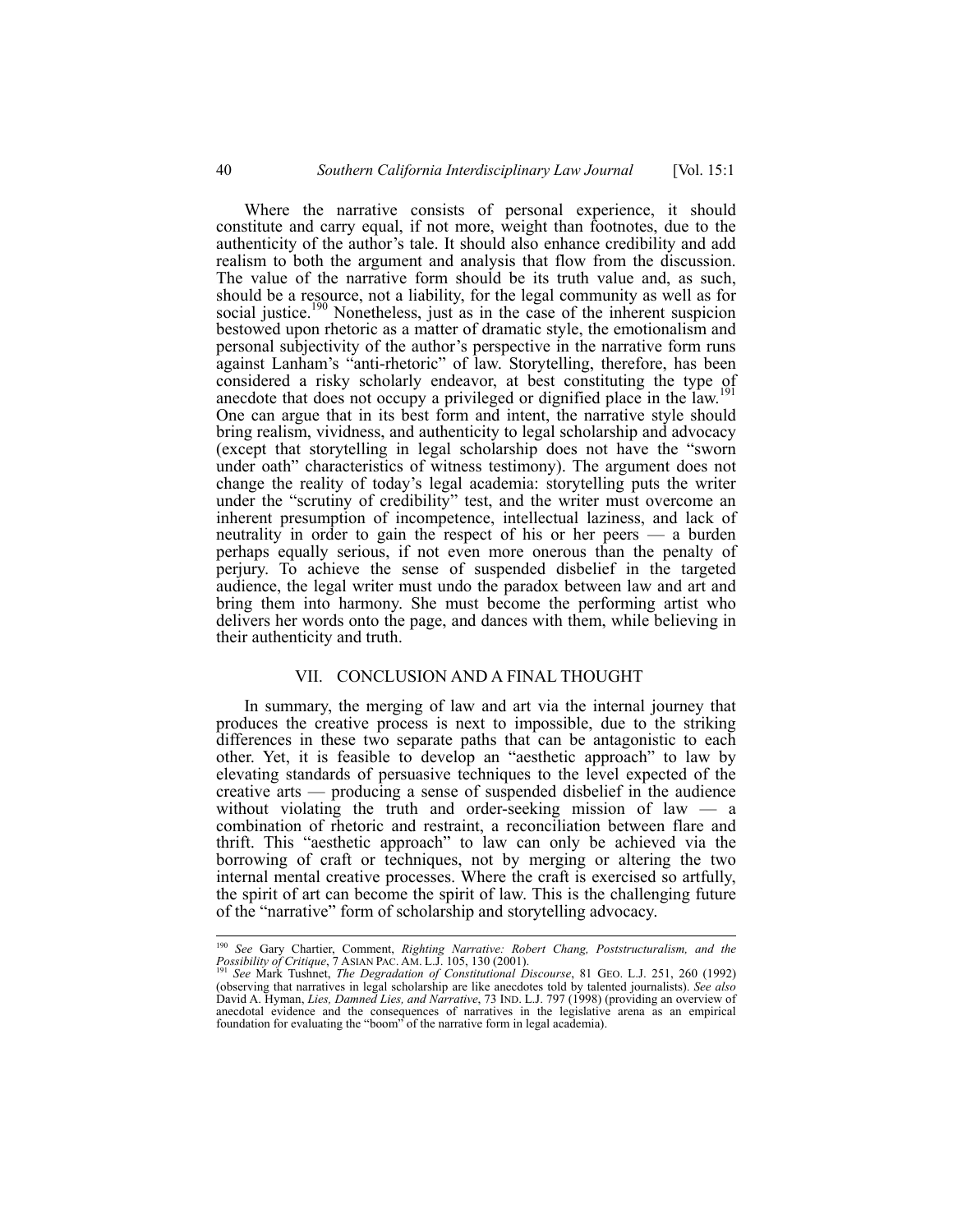But even outside the realm of storytelling as advocacy, there is a need for lawyers and judges to better understand and master the craft of the literary art and language theories, without embarking upon the unrealistic and misplaced ambition of creating novels in law reviews, appellate briefs, or judicial opinions. The need exists because the current state of legal scholarship may call for improvement. The veteran jurist and prominent proponent of the L&L movement, Richard Posner, recently spoke sorrowfully and critically about the current status of legal scholarship.<sup>1</sup> The context for his lament was his disappointment with the current law review system — a system run by law students, not peer review, and motivated by law students' stylistic and formalistic concerns rather than by substantive legal expertise.<sup>193</sup> In such a system, observes Posner, the author frequently suffers through numerous rounds of students' stylistic revisions that make little sense and bear little relevance to the substantive quality of scholarship or the artful use of language.<sup>194</sup> "[*T]oo many articles are too long, too dull, and too heavily annotated, and . . . many interdisciplinary articles are published that have no merit at all,*" Posner complains.195 Curiously, his exasperation directed at the law review system happens to reflect the increasing lack of "art and craft" in the creation of legal articles, especially in hybrid, interdisciplinary pieces. These pieces result from various "*Law and Something*" movements, in which Posner himself has ardently participated. The uncertainty in the future of narrative legal scholarship, coupled with the need for improvement in the quality of legal writing as a whole, should serve as an impetus for the rejuvenation of the L&L movement toward a fresher horizon.

In summary, judicial interpretation and decision-making, as well as legal writing and advocacy, should all rest on the total human experience.<sup>196</sup> If creative literature influences legal decision-making and legal writing, it will do so as part of the multi-forces of life that shape the judge's and the lawyer's minds and pens. Works falling under the L&L movement will always have a presence and a place in legal and interdisciplinary scholarly literature.<sup>197</sup> Yet, such an influence by virtue of the natural forces of society is not dominant enough to overcome the integral distinction in the creative processes between law and art; nor is the influence sufficient for lawyers to conclude that the muse of art has crept into the domain of law, leaving her distinctive footsteps and lending her creative process to judicial drafting and legislative interpretation. She can lend her *craft* to judicial opinions to a limited degree, as Holmes and Cardozo have done, but that's about all!

At the originating point, law and art stand vastly apart due to antagonistic creative processes. At the receiving end, in the process of

<sup>&</sup>lt;sup>192</sup> See Richard A. Posner, *Against the Law Reviews*, LEGAL AFFAIRS, Nov.-Dec. 2004, at 57.<br><sup>193</sup> See id.<br><sup>194</sup> See id. at 58.<br><sup>194</sup> See id. at 58.<br><sup>195</sup> See, e.g., PETER BROOKS, TROUBLING CONFESSIONS: SPEAKING GUILT IN (2000) (using law and literature to explore the place of confessions within Anglo-American criminology).